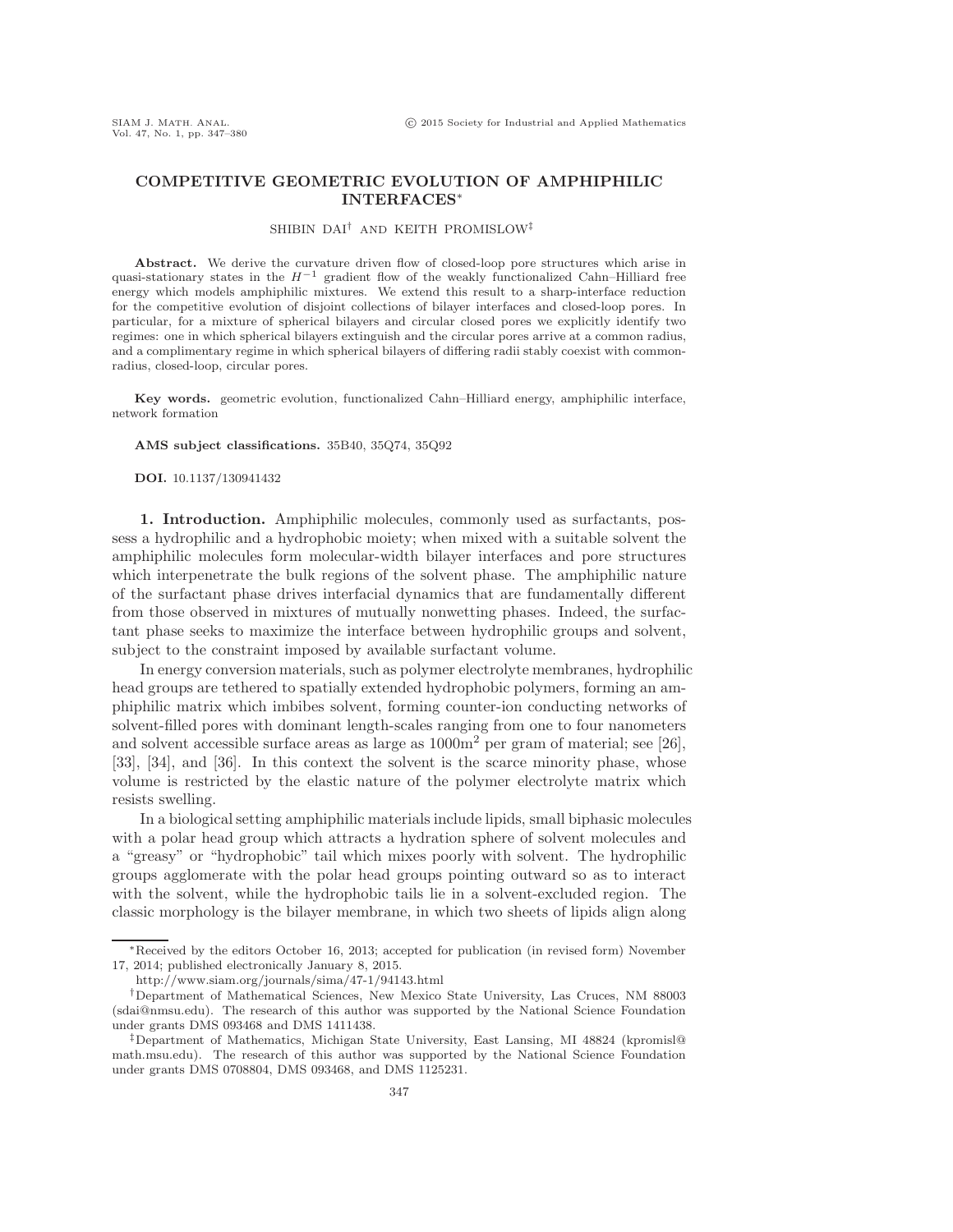a codimension one hypersurface. When the center-line hypersurface is closed, the resulting structure is called a liposome or vesicle. However, the lipids can also assemble into cylindrical pore-like structures or into spherical micelles with the tails filling the interior.

In recent work, Budin and Szostak [\[3\]](#page-31-0) investigated the dynamics and division of primitive cellular membranes, comprised primarily of single-chain lipids. They describe the so-called *phospholipid war* in which cells with higher concentrations of phospholipids are more successful in attracting and retaining lipids from the ambient environment. They propose that the resulting selective advantage would drive cells to maximize their phospholipid content, leading them to more closely resemble modern cellular membranes. They also propose a route for cell division in primitive cells via the bifurcation of spherical bilayers (liposomes) into cylindrical pores, which they induce by varying the concentration of free lipids within the solvent phase. Similar budding bifurcations in amphiphilic diblock copolymers are obtained by varying surfactant concentrations; see Figure 1 of [\[40\]](#page-33-0). Motivated in part by these experiments, we derive a curvature driven sharp-interface flow for closed cylindrical pores under the weakly functionalized Cahn–Hilliard (FCH) gradient flow and investigate the *competitive* geometric evolution of coexisting liposomes (closed bilayers) with closed cylindrical pores. Our central result describes the role that the "background" or "far-field" value of the surfactant phase residing within the dominant phase has on the competitive evolution of distinct morphologies, particularly bilayer and pore structures.

**1.1. Description of the functionalized Cahn–Hilliard free energy.** The classical Cahn–Hilliard free energy [\[4\]](#page-31-1) assigns energy to binary mixtures over a domain  $\Omega \subset \mathbb{R}^3$  in terms of the volume fraction  $u \in H^1(\Omega)$ . Scaling length by  $\varepsilon \ll 1$ , which describes the typical width of an interfacial thickness, they consider a free energy density  $f = f(u, \varepsilon^2 |\nabla u|^2, \varepsilon^2 \Delta u)$  as a function of the spatially isotropic differential operators. Expanding  $f$  to first order in the differential terms,

(1.1) 
$$
f(u, \varepsilon^2 |\nabla u|^2, \varepsilon^2 \Delta u) = f(u, 0, 0) + A(u)\varepsilon^2 |\nabla u|^2 + B(u)\varepsilon^2 \Delta u,
$$

Cahn and Hilliard obtained their free energy by integrating over the spatial domain,

(1.2) 
$$
\mathcal{E}(u) = \int_{\Omega} f(u,0,0) + A(u)\varepsilon^2 |\nabla u|^2 + B(u)\varepsilon^2 \Delta u \, dx.
$$

Assuming periodic boundary conditions, integration by parts on the B term yields the more familiar formulation

(1.3) 
$$
\mathcal{E}(u) = \int_{\Omega} \frac{\varepsilon^2}{2} |\nabla u|^2 + W(u) \, dx,
$$

where we have introduced  $W(u) := f(u, 0, 0)$  and for simplicity we have set  $A(u)$  –  $B'(u)$  equal to  $\frac{1}{2}$ . The mixing potential  $W : \mathbb{R} \to \mathbb{R}$  describes the compatibility of the two phases and is typically assumed to be of double-well type with two successive local minima at  $b_-\lt b_+$  with *unequal* depths  $W(b_-\)=0 > W(b_+)$  and a transverse intermediate zero at  $u_m \in (b_-, b_+).$  Moreover, the minima are assumed to be nondegenerate, with  $\alpha_{\pm} := W''(b_{\pm}) > 0$ .

The Cahn–Hilliard free energy is viewed as a model for mutually immiscible binary mixtures, and its minimizers and gradient flow describe coarsening processes. However, in what follows we are more interested in its nonminimizing critical points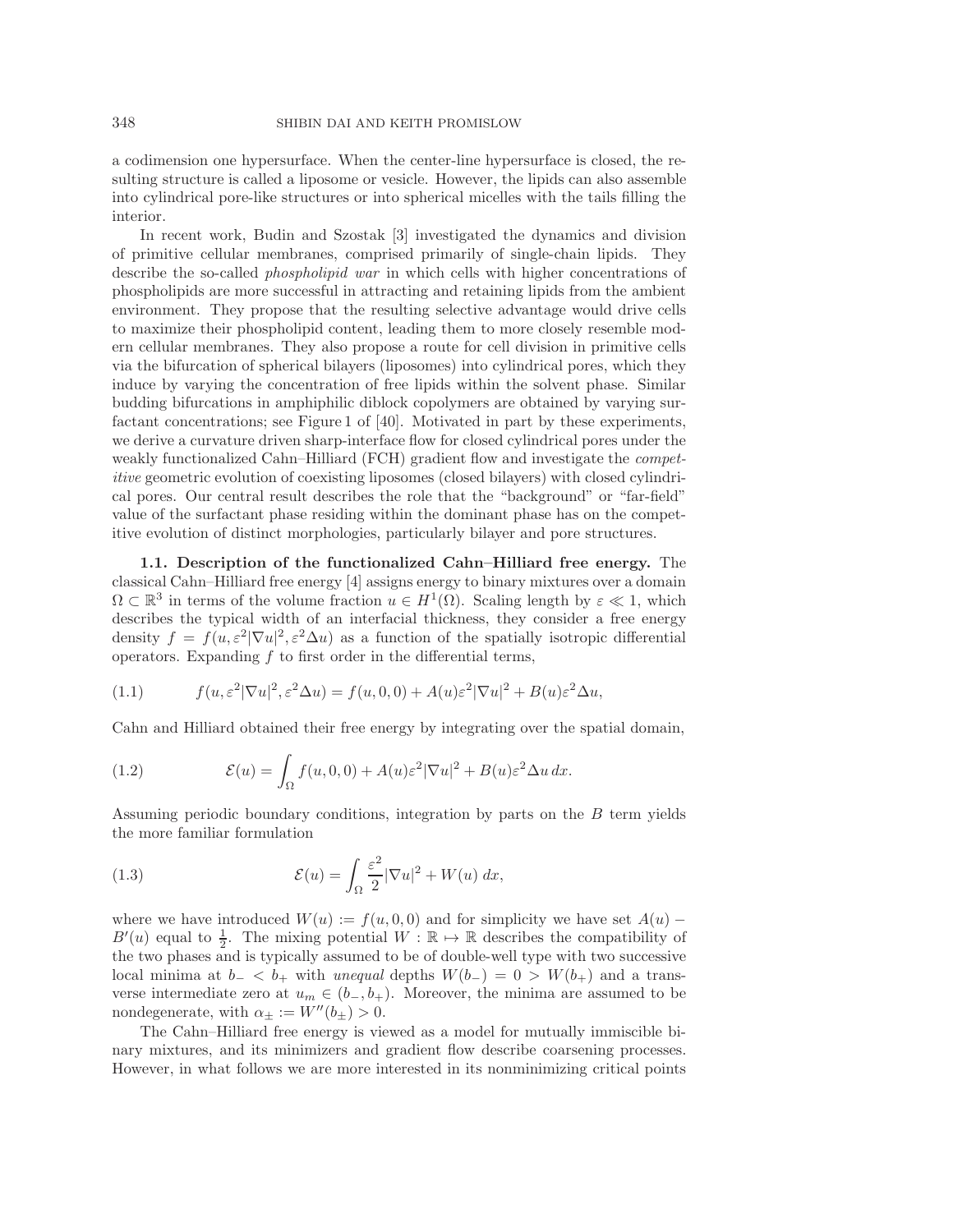<span id="page-2-1"></span>which are found among zeros of the  $L^2(\Omega)$  variational derivative of the Cahn–Hilliard energy

(1.4) 
$$
\frac{\delta \mathcal{E}}{\delta u}(u) := -\varepsilon^2 \Delta u + W'(u) = 0.
$$

When subject to a total mass constraint

$$
\int_{\Omega} u \, dx = M
$$

for a prescribed  $M \in \mathbb{R}$ , the local minimizers of the Cahn–Hilliard free energy include single-layer interfaces,  $U_s$ , which separate bulk phases of  $u = b_+$  from  $u = b_+$  across an order of  $\varepsilon$  width interface. At leading order the single-layer interface solves the one-dimensional equilibrium equation

<span id="page-2-0"></span>
$$
(1.6) \t\t\t \t\t \partial_z^2 U_s = W'(U_s) + \lambda,
$$

where z is the  $\varepsilon$ -scaled distance to the midpoint of the interface and the Lagrange multiplier  $\lambda$ , dual to the mass constraint, takes the critical value for which [\(1.6\)](#page-2-0) supports a heteroclinic connection. However, the Cahn–Hilliard free energy also supports a wide variety of *saddle point* structures; among these are *bilayer interfaces* U<sup>b</sup> which solve

<span id="page-2-3"></span>
$$
(1.7) \t\t\t\t\partial_z^2 U_b = W'(U_b),
$$

subject to the homoclinic conditions,  $U = b_-\text{ at } z = \pm \infty$ . These interfaces are also on the order of  $\varepsilon$  in width but separate two regions of  $u = b_-\,$  by a thin codimension one surface on which u approaches the intermediate zero,  $u = u_m \in (b_-, b_+)$ , of W. Saddle point structures can also be formed from cylindrically symmetric critical points, which we term *pore solutions*. Indeed, fixing a codimension two interface,  $\Gamma_p$ , which defines the center-line of the pore structure, and introducing R, the  $\varepsilon$ -scaled radial distance to a  $\Gamma_p$ , the associated pore profile  $U_p$  solves the radial version of [\(1.4\)](#page-2-1),

<span id="page-2-4"></span>(1.8) 
$$
\partial_R^2 U_p + \frac{1}{R} \partial_R U_p = W'(U_p),
$$

subject to the boundary conditions  $\partial_R U_p(0) = 0$  and  $U_p \to b_-$  as  $R \to \infty$ ; see Remark [3.2](#page-13-0) for a discussion of the existence of  $U_p$ . The saddle point structures of  $\mathcal E$ have qualitative agreement with the morphologies generated by amphiphilic mixtures; see [\[23\]](#page-32-4), [\[24\]](#page-32-5), and [\[40\]](#page-33-0) for experimental examples. In particular, they possess a very large ratio of surface area to volume of minority phase. However, the large surface area saddle point structures are wildly unstable under gradient flows of the Cahn–Hilliard energy.

To model amphiphilic mixtures, such as emulsions formed by adding a minority fraction of an oil and soap mixture to water, small-angle X-ray scattering (SAXS) data motivated several authors (see [\[37\]](#page-33-1) and [\[18\]](#page-32-6)) to include a higher-order term in the usual Cahn–Hilliard expansion of a binary mixture. Specifically, these authors truncated the Cahn–Hilliard expansion at the second order in  $\varepsilon^2 \Delta u$ , obtaining

<span id="page-2-2"></span>(1.9) 
$$
\mathcal{F}(u) := \int_{\Omega} f(u,0,0) + \varepsilon^2 A(u) |\nabla u|^2 + \varepsilon^2 B(u) \Delta u + \overbrace{C(u)}^{\geq 0} (\varepsilon^2 \Delta u)^2 dx,
$$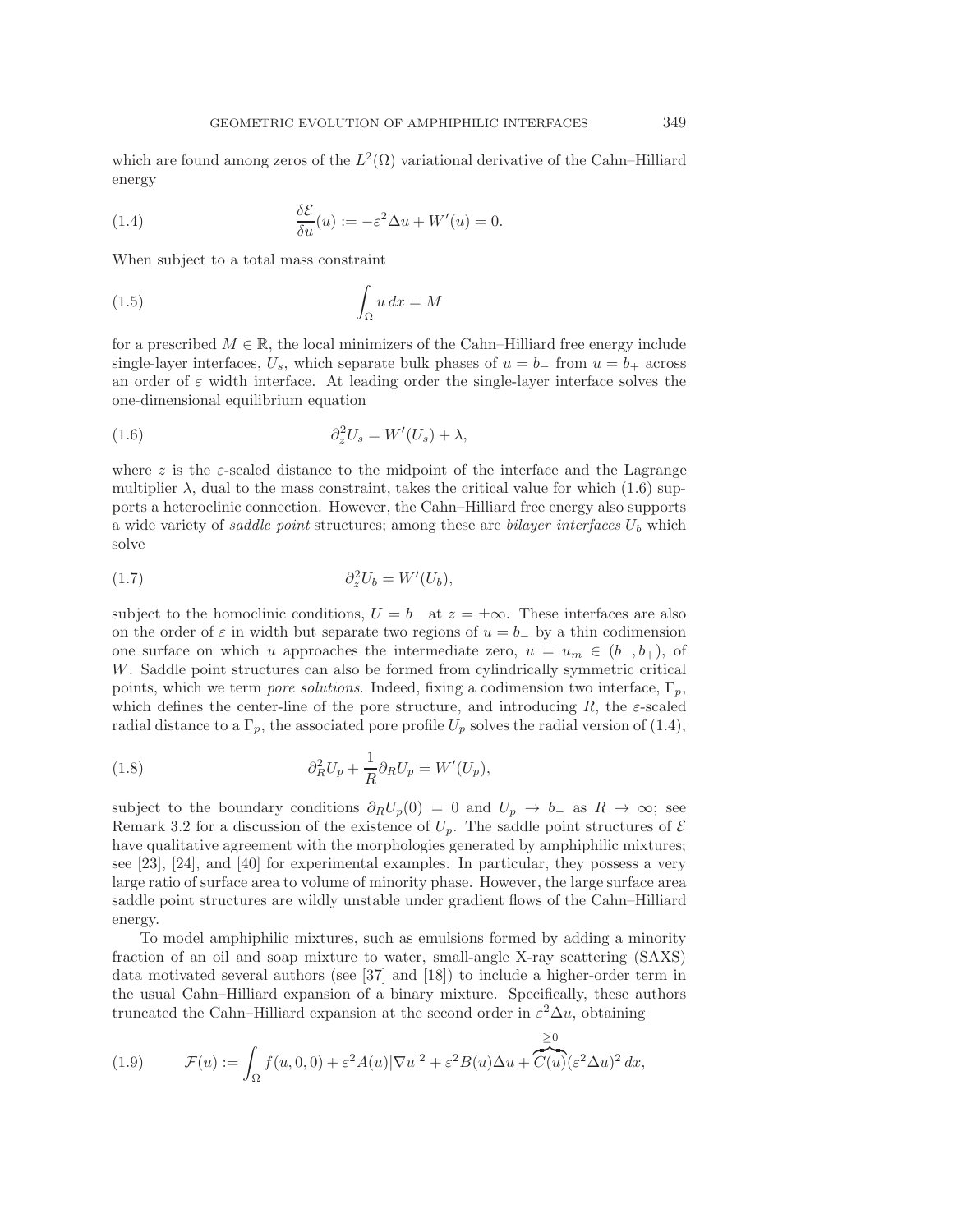and related the sign of  $A(u) - B'(u)$  to the mixture's amphiphilicity. However, in this formulation the system is unwieldy for a systematic study. It is preferable to identify a normal form from which new structures can be identified as they bifurcate from simpler ones. To this end, we shift all the differential terms to powers of Laplacians; specifically, we replace  $A(u)\nabla u$  with  $\nabla A(u)$ , where A is the primitive of A, and integrate by parts. The result is a free energy in u and in  $\varepsilon^2 \Delta u$  up to quadratic terms. Setting  $C(u) \equiv \frac{1}{2}$  and completing the square in  $\varepsilon^2 \Delta u$  results in the general form

<span id="page-3-0"></span>(1.10) 
$$
\mathcal{F}(u) = \int_{\Omega} \frac{1}{2} \left( \varepsilon^2 \Delta u - W'(u) \right)^2 + \delta P(u) \, dx,
$$

where we have suggestively rewritten the potential inside the square as  $W'$ , to draw an analogy to the variational derivative of a Cahn–Hilliard type energy [\(1.4\)](#page-2-1), and scaled the potential, P, outside of the square by  $\delta \in \mathbb{R}$ . The form [\(1.10\)](#page-3-0) is a relatively generic reformulation of [\(1.9\)](#page-2-2). To arrive at our normal form we make two nongeneric assumptions; the first is that the potential  $W(u)$  is of double-well type, as for the usual Cahn–Hilliard energy. In this context we associate  $u = b_-\,$  to the bulk solvent phase, with the value of  $u - b_{-} > 0$  being proportional to the density of the amphiphilic phase. The second assumption is that  $\delta \ll 1$ ; that is, the free energy is close to being a perfect square. This assumption allows us to perturb off of the highly degenerate case of the perfect square  $(\delta = 0)$ , for which the global minimizers of  $\mathcal F$  are precisely the *critical points* of an associated Cahn–Hilliard energy. Indeed, a variant of this case was proposed as a target for Γ-convergence analysis by De Giorgi; see [\[32\]](#page-32-7).

The weakly FCH free energy, proposed in [\[16\]](#page-32-8), corresponds to the distinguished limit  $\delta = \varepsilon^2$ , and a particular choice for the perturbing potential, P,

(1.11) 
$$
\mathcal{F}_{\text{CH}}(u) := \int_{\Omega} \frac{1}{2} \left( \varepsilon^2 \Delta u - W'(u) \right)^2 - \varepsilon^2 \left( \frac{\varepsilon^2 \eta_1}{2} |\nabla u|^2 + \eta_2 W(u) \right) dx.
$$

The functionalization terms, parameterized by  $\eta_1 > 0$  and  $\eta_2 \in \mathbb{R}$ , are analogous to the surface and volume energies typical of models of charged solutes in confined domains; see [\[35\]](#page-32-9) and particularly equation (67) of [\[1\]](#page-31-2). The minus sign in front of  $\eta_1$  is of considerable significance; it incorporates the propensity of the amphiphilic surfactant phase to drive the creation of interface. Indeed, experimental tuning of solvent quality shows that morphological instability in amphiphilic mixtures is associated to (small) negative values of surface tension [\[40\]](#page-33-0), [\[41\]](#page-33-2). Note that the form  $\frac{\varepsilon^2}{2}\eta_1|\nabla u|^2$  can be rewritten as a pure potential  $2\eta_1 uW'(u)$  after an integration by parts on  $|\nabla u|^2$  and absorbing the resulting  $-\varepsilon^2 \eta_1 u \Delta u$  as an  $O(\varepsilon^2)$  perturbation to  $W'(u)$  within the quadratic term. However, the form  $-\eta_1 |\nabla u|^2 < 0$  is more clearly sign-definite and localized on interfaces. This term is associated to single layers of surfactant molecules, whose growth lowers overall system energy; however, the effect is *perturbative*, and unrestricted growth is arrested by the penalty nature of the square term which keeps u close to the critical points of  $\mathcal{E}_{\text{CH}}$ .

The dominant term in the FCH free energy, referred to loosely as the Willmore contribution, is the square of the  $L^2(\Omega)$  variational derivative of a Cahn–Hilliard type energy in the form of [\(1.4\)](#page-2-1). The weak functionalization, taken here and in Γ-limit scalings, considers the  $\delta = \varepsilon^2$  distinguished limit in which the functionalization terms balance with the square of the  $O(\varepsilon)$  residuals, the Willmore terms, appearing in  $\frac{\delta \varepsilon}{\delta u}$ . As we shall see, the weak scaling leads to morphological competition on the  $O(\varepsilon^{-2})$ time scale which is nonlinear in curvature. The strong functionalization, considered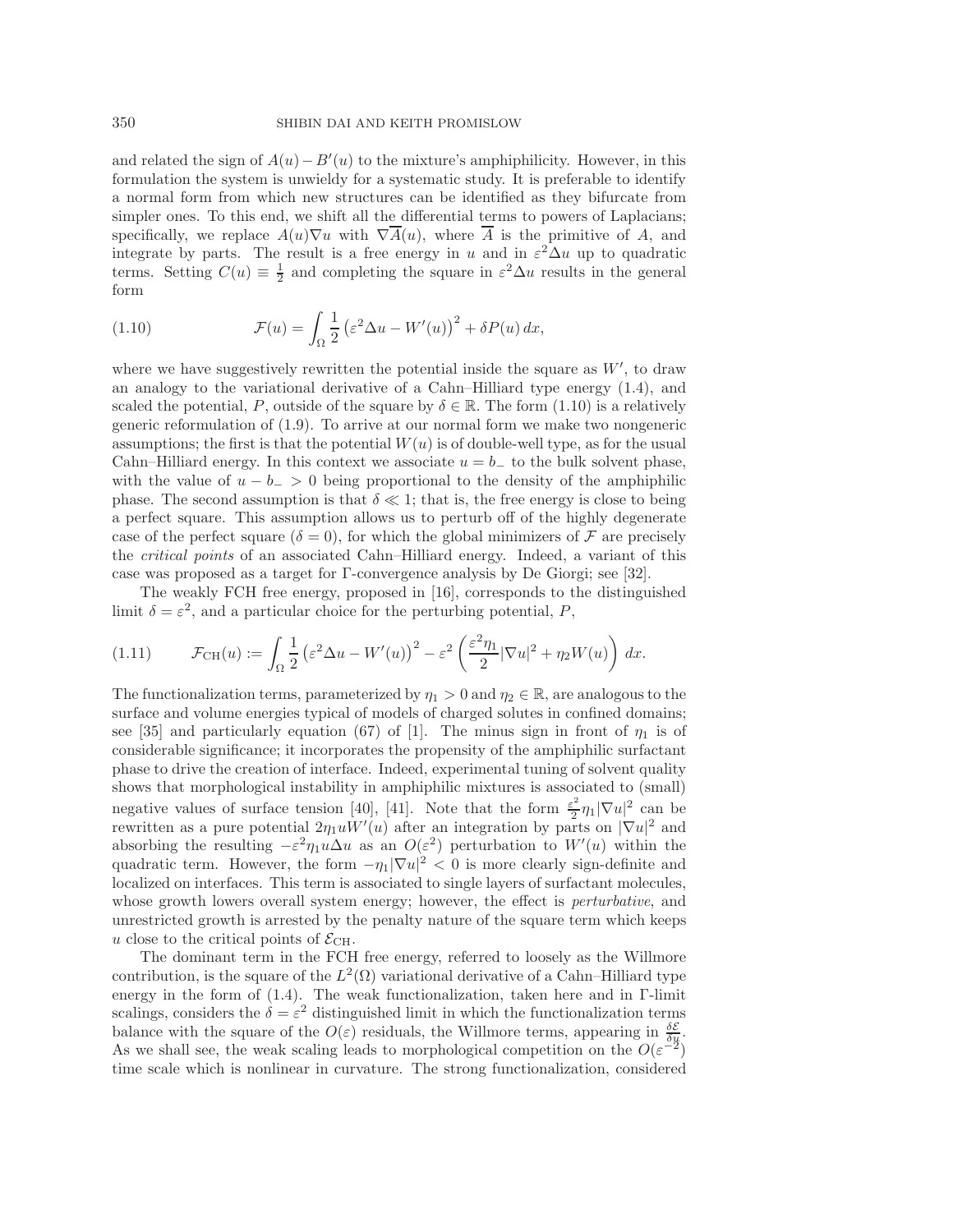in [\[11\]](#page-32-10), considers the distinguished limit  $\delta = \varepsilon$ , in which the functionalization terms dominate the Willmore residual, leading to a morphological competition on the  $O(\varepsilon^{-1})$ time scale which is linear in curvature.

For  $\eta_1 > 0$ , the first functionalization term assigns lower free energy to critical point structures of the Cahn–Hilliard free energy with large surface area. As a model of amphiphilic mixtures, this corresponds to the energetic preference for the surfactant phase to spread out in a thin interfacial layer whose extent is constrained by the volume of surfactant and by their molecular width [\[17\]](#page-32-11). Within the framework of the FCH free energy, the molecular width is described by the width of the bilayer,  $U_b$ , and pore,  $U_p$ , profiles. The second perturbative term,  $\eta_2 W(u)$ , incorporates pressure jumps between solvent and surfactant phases, and the choice of W as the pressure jump potential is predicated by the fact that its bilayer contribution  $W(\Phi_b) > 0$  is positive, while its pore contribution,  $W(\Phi_p)$ , averages spatially to zero.

Single-layer interfaces have been employed to describe a wide range of physical phenomena. Higher-order free energies, similar to the FCH with the significant exception that  $\eta_1 < 0$  and the mixing well W is untitled, have been proposed; see [\[27\]](#page-32-12) and [\[38\]](#page-33-3). Indeed, the De Giorgi conjecture, which concerns the Γ-limit of the FCH energy for  $\eta_1 < 0$  with an untilted well, has been established [\[32\]](#page-32-7). Extensions of these models to address deformations of elastic vesicles subject to volume constraints [\[13\]](#page-32-13) and multicomponent models which incorporate a variable intrinsic curvature have been investigated [\[28\]](#page-32-14). However, the single-layer interface forms the essential underpinning of each of these models. For amphiphilic materials with  $\eta_1 > 0$  the FCH energy landscape is fundamentally different. Indeed, for fixed  $\varepsilon > 0$  the FCH energy is bounded below and has global minimizers (see [\[31\]](#page-32-15)); *however*, for  $\eta_1 > 0$  the lower bound tends to  $-\infty$  as  $\varepsilon \to 0^+$  for fixed volume fraction. A Γ-limit analysis of the FCH will require new ideas, particularly since defect structures, such as end-caps and junctions, may form spatially dense sets as  $\varepsilon \to 0^+$ .

<span id="page-4-0"></span>**1.2. Main results.** This paper addresses the competitive evolution of bilayer and pore structures under the FCH equation: the  $H^{-1}$  gradient flow of the FCH energy  $\mu$ : $=\frac{\delta \mathcal{F}}{\delta u}$ 

$$
(1.12) \quad u_t = \Delta \left\{ \left( -\varepsilon^2 \Delta + W''(u) - \varepsilon^2 \eta_1 \right) \left( -\varepsilon^2 \Delta u + W'(u) \right) + \varepsilon^2 (\eta_1 - \eta_2) W'(u) \right\},\,
$$

over a function space  $H_N^6(\Omega)$ , where the N subscript denotes zero-flux boundary conditions, such as periodic or homogeneous Neumann  $(\vec{n} \cdot \nabla u = \vec{n} \cdot \nabla \Delta u = \vec{n} \cdot \nabla \mu = 0$ on  $\partial\Omega$ ) boundary conditions. Here we define the chemical potential  $\mu$  as

$$
\mu := \frac{\delta \mathcal{F}}{\delta u} = \left( -\varepsilon^2 \Delta + W''(u) - \varepsilon^2 \eta_1 \right) \left( -\varepsilon^2 \Delta u + W'(u) \right) + \varepsilon^2 (\eta_1 - \eta_2) W'(u).
$$

We consider the evolution of a disjoint family of codimension one bilayer morphologies, with center-line hypersurface  $\Gamma_b \subset \mathbb{R}^3$  together with a disjoint family of codimension two pore morphologies, with center-curve  $\Gamma_p \subset \mathbb{R}^3$ , which are far from self-intersection, or from intersecting each other, as measured in the  $\varepsilon$ -scaled distance. A key result is that, away from the interfaces, the chemical potential is spatially constant,

$$
\mu(t) := \mu_0 + \varepsilon \mu_1(t) + \varepsilon^2 \mu_2(t) + O(\varepsilon^3),
$$

and moreover the competitive evolution of the interfaces is mediated through this far-field value of the chemical potential, which we show is proportional to the density of surfactant (lipids) in the bulk (solvent) phase.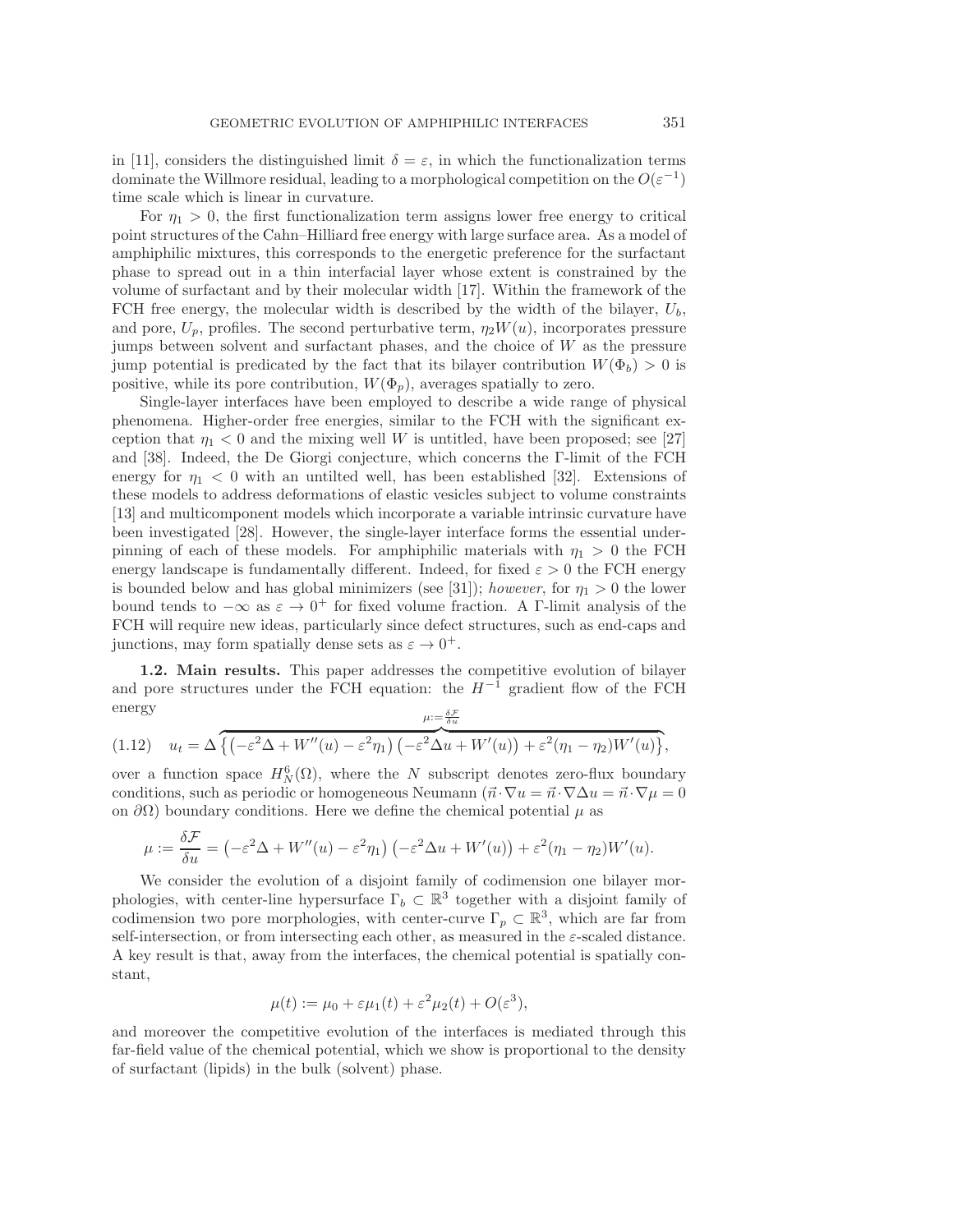## 352 SHIBIN DAI AND KEITH PROMISLOW

In [\[10\]](#page-32-16) we derived the evolution of a disjoint family  $\Gamma_b = \bigcup_{i=1}^{N_b} \Gamma_{b,i}$  of closed, codimension one bilayer interfaces in  $\mathbb{R}^n$  in terms of its normal velocity. A geometric normal velocity specifics the motion of an interface in terms of its intrinsic quantities, generically its curvatures. Moreover, the form of the geometric bilayer normal velocity differs on distinct time scales. On the  $t_1 = \varepsilon t$  time scale the result is a classic curvature driven flow with a velocity proportional to the chemical potential,  $\mu_1$ , which in turn decays exponentially in time, yielding a quenched curvature driven flow. However, in this work we focus on the  $t_2 := \varepsilon^2 t$  time scale, for which we derived a Willmore-type geometric normal velocity prescribed by

<span id="page-5-0"></span>(1.13) 
$$
V_b = \frac{\sigma_b}{m_b} \left( \Delta_s + K - \frac{1}{2} H^2 + \frac{\eta_1 + \eta_2}{2} + \lambda_b \mu_2 \right) H,
$$

where, for  $n = 3$ , the total and quadratic curvatures  $H = k_1 + k_2$  and  $K = k_1^2 + k_2^2$ are defined in terms of the principle curvatures  $k_i$ ,  $i = 1, 2$ , of  $\Gamma_b$ . The operator  $\Delta_s$  is the Laplace–Beltrami operator associated to  $\Gamma_b$ , and

<span id="page-5-2"></span>
$$
(1.14) \t m_b := \int_{\mathbb{R}} \hat{U}_b(z) dz, \t \lambda_b := \frac{2m_b}{\int_{\mathbb{R}} |\hat{U}'_b|^2 dz}, \t \sigma_b := \frac{m_b \int_{\mathbb{R}} |\hat{U}'_b|^2 dz}{\int_{\mathbb{R}} |\hat{U}_b|^2 dz}
$$

are positive constants determined solely by the double-well potential W in the FCH energy through the shifted bilayer profile  $U_b := U_b - b_-,$  which describes the amphiphilic volume above the reference value  $b_-\$  in terms of the bilayer profile defined in [\(1.7\)](#page-2-3). In particular,  $m_b$  denotes the mass of surfactant per unit area of bilayer. For single-layer interfaces, the interface evolution is governed by a Mullins–Sekerka flow, as in [\[29\]](#page-32-17). For bilayers the Mullins–Sekerka problem is trivial, leading to a spatially constant chemical potential,  $\mu_2 = \mu_2(t_2)$ , whose value is determined by conservation of total mass. The end result is an *interfacial-area preserving* Willmore flow. Indeed, at leading order the mass of amphiphile per unit surface area of bilayer is fixed, so the evolution of quasi-equilibrated bilayers under [\(1.13\)](#page-5-0) cannot change the total surface area; it is at the second order in  $\varepsilon$  that the value of  $\mu_2$  is determined so that the total mass is preserved.

<span id="page-5-1"></span>In this work, we first establish the geometric evolution of a collection of disjoint closed-loop pores in  $\mathbb{R}^3$ , characterized by a collection of codimension two interfaces  $\Gamma_p = \bigcup_{i=1}^{N_p} \Gamma_{p,i}$ . Subsequently we show that the geometric evolution of coexisting pore and bilayer structures is mediated through the common value of the far-field chemical potential,  $\mu_2 = \mu_2(t_2)$ , which is proportional to the ambient level of surfactant phase in the solvent domain. Our results are formal, and in particular we assume that the bilayer and pore profiles are stable. It is shown in [\[20\]](#page-32-18) that the sole mechanisms for linear instability of a bilayer interface are either through the meander instability, which relates to motion of the underlying codimension one interface Γ, or through high-frequency, in-plane modulations of the bilayer width, called a pearling instability. Detailed conditions under which the pearling instability are manifest have been determined for both the strong and weak functionalization [\[11,](#page-32-10) [12\]](#page-32-19). We assume that the underlying pore structures are stable up to the meander motion of the underlying manifold  $\Gamma_p$ , whose evolution we address through a multiscale reduction resulting in distinct geometric flows on the  $t_1 = \varepsilon^{-1}t$  and  $t_2 = \varepsilon^{-2}t_2$  time scales. Indeed, on the  $t_1$  time scale we recover a quenched mean-curvature flow for pores, governed by the coupled system [\(5.2\)](#page-18-0) and [\(5.41\)](#page-22-0). While we derive results on a variety of time scales, we emphasize those on the  $t_2$  time scale, which we couple to results for the bilayers. Placing these results in the proper context requires the following definition.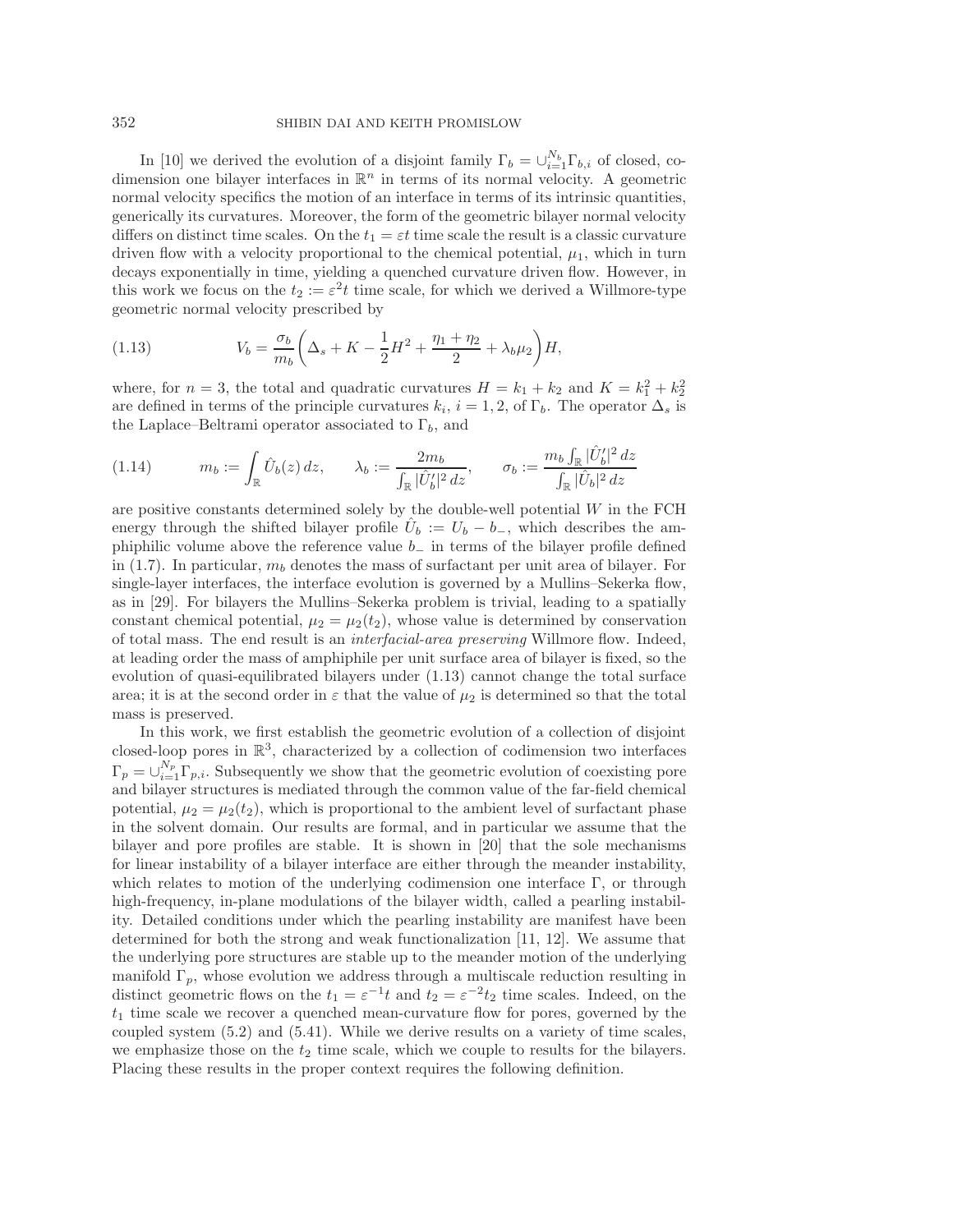GEOMETRIC EVOLUTION OF AMPHIPHILIC INTERFACES 353



<span id="page-6-0"></span>FIG. 1. Bottom half of a spherical bilayer of radius R and an arc-length of a closed circular pore of radius  $r > 0$ . The structures are cut to show the inner width, which is  $O(\varepsilon)$ . The surfactant phase is colored blue, while the surface is yellow.

DEFINITION 1.1. *We say that the interfaces*  $\Gamma_b$  *and*  $\Gamma_p$  *are at* quasi equilbrium *if all transient dynamics are at equilibrium for the time scales that are as fast as, or faster than,*  $t_1 = t/\varepsilon$ . Equivalently, the spatially constant chemical potential satisfies  $\mu_0 = \mu_1 = 0$ ; see [\(4.1\)](#page-14-0), [\(4.30\)](#page-17-0), [\(5.2\)](#page-18-0), and [\(5.41\)](#page-22-0) as well as (1.7)–(1.8) of [\[10\]](#page-32-16).

<span id="page-6-1"></span>Our main results concern the evolution of disjoint collections of pores and bilayers at quasi equilbrium.

Principle Result 1.1. *We assume that the pore and bilayer morphologies are stable with respect to the pearling instabilities and that Assumption* [3.3](#page-14-1) *holds for fixed*  $\Omega \subset \mathbb{R}^3$  with  $|\Omega|$  *independent of*  $\varepsilon > 0$  *and a collection of well-separated, quasiequilibrium bilayer and pore structures, with center interface*  $\Gamma_b = \bigcup_{i=1}^{N_b} \Gamma_{b,i}$  *and center*  $\lim_{n \to \infty} \Gamma_p = \bigcup_{i=1}^{N_p} \Gamma_{p,i}$ *, whose total masses*  $m_b |\Gamma_b|$  *and*  $\lim_{p \to \infty} |\Gamma_p|$  *are both order of* 1 *with respect to* ε. *Then under the weak FCH gradient flow* [\(1.12\)](#page-4-0)*, the evolution of the underlying center structures is given by the bilayer normal velocity* [\(1.13\)](#page-5-0) *coupled to the vector-valued pore normal velocity*

<span id="page-6-2"></span>(1.15) 
$$
\mathbf{V}_p = -\frac{\sigma_p}{m_p} \left( \partial_s^2 + \frac{1}{4} |\vec{\kappa}|^2 + \eta_1 + \lambda_p \mu_2 \right) \vec{\kappa},
$$

*where*  $m_p := 2\pi S_1$ *, the mass per unit length of pore, and the positive constants*  $\sigma_p :=$  $2\pi S_1S_4/S_2$  and  $\lambda_p := 2S_1/S_4$  depend upon the double-well, W, through the pore *profile,* Up*, defined in* [\(1.8\)](#page-2-4)*, via the relations* [\(4.23\)](#page-16-0) *and* [\(6.24\)](#page-24-0)*. The vector-valued pore normal velocity*  $V_p$  *and vector pore curvature*  $\vec{\kappa} = (\kappa_1, \kappa_2)^t$  *are taken in the coordinate system of Lemma* [2.2](#page-8-0)*; see also* [\(6.34\)](#page-26-0)*. The coupling between the bilayer and pore normal velocities is through the spatially constant value of*  $\mu_2 = \mu_2(t_2)$ *, which is determined from the mass constraint*

<span id="page-6-3"></span>
$$
(1.16)\ \ 0 = m_b \frac{d}{dt} |\Gamma_b| + m_p \varepsilon \frac{d}{dt} |\Gamma_p| = m_b \int_{\Gamma_b} V_b(S) H(S) \ dS - m_p \varepsilon \int_{\Gamma_p} \mathbf{V}_p(s) \cdot \vec{\kappa}(s) \ ds.
$$

To illuminate the structure of the coupled evolution we consider the special case of collections of  $N_b \in \mathbb{N}_+$  spherical bilayer structures with radii  $R_i(t)$  for  $i = 1, \ldots, N_b$ , and  $N_p \in \mathbb{N}_+$  closed, circular pores of radii  $r_i$  for  $i = 1, \ldots, N_p$ ; see Figure [1.](#page-6-0) To be consistent with a total surfactant phase which is  $O(\varepsilon)$ , we assume that each radius is  $O(1)$ , and  $N_b = O(1)$  while  $N_p = O(\varepsilon^{-1})$ ; see Figure [1.](#page-6-0) Moreover, we assume that the spherical and circular symmetry persists on the  $t_2$  time scale.

<span id="page-6-4"></span>PRINCIPLE RESULT 1.2. If, in addition to the assumptions of Principle Result [1.1](#page-6-1), *we consider a collection of spherical bilayers and circular pores, then the coupled*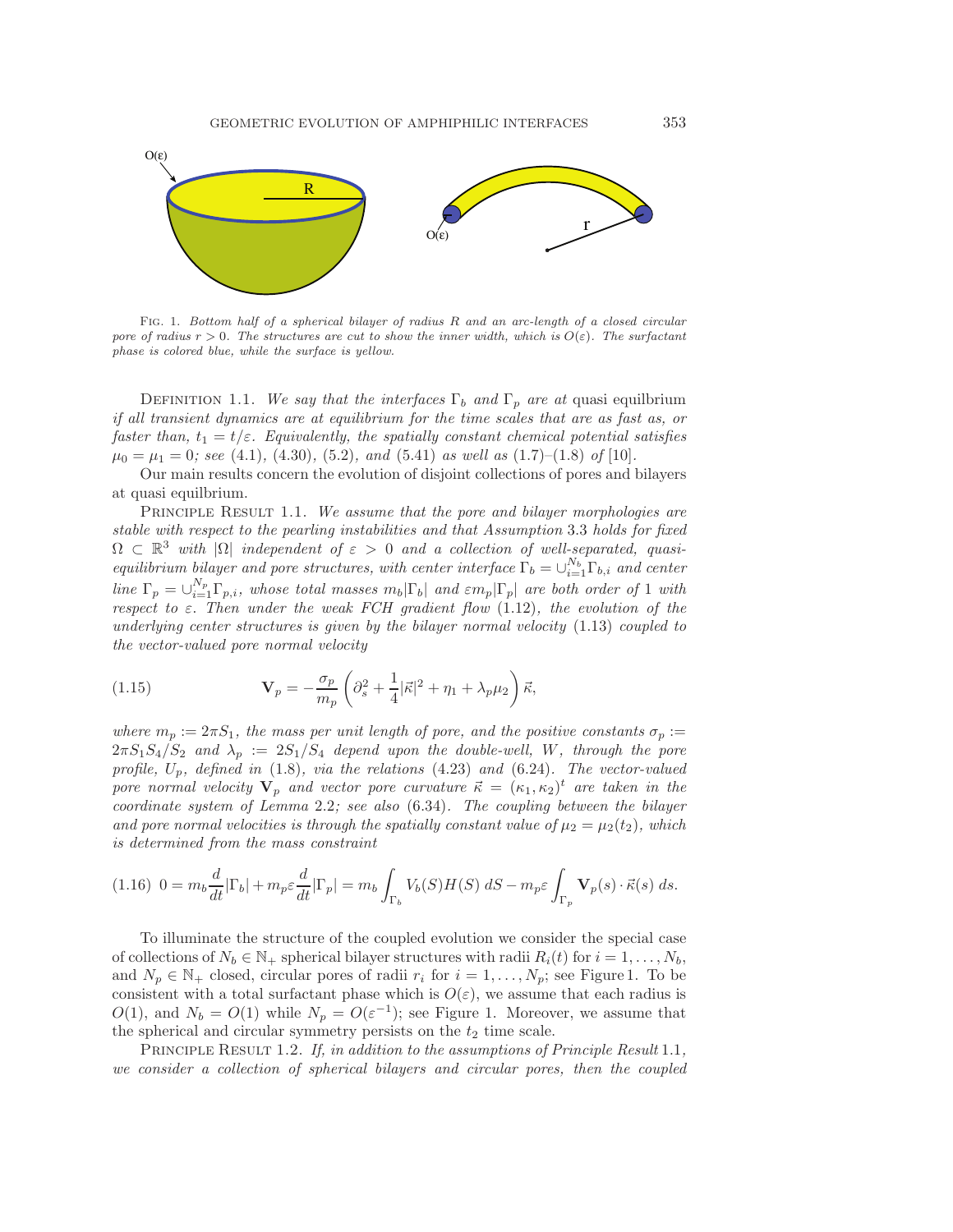*evolution,* [\(1.13\)](#page-5-0)*,* [\(1.15\)](#page-6-2)*, and* [\(1.16\)](#page-6-3)*, reduces to a system of ODEs for the radii given by* [\(7.10\)](#page-29-0)*–*[\(7.11\)](#page-29-1) *coupled through* [\(7.12\)](#page-29-2)*. In particular, if the bifurcation parameter,*

(1.17) 
$$
\nu := (\lambda_p - 2\lambda_b)\eta_1 + \lambda_p \eta_2,
$$

*satisfies*  $\nu < 0$ , then the circular pores will grow until the spherical bilayers extinguish, *while if*  $\nu > 0$ *, then there are configurations of coexisting circular pores with common radii and spherical bilayers with arbitrary radii which are asymptotically stable with respect to perturbations of the radii.*

In section [2](#page-7-0) we establish the coordinate system for the codimension two structures and introduce the near- and far-field expansions for the chemical potentials and pore profile. In section [3](#page-12-0) we address the relaxation of the FCH equation for initial data in the neighborhood of a pore structure, on the fast  $T_2 = t/\varepsilon^2$  time scale. In section [4](#page-14-2) we address the  $t = O(1)$  time scale, deriving a free surface problem which possesses spatially constant outer solutions. In section [5](#page-17-1) we address the  $t_1 = \varepsilon t$  time scale, deriving a coupled system, [\(5.31\)](#page-21-0) and [\(5.41\)](#page-22-0), for the normal velocity and far-field chemical potential. The curvature driven flow is quenched by the chemical potential, whose expression of mass conservation serves to arrest the flow, driving it to equilib-ria. In section [6](#page-22-1) we analyze the  $t_2 = \varepsilon^2 t$  time scale, deriving the length-preserving Willmoresque flow  $(6.45)$  for well-separated, closed-loop pores. In section [7](#page-27-0) we couple the evolution of the closed-loop pores to that of bilayers derived in [\[10\]](#page-32-16), yielding Principle Result [1.1.](#page-6-1) Indeed, since at the order of our analysis the bilayers and pores asymptote to spatially constant far field states, the combined evolution follows by coupling the pore normal velocity, derived in [\(6.34\)](#page-26-0), and the associated chemical potential evolution,  $(6.44)$ , to the bilayer normal velocity  $(1.13)$  through combined mass constraint derived in [\(7.7\)](#page-28-0). In the remainder of section [7](#page-27-0) the resulting evolution is reduced and analyzed for the special case of spherical bilayers and circularly symmetric pore structures, with the results summarized in Principle Result [1.2.](#page-6-4)

<span id="page-7-0"></span>**2. Moving frame, inner expansion, and normal derivatives.** We first address the codimension two structures. We consider a smooth, closed curve  $\Gamma \subset \mathbb{R}^3$ parameterized by  $\phi$ ,

(2.1) 
$$
\Gamma(t) = \{ \phi(s, t) : [0, L(t)] \times [0, T] \mapsto \mathbb{R}^3 \mid \phi(0, t) = \phi(L(t), t) \} ,
$$

where s denotes arc-length and  $L = L(t)$  is the total curve length. At a given point on Γ, the unit tangent vector **T**, the principal normal vector **N**, and the binormal vector **B**, defined by

(2.2) 
$$
\mathbf{T} = \frac{\partial \phi}{\partial s}, \quad \mathbf{N} = \left\| \frac{\partial \mathbf{T}}{\partial s} \right\|^{-1} \frac{\partial \mathbf{T}}{\partial s}, \quad \mathbf{B} = \mathbf{T} \times \mathbf{N},
$$

form the Frenet–Serret frame. For fixed t the vectors are coupled via the curvature  $\kappa$ and torsion  $\tau$  of the curve. The Frenet–Serret formulas are

<span id="page-7-1"></span>(2.3) 
$$
\frac{\partial \mathbf{T}}{\partial s} = \kappa \mathbf{N},
$$

(2.4) 
$$
\frac{\partial \mathbf{N}}{\partial s} = -\kappa \mathbf{T} + \tau \mathbf{B},
$$

<span id="page-7-2"></span>(2.5) 
$$
\frac{\partial \mathbf{B}}{\partial s} = -\tau \mathbf{N}.
$$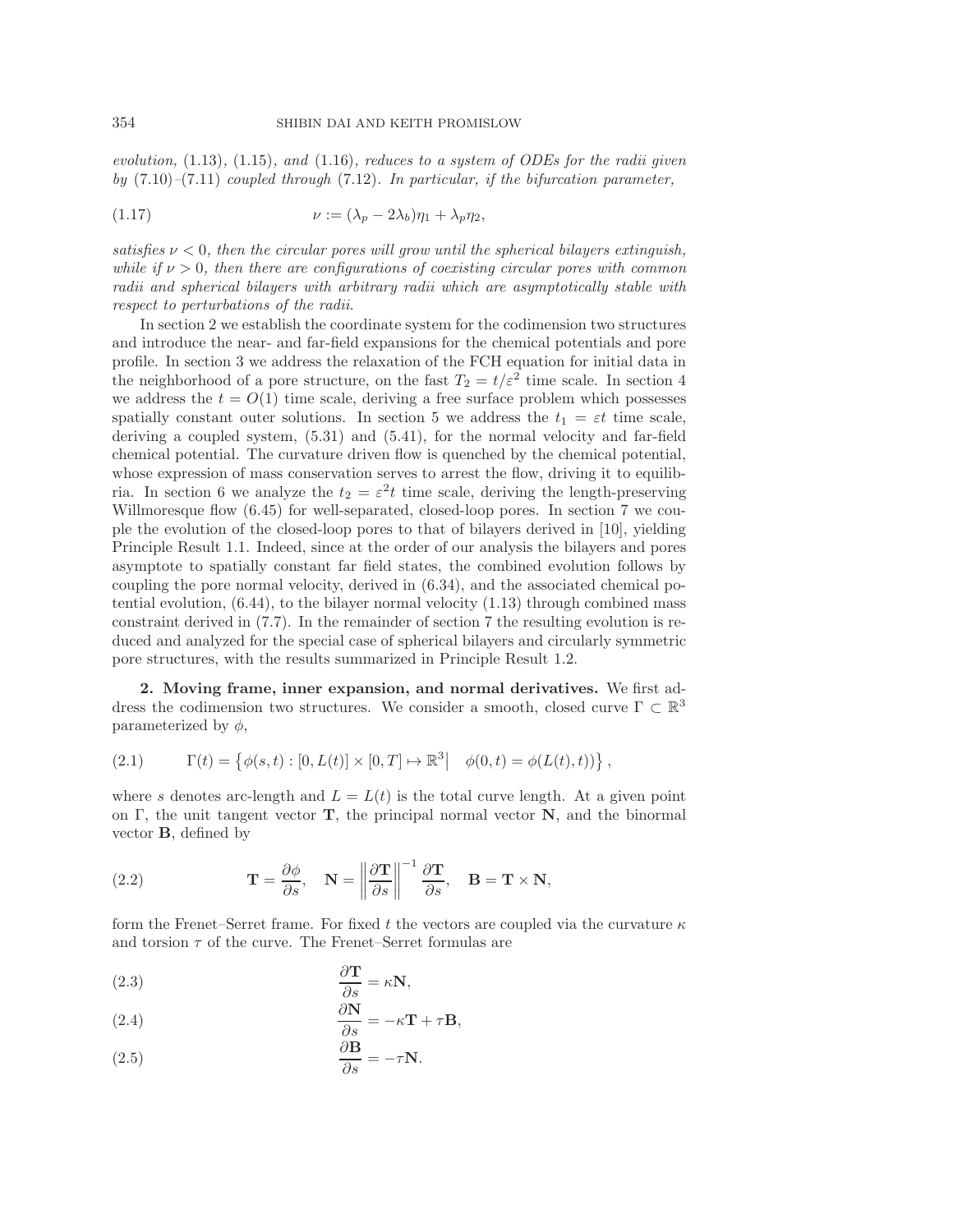The {**T**, **N**, **B**} coordinate system is not convenient for our calculations due to the asymmetry of the roles played by **N** and **B**. To circumvent this, we define a new coordinate system,  ${\bf T}, {\bf N}^1, {\bf N}^2$ , such that at each point  $\phi(s, t)$  on the curve  $\Gamma(t)$  the vectors  $\{N^1, N^2\}$  form an orthonormal basis for the normal plane and

<span id="page-8-1"></span>(2.6) 
$$
\frac{\partial \mathbf{N}^i}{\partial s} = -\kappa_i \mathbf{T}, \quad i = 1, 2,
$$

where  $\vec{\kappa}(s,t) := (\kappa_1, \kappa_2)^t$  is the normal curvature vector with respect to  $\{N^1, N^2\}.$ The same orthonormal basis has been used by Calini and Ivey for the study of the motion of thin vortex filaments in an ideal fluid [\[5\]](#page-31-3). Here we include an existence result in the general setting.

<span id="page-8-3"></span><span id="page-8-2"></span>LEMMA 2.1. Let  $M \in \mathbb{R}^{2 \times 2}$  *satisfy the differential equation* 

(2.7) 
$$
\frac{d}{ds}M(s) = \begin{pmatrix} 0 & \tau(s) \\ -\tau(s) & 0 \end{pmatrix} M(s),
$$

*subject to initial data*  $M(0) = M_0$ . If  $M_0$  *is orthonormal, then so is*  $M$ *, and the vectors*  $\{N^1, N^2\}$  *defined by* 

(2.8) 
$$
(\mathbf{N}^1(s), \mathbf{N}^2(s)) := (\mathbf{N}(s), \mathbf{B}(s))M(s)
$$

*form an orthonormal basis for the normal plane and satisfy* [\(2.6\)](#page-8-1) *with*

$$
(2.9) \t\t \t\t \kappa_i(s) = M_{1i}(s)\kappa(s)
$$

*for*  $i = 1, 2$ *.* 

*Proof.* Let the initial data  $M_0$  be an orthonormal matrix, and let  $M$  be the corresponding solution of [\(2.7\)](#page-8-2). We observe that  $\frac{d}{ds}(M^tM) = 0$ , and since  $M_0^tM_0 = I$ , we have  $M^t \tilde{M} = I$  for all s; that is,  $M(s)$  is orthonormal. The vectors  $\{N^1, N^2\}$ defined by  $(2.8)$  are orthonormal and lie in the normal plane to  $\Gamma$  at s; hence they span the plane. In addition, taking  $\partial_s$  of [\(2.8\)](#page-8-3) and using the Frenet relations [\(2.3\)](#page-7-1)–  $(2.5)$  and  $(2.6)$ , we find

<span id="page-8-5"></span><span id="page-8-4"></span>
$$
\frac{\partial \mathbf{N}^i}{\partial s} = M'_{1i} \mathbf{N} + M'_{2i} \mathbf{B} + M_{1i} \frac{\partial \mathbf{N}}{\partial s} + M_{2i} \frac{\partial \mathbf{B}}{\partial s}
$$
  
=  $\tau M_{2i} \mathbf{N} - \tau M_{1i} \mathbf{B} + M_{1i} \left( -\kappa \mathbf{T} + \tau \mathbf{B} \right) - M_{2i} \tau \mathbf{N} = -\kappa_i \mathbf{T},$ 

which establishes [\(2.6\)](#page-8-1) for  $\kappa_i$  defined in [\(2.9\)](#page-8-4). 口

We define the normal velocity  $\mathbf{V} = (V_1, V_2)^t$  of the point  $\phi(s, t)$  on  $\Gamma(t)$  via

(2.10) 
$$
V_i := \mathbf{N}^i \cdot \frac{\partial \phi}{\partial t}(s, t)
$$

<span id="page-8-0"></span>for  $i = 1, 2$ . The following lemma demonstrates the utility of the  $\{T, N^1, N^2\}$  coordinates.

<span id="page-8-6"></span>LEMMA 2.2. *The*  $\{T, \mathbf{N}^1, \mathbf{N}^2\}$  *coordinate system satisfies* 

(2.11) 
$$
\frac{\partial \mathbf{T}}{\partial s} = \kappa_1 \mathbf{N}^1 + \kappa_2 \mathbf{N}^2,
$$

*while the curve length evolves according to*

(2.12) 
$$
\frac{d|\Gamma|}{dt} = -\int_{\Gamma} \mathbf{V} \cdot \vec{\kappa} \, ds.
$$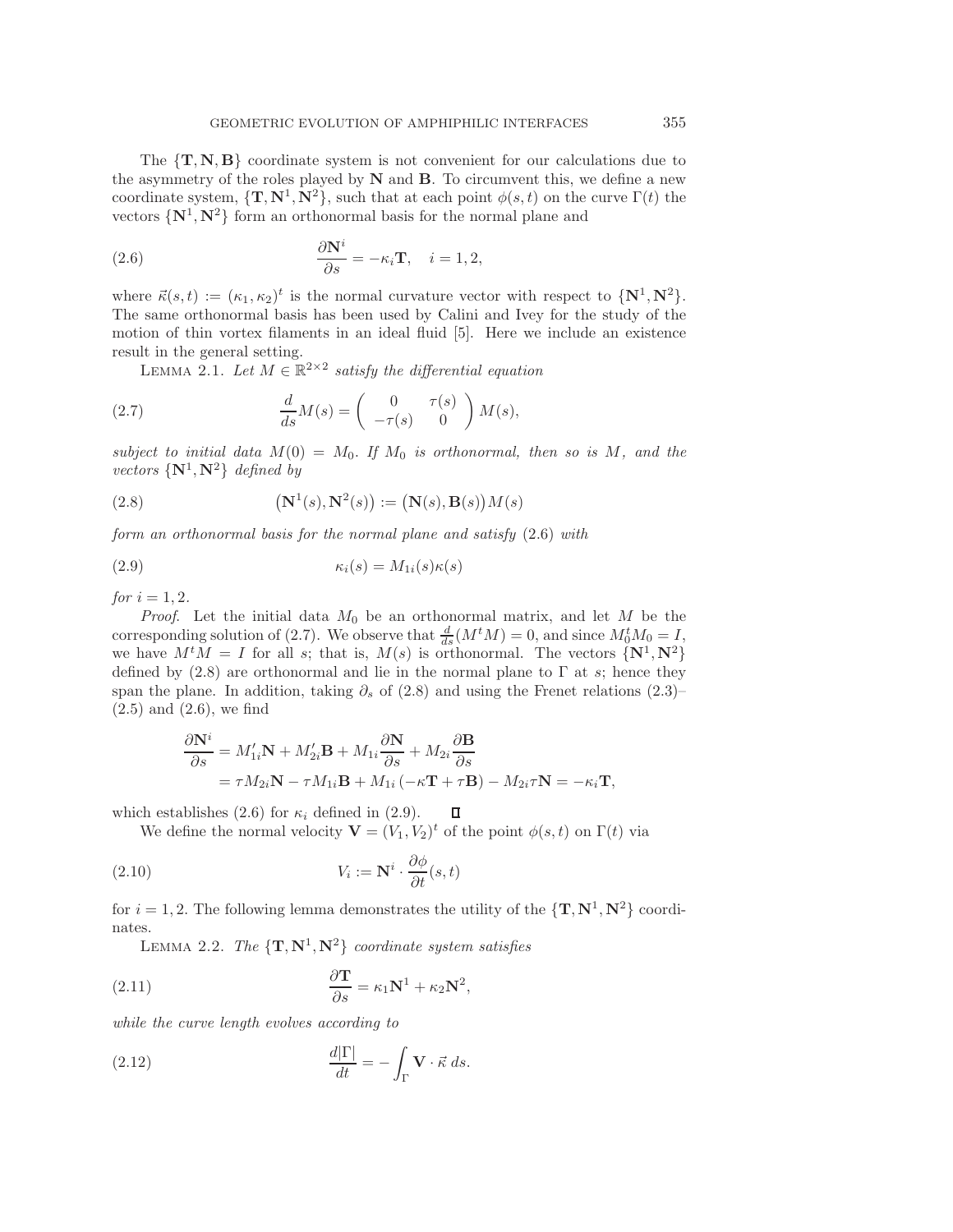*Proof.* Taking  $\partial_s$  of **T** · **T** = 1, we see that  $\frac{\partial \mathbf{T}}{\partial s} \cdot \mathbf{T} = 0$ , and hence  $\frac{\partial \mathbf{T}}{\partial s} =$  $a_1(s)N^1 + a_2(s)N^2$  for some functions  $a_1(s)$ ,  $a_2(s)$ . Moreover, taking  $\partial_s$  of  $0 = \mathbf{T} \cdot \mathbf{N}^i$ , we arrive at the relation

(2.13) 
$$
0 = \frac{\partial \mathbf{T}}{\partial s} \cdot \mathbf{N}^i + \mathbf{T} \cdot \frac{\partial \mathbf{N}^i}{\partial s} = a_i(s) - \kappa_i,
$$

and hence  $a_i = \kappa_i$ .

To calculate the change in curve length it is convenient to parameterize the family of curves  $\{\Gamma(t): t_0 - \delta < t < t_0 + \delta\}$  by a common parameter  $\xi \in [a, b]$ :

(2.14) 
$$
\Gamma(t) = \{ \gamma(\xi, t) : \xi \in [a, b] \} \text{ for all } t \in (t_0 - \delta, t_0 + \delta).
$$

We take  $\xi$  to be the arc-length parameter at  $t = t_0$ . It follows that

$$
|\Gamma(t)| = \int_a^b \left\| \frac{\partial \gamma}{\partial \xi}(\xi, t) \right\| d\xi,
$$

and taking the time derivative we find

$$
\frac{d|\Gamma|}{dt} = \int_{a}^{b} \frac{\partial}{\partial t} \left\| \frac{\partial \gamma}{\partial \xi}(\xi, t) \right\| \, d\xi = \int_{a}^{b} \left\| \frac{\partial \gamma}{\partial \xi}(\xi, t) \right\|^{-1} \frac{\partial \gamma}{\partial \xi} \cdot \frac{\partial^2 \gamma}{\partial \xi \partial t} \, d\xi
$$
\n
$$
(2.15) \qquad \qquad = -\int_{a}^{b} \frac{\partial}{\partial \xi} \left( \left\| \frac{\partial \gamma}{\partial \xi}(\xi, t) \right\|^{-1} \frac{\partial \gamma}{\partial \xi} \right) \cdot \frac{\partial \gamma}{\partial t} \, d\xi,
$$

<span id="page-9-0"></span>where the boundary terms canceled in the integration by parts since  $\Gamma(t)$  is smooth and closed. Since  $\xi$  corresponds to arc-length at  $t = t_0$ , we have

(2.16) 
$$
\frac{\partial \gamma}{\partial \xi}(\xi, t_0) = \mathbf{T}, \quad \left\| \frac{\partial \gamma}{\partial \xi}(\xi, t_0) \right\| = 1,
$$

and substituting  $t = t_0$  into [\(2.15\)](#page-9-0) yields

$$
\frac{d|\Gamma|}{dt}(t_0) = -\int_a^b \frac{\partial \mathbf{T}}{\partial \xi} \cdot \frac{\partial \gamma}{\partial t} d\xi = -\int_a^b (\kappa_1 \mathbf{N}^1 + \kappa_2 \mathbf{N}^2) \cdot \frac{\partial \gamma}{\partial t} d\xi
$$
\n(2.17)\n
$$
= -\int_a^b (\kappa_1 V_1 + \kappa_2 V_2) d\xi = -\int_\Gamma (\kappa_1 V_1 + \kappa_2 V_2) d s. \qquad \Box
$$

Assuming that  $\Gamma$  is smooth, from the implicit function theorem there is a neighborhood  $\Gamma_\ell \subset \mathbb{R}^3$  of  $\Gamma$  such that each  $x \in \Gamma_\ell$  can be uniquely represented as

<span id="page-9-2"></span>(2.18) 
$$
x = \phi(s, t) + r_1 \mathbf{N}^1(s, t) + r_2 \mathbf{N}^2(s, t),
$$

where  $s = s(x, t)$  and  $\vec{r} = (r_1(x, t), r_2(x, t))$  are as smooth as  $\gamma'$ . In the rescaled normal coordinates  $z = (z_1, z_2)^t := \varepsilon^{-1} \overline{r}$  we have the following identities.

LEMMA 2.3. *Fix*  $\Gamma$  *and assume that*  $\ell$  *is so small that*  $\|\vec{\kappa}\|_{L^{\infty}(\Gamma)}\ell < 1$ *. Then on*  $\Gamma_{\ell}$ , the change of variables  $(x, t) \mapsto (s, z, t)$  transforms the Cartesian Laplacian to

<span id="page-9-1"></span>
$$
(2.19) \qquad \Delta_x = \varepsilon^{-2} \Delta_z - \varepsilon^{-1} \frac{\vec{\kappa}}{1 - \varepsilon z \cdot \vec{\kappa}} \cdot \nabla_z + \frac{1}{(1 - \varepsilon z \cdot \vec{\kappa})^2} \partial_s^2 + \frac{\varepsilon z \cdot \partial_s \vec{\kappa}}{(1 - \varepsilon z \cdot \vec{\kappa})^3} \partial_s,
$$

*while the normal velocity* **V** *takes the form*

<span id="page-9-3"></span>(2.20) 
$$
V_1 = -\varepsilon \frac{\partial z_1}{\partial t} + \varepsilon z_2 \mathbf{N}^2 \cdot \frac{\partial \mathbf{N}^1}{\partial t},
$$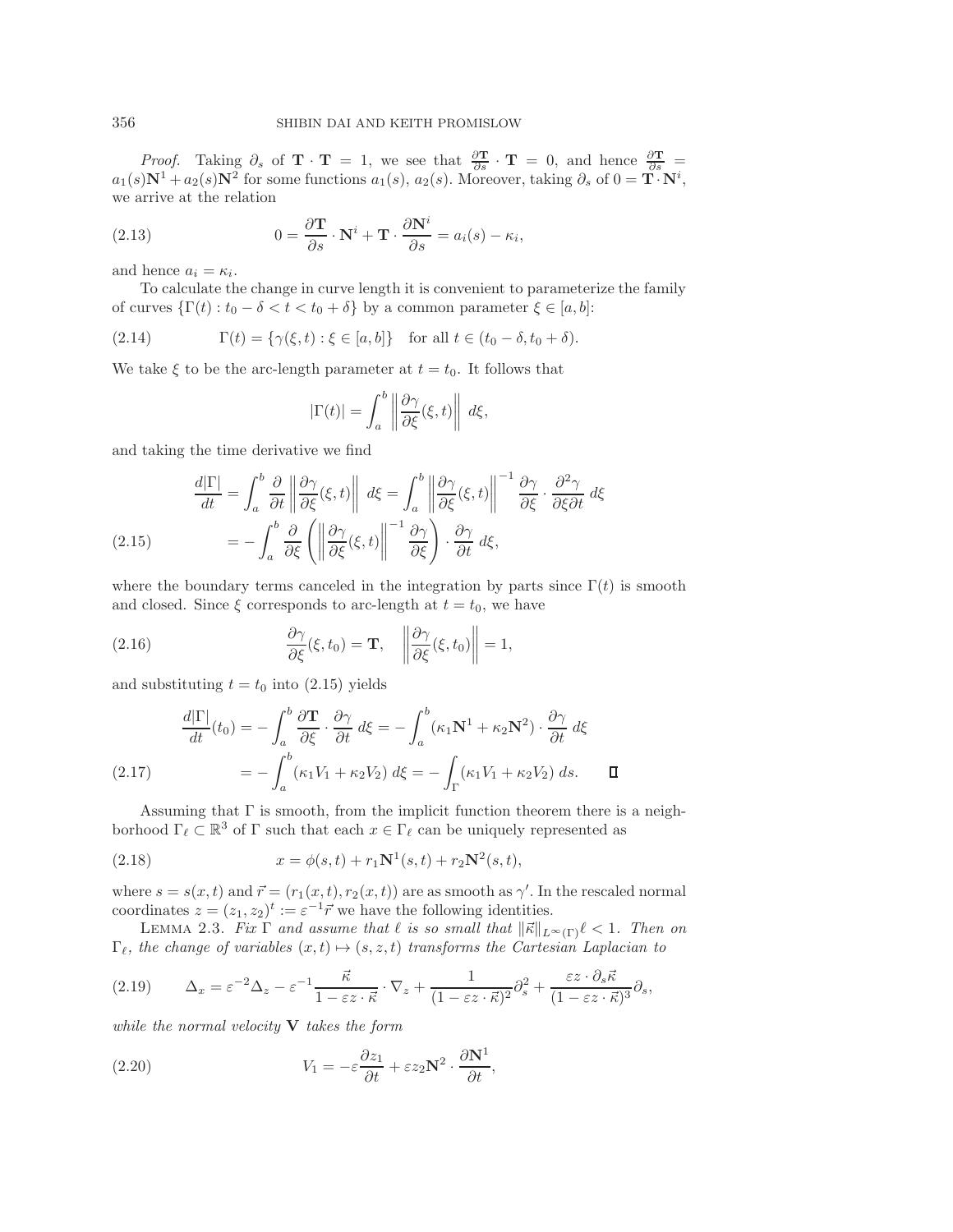GEOMETRIC EVOLUTION OF AMPHIPHILIC INTERFACES 357

<span id="page-10-0"></span>(2.21) 
$$
V_2 = -\varepsilon \frac{\partial z_2}{\partial t} + \varepsilon z_1 \mathbf{N}^1 \cdot \frac{\partial \mathbf{N}^2}{\partial t}.
$$

*Moreover, the Jacobian associated to the change of variables takes the form*

<span id="page-10-1"></span>(2.22) 
$$
J(s, z) = \varepsilon^2 - \varepsilon^3 z \cdot \vec{\kappa}.
$$

*Proof*. The relation [\(2.19\)](#page-9-1) follows from a standard calculation. To obtain the normal velocity expressions we rewrite [\(2.18\)](#page-9-2) as

(2.23) 
$$
\varepsilon z_1(x,t) = (x - \phi(s,t)) \cdot \mathbf{N}^1(s,t), \quad \varepsilon z_2(x,t) = (x - \phi(s,t)) \cdot \mathbf{N}^2(s,t).
$$

Taking  $\partial_t$  of the  $z_1$  equation, we find

$$
\varepsilon \frac{\partial z_1}{\partial t} = \left( -\frac{\partial \phi}{\partial s} \frac{\partial s}{\partial t} - \frac{\partial \phi}{\partial t} \right) \cdot \mathbf{N}^1 + (x - \phi(s, t)) \cdot \left( \frac{\partial \mathbf{N}^1}{\partial s} \frac{\partial s}{\partial t} + \frac{\partial \mathbf{N}^1}{\partial t} \right)
$$
  
=  $\left( -\mathbf{T} \frac{\partial s}{\partial t} - \frac{\partial \phi}{\partial t} \right) \cdot \mathbf{N}^1 + \varepsilon(z_1 \mathbf{N}^1 + z_2 \mathbf{N}^2) \cdot \left( -\kappa_1 \mathbf{T} \frac{\partial s}{\partial t} + \frac{\partial \mathbf{N}^1}{\partial t} \right)$   
(2.24) 
$$
= -\frac{\partial \phi}{\partial t} \cdot \mathbf{N}^1 + \varepsilon z_2 \mathbf{N}^2 \cdot \frac{\partial \mathbf{N}^1}{\partial t}.
$$

The relations [\(2.10\)](#page-8-5) yield [\(2.20\)](#page-9-3), and the derivation of [\(2.21\)](#page-10-0) is similar. The Jacobian matrix takes the form

(2.25) 
$$
\mathbf{J} = \frac{\partial x}{\partial(s, z_1, z_2)} = ((1 - \varepsilon z_1 \kappa_1 - \varepsilon z_2 \kappa_2) \mathbf{T}, \varepsilon \mathbf{N}^1, \varepsilon \mathbf{N}^2),
$$

and evaluating the determinant yields [\(2.22\)](#page-10-1).  $\Box$ 

*Remark* 2.4. The terms  $z_2 \mathbf{N}^2 \cdot \frac{\partial \mathbf{N}^1}{\partial t}$  and  $z_1 \mathbf{N}^1 \cdot \frac{\partial \mathbf{N}^2}{\partial t}$  in [\(2.20\)](#page-9-3) and [\(2.21\)](#page-10-0) reflect lower-order contributions to the normal velocity induced by the rotational motion of the curve  $\Gamma(t)$ .

<span id="page-10-4"></span>For notational convenience we introduce

(2.26) 
$$
\Delta_0 := \frac{\partial^2}{\partial s^2} - (z \cdot \vec{\kappa}) \vec{\kappa} \cdot \nabla_z
$$

and rewrite the Cartesian Laplacian expansion [\(2.19\)](#page-9-1) in the more compact form

(2.27) 
$$
\Delta_x = \varepsilon^{-2} \Delta_z - \varepsilon^{-1} \vec{\kappa} \cdot \nabla_z + \Delta_0 + \varepsilon \Delta_1 + O(\varepsilon^2),
$$

where the precise forms of  $\Delta_1$  and the lower-order terms are immaterial for the analysis. Considering a time scale  $\tilde{t}$ , we have the formal inner expansion of a quantity v,

<span id="page-10-2"></span>(2.28) 
$$
v(x,t) = \tilde{v}(s, z, t) = \tilde{v}_0 + \varepsilon \tilde{v}_1 + \varepsilon^2 \tilde{v}_2 + \varepsilon^3 \tilde{v}_3 + O(\varepsilon^4),
$$

where  $\tilde{v}_i = \tilde{v}_i(s, z, \tilde{t})$ . The Cartesian Laplacian of v then admits the inner expansion

<span id="page-10-3"></span>
$$
\Delta_x v = \varepsilon^{-2} \Delta_z \tilde{v} - \varepsilon^{-1} \vec{\kappa} \cdot \nabla_z \tilde{v} + \Delta_0 \tilde{v} + O(\varepsilon)
$$
  
=  $\varepsilon^{-2} \Delta_z \tilde{v}_0 + \varepsilon^{-1} (\Delta_z \tilde{v}_1 - \vec{\kappa} \cdot \nabla_z \tilde{v}_0) + (\Delta_z \tilde{v}_2 - \vec{\kappa} \cdot \nabla_z \tilde{v}_1 + \Delta_0 \tilde{v}_0)$   
(2.29)  $+ \varepsilon (\Delta_z \tilde{v}_3 - \vec{\kappa} \cdot \nabla_z \tilde{v}_2 + \Delta_0 \tilde{v}_1 + \Delta_1 \tilde{v}_0) + O(\varepsilon^2).$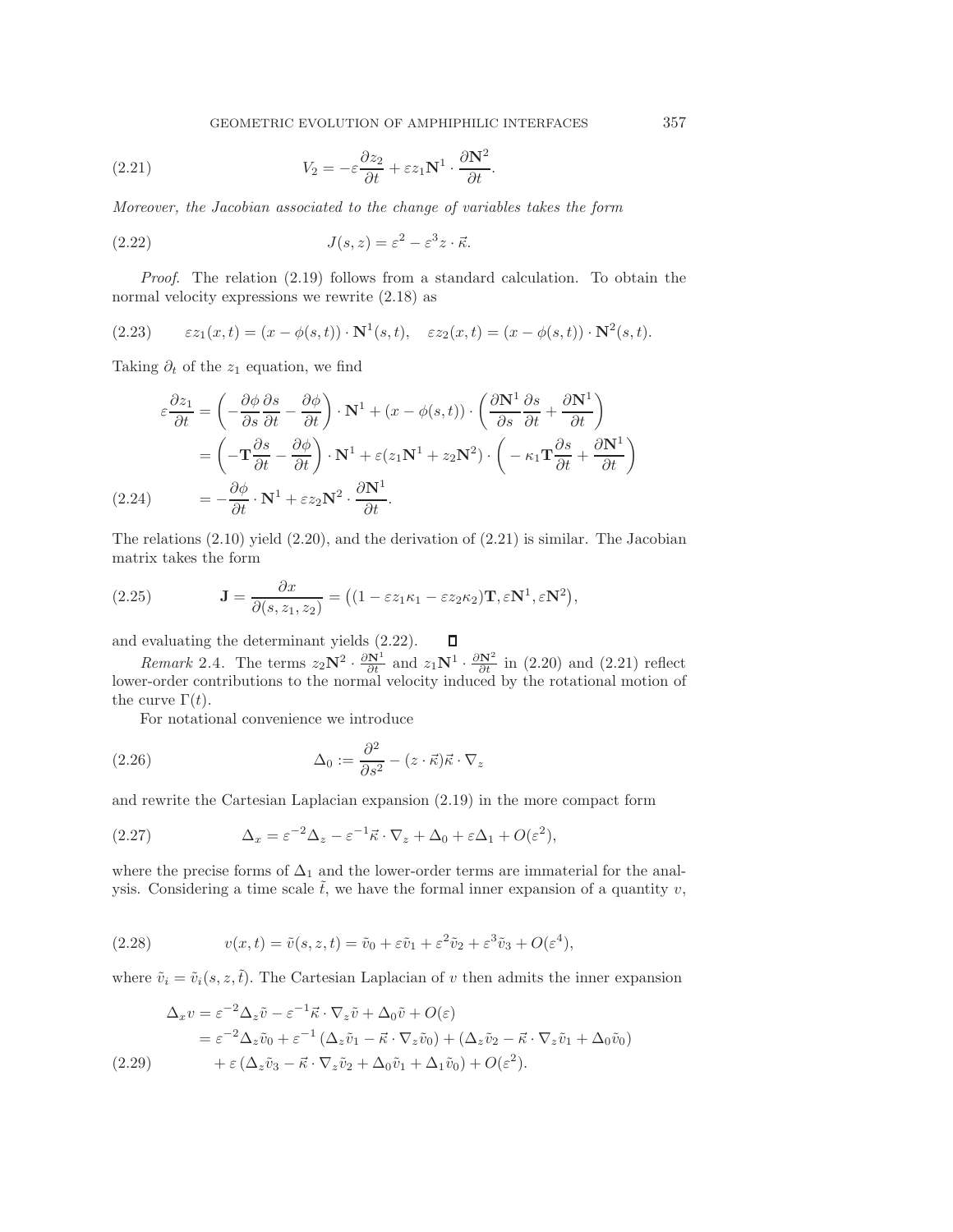To develop an inner expansion for the chemical potential,  $\mu$ , we substitute the inner expansion  $(2.28)$  of u into  $(1.12)$ , obtaining

$$
\mu(x,t) = \left(-\varepsilon^2 \Delta_x + W''(u) - \varepsilon^2 \eta_1\right) \left(-\varepsilon^2 \Delta_x u + W'(u)\right) + \varepsilon^2 (\eta_1 - \eta_2) W'(u)
$$
  
\n
$$
= \left[-\Delta_z + W''(\tilde{u}_0) + \varepsilon (\vec{\kappa} \cdot \nabla_z + W'''(\tilde{u}_0) \tilde{u}_1)\right]
$$
  
\n
$$
+ \varepsilon^2 \left(-\Delta_0 + W'''(\tilde{u}_0) \tilde{u}_2 + W^{(4)}(\tilde{u}_0) \frac{\tilde{u}_1^2}{2} - \eta_1\right)
$$
  
\n
$$
+ \varepsilon^3 \left(-\Delta_1 + W'''(\tilde{u}_0) \tilde{u}_3 + W^{(4)}(\tilde{u}_0) \tilde{u}_1 \tilde{u}_2 + \frac{1}{6} W^{(5)}(\tilde{u}_0) \tilde{u}_1^3\right) + O(\varepsilon^4)\right]
$$
  
\n
$$
\cdot \left[ \left(-\Delta_z \tilde{u}_0 + W'(\tilde{u}_0)\right) + \varepsilon \left(-\Delta_z \tilde{u}_1 + \vec{\kappa} \cdot \nabla_z \tilde{u}_0 + W''(\tilde{u}_0) \tilde{u}_1\right)
$$
  
\n
$$
+ \varepsilon^2 \left(-\Delta_z \tilde{u}_2 + \vec{\kappa} \cdot \nabla_z \tilde{u}_1 - \Delta_0 \tilde{u}_0 + W''(\tilde{u}_0) \tilde{u}_2 + \frac{1}{2} W'''(\tilde{u}_0) \tilde{u}_1^2\right)
$$
  
\n
$$
+ \varepsilon^3 \left(-\Delta_z \tilde{u}_3 + \vec{\kappa} \cdot \nabla_z \tilde{u}_2 - \Delta_0 \tilde{u}_1 - \Delta_1 \tilde{u}_0 + W''(\tilde{u}_0) \tilde{u}_3\right)
$$
  
\n
$$
+ W'''(\tilde{u}_0) \tilde{u}_1 \tilde{u}_2 + \frac{1}{6} W^{(4)}(\tilde{u}_0) \tilde{u}_1^3\right) + O(\varepsilon^4)\right]
$$
  
\n(2.30) 
$$
+ \varepsilon^2 (\eta_1 -
$$

<span id="page-11-0"></span>Thus the chemical potential admits an inner expansion of the form [\(2.28\)](#page-10-2) where

<span id="page-11-2"></span><span id="page-11-1"></span>
$$
(2.31) \tilde{\mu}_0 = (-\Delta_z + W''(\tilde{u}_0)) (-\Delta_z \tilde{u}_0 + W'(\tilde{u}_0)),
$$
  
\n
$$
\tilde{\mu}_1 = (-\Delta_z + W''(\tilde{u}_0)) (-\Delta_z \tilde{u}_1 + \vec{\kappa} \cdot \nabla_z \tilde{u}_0 + W''(\tilde{u}_0) \tilde{u}_1)
$$
  
\n
$$
(2.32) + (\vec{\kappa} \cdot \nabla_z + W'''(\tilde{u}_0) \tilde{u}_1) (-\Delta_z \tilde{u}_0 + W'(\tilde{u}_0)),
$$
  
\n
$$
\tilde{\mu}_2 = (\Delta_z - W''(\tilde{u}_0)) (\Delta_z \tilde{u}_2 - \vec{\kappa} \cdot \nabla_z \tilde{u}_1 + \Delta_0 \tilde{u}_0 - W''(\tilde{u}_0) \tilde{u}_2 - \frac{W''''(\tilde{u}_0) \tilde{u}_1^2}{2})
$$
  
\n
$$
+ (\vec{\kappa} \cdot \nabla_z + W'''(\tilde{u}_0) \tilde{u}_1) (-\Delta_z \tilde{u}_1 + \vec{\kappa} \cdot \nabla_z \tilde{u}_0 + W''(\tilde{u}_0) \tilde{u}_1)
$$
  
\n
$$
+ (-\Delta_0 + W'''(\tilde{u}_0) \tilde{u}_2 + W^{(4)} \frac{\tilde{u}_1^2}{2} - \eta_1) (-\Delta_z \tilde{u}_0 + W'(\tilde{u}_0))
$$
  
\n
$$
(2.33) + (\eta_1 - \eta_2) W'(\tilde{u}_0).
$$

<span id="page-11-3"></span>The quantity  $\tilde{\mu}_3$  is relevant to the asymptotic results we develop; however, we derive its form under the simplification,  $\tilde{u}_1 = 0$ , in [\(2.30\)](#page-11-0).

A key step in the analysis is the matching conditions between the inner and outer solutions. The outer problem is posed on a domain  $\Omega\backslash\Gamma$  with a codimension two boundary; accordingly the proper treatment of the matching conditions requires a careful development of the definition of the normal derivatives at the interface Γ. Fixing  $x = \phi(s) \in \Gamma$ , we take two unit vectors  $\mathbf{n}, \mathbf{m} \in \text{span}\{\mathbf{N}^1(x), \mathbf{N}^2(x)\}\$ in the normal plane of  $\Gamma$  at x and further specify that  $\mathbf{n} = \cos(\theta)\mathbf{N}^1 + \sin(\theta)\mathbf{N}^2$ . The usual directional derivative along **n** is denoted

(2.34) 
$$
\partial_{\mathbf{n}} := \mathbf{n} \cdot \nabla_x = \cos \theta \, \mathbf{N}^1 \cdot \nabla_x + \sin \theta \, \mathbf{N}^2 \cdot \nabla_x,
$$

and for  $f \in C^{\infty}(\Omega \backslash \Gamma)$  we introduce the **n**, **m** limit

(2.35) 
$$
\partial_{\mathbf{n}}^{j} f^{\mathbf{m}}(x) := \lim_{h \to 0^{+}} (\mathbf{n} \cdot \nabla_{x})^{j} f(x + h\mathbf{m}, t) \text{ for all } j \ge 0,
$$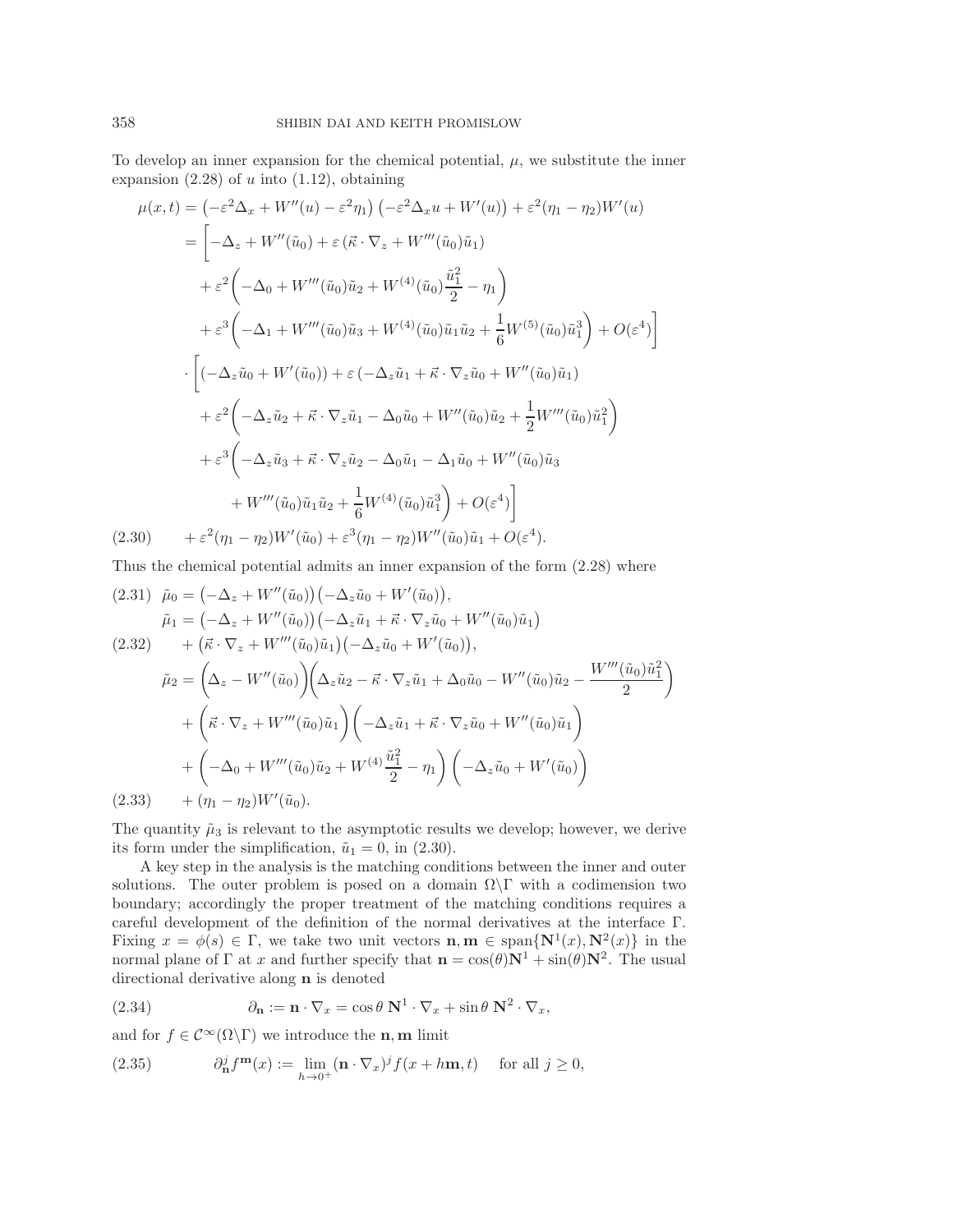and the limit of the gradient

(2.36) 
$$
\nabla_x f^{\mathbf{m}}(x) := \lim_{h \to 0^+} \nabla_x f(x + h \mathbf{m}, t),
$$

where the limits exist. If  $f \in C^1(\Omega)$ , then the normal derivative of f will satisfy  $\partial_{\bf n} f^{-{\bf m}} = \partial_{\bf n} f^{{\bf m}}$ . This motivates the following definition of the jump condition:

<span id="page-12-5"></span>(2.37) 
$$
[\partial_{\mathbf{n}} f^{\mathbf{n}}]_{\Gamma}(x) := \partial_{\mathbf{n}} f^{\mathbf{n}}(x) - \partial_{\mathbf{n}} f^{-\mathbf{n}}(x),
$$

which is zero when f has a smooth extension through  $\Gamma$ .

With this notation we examine the matching condition

<span id="page-12-1"></span>(2.38) 
$$
(\mu_0 + \varepsilon \mu_1 + \varepsilon^2 \mu_2 + \dots)(x + \varepsilon R \mathbf{n}, t) \approx (\tilde{\mu}_0 + \varepsilon \tilde{\mu}_1 + \varepsilon^2 \tilde{\mu}_2 + \dots)(s, R, \theta, t)
$$

as  $\varepsilon R$  becomes  $o(1)$ . Expanding the left-hand side about x as  $\varepsilon R \to 0^+$ , we have

(2.39) 
$$
\mu_0^n + \varepsilon (\mu_1^n + R \partial_n \mu_0^n) + \varepsilon^2 \left( \mu_2^n + R \partial_n \mu_1^n + \frac{1}{2} R^2 \partial_n^2 \mu_0^n \right) + \dots,
$$

and equating orders of  $\varepsilon$  the matching condition [\(2.38\)](#page-12-1) yields

<span id="page-12-6"></span>(2.40) 
$$
\mu_0^{\mathbf{n}} = \lim_{R \to \infty} \tilde{\mu}_0(s, R, \theta, t),
$$

<span id="page-12-4"></span>(2.41) 
$$
\mu_1^n + R \partial_n \mu_0^n = \tilde{\mu}_1(s, R, \theta, t) + o(1) \quad \text{as } R \to \infty,
$$

<span id="page-12-7"></span>(2.42) 
$$
\mu_2^n + R \partial_n \mu_1^n + \frac{1}{2} R^2 \partial_n^2 \mu_0^n = \tilde{\mu}_2(s, R, \theta, t) + o(1) \quad \text{as } R \to \infty,
$$

<span id="page-12-8"></span>
$$
(2.43)\quad \mu_3^n + R\partial_{\mathbf{n}}\mu_2^n + \frac{R^2\partial_{\mathbf{n}}^2\mu_1^n}{2} + \frac{R^3\partial_{\mathbf{n}}^3\mu_0^n}{6} = \tilde{\mu}_3(s, R, \theta, t) + o(1) \qquad \text{as } R \to \infty.
$$

Similarly, we obtain the matching conditions for  $u$ ,

(2.44) 
$$
u_0^{\mathbf{n}} = \lim_{R \to \infty} \tilde{u}_0(s, R, \theta, t),
$$

(2.45) 
$$
u_1^n + R\partial_n u_0^n = \tilde{u}_1(s, R, \theta, t) + o(1) \qquad \text{as } R \to \infty,
$$

(2.46) 
$$
u_2^{\mathbf{n}} + R\partial_{\mathbf{n}}u_1^{\mathbf{n}} + \frac{1}{2}R^2\partial_{\mathbf{n}}^2u_0^{\mathbf{n}} = \tilde{u}_2(s, R, \theta, t) + o(1) \qquad \text{as } R \to \infty.
$$

<span id="page-12-0"></span>**3. Fast equilibration to the pore profile.** In this section we consider the relaxation of an initial datum and equilibria solution on the fast  $T_j = t/\varepsilon^j$  time scales for  $j = 2, 1$ . Our principle result, presented in Proposition [3.1,](#page-13-1) is that the flow  $(3.9)$ , while possessing complex transients, associates to each interface  $\Gamma_p$  a unique, radially symmetric pore profile,  $U_p$ , for which the function  $U_p(z)$  is at equilibrium on the  $T_2$ and  $T_1$  time scales.

**3.1.** Time scale  $T_2 = t/\varepsilon^2$ : Outer expansion. Far from the pore Γ, the solution and chemical potential admit the outer expansion

<span id="page-12-2"></span>(3.1) 
$$
u(x,t) = u_0 + \varepsilon u_1 + \varepsilon^2 u_2 + \varepsilon^3 u_3 + \dots,
$$

<span id="page-12-3"></span>(3.2) 
$$
\mu(x,t) = \mu_0 + \varepsilon \mu_1 + \varepsilon^2 \mu_2 + \dots,
$$

where

(3.3) 
$$
u_i = u_i(x, T_2), \quad \mu_i = \mu_i(x, T_2), \quad T_2 = t/\varepsilon^2.
$$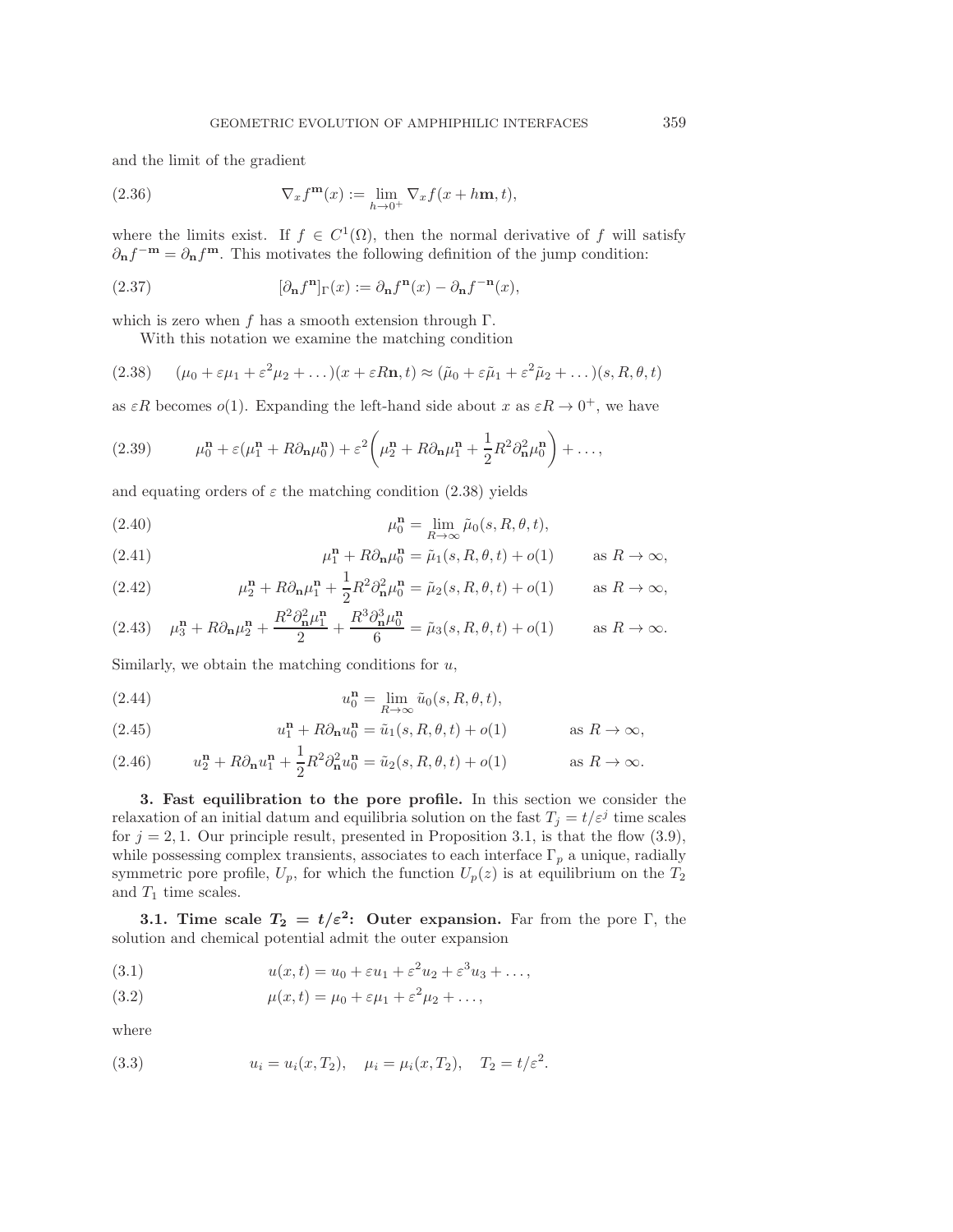Substituting the expansion of u into the definition,  $(1.12)$ , of  $\mu$ , we determine

(3.4) 
$$
\mu_0 = W''(u_0)W'(u_0) = G'(u_0),
$$

(3.5) 
$$
\mu_1 = (W'''(u_0)W'(u_0) + W''(u_0)^2) u_1 = G''(u_0)u_1,
$$

where  $G(u) := \frac{1}{2}(W'(u))^2$ . Expanding the left- and right-hand sides of [\(1.12\)](#page-4-0) yields the expressions

$$
(3.6) \t\t \t\t \partial_{T_2} u_0 = 0, \t\t \partial_{T_2} u_1 = 0,
$$

$$
(3.7) \t\t \t\t \partial_{T_2} u_2 = \Delta G'(u_0).
$$

On the  $T_2$  time scale, the solution  $u$  is stationary to first and second orders.

**3.2.** Time scale  $T_2 = t/\varepsilon^2$ : Inner expansion. We assume an inner expansion for u and  $\mu$  of the form [\(2.28\)](#page-10-2). Since  $(s, z)=(s(x, T_2), z(x, T_2))$ , the time derivative of u takes the form

<span id="page-13-3"></span><span id="page-13-2"></span>
$$
u_t = \varepsilon^{-2} \left( \tilde{u}_{T_2} + \tilde{u}_s \frac{\partial s}{\partial T_2} + \nabla_z \tilde{u} \cdot \frac{\partial z}{\partial T_2} \right).
$$

In light of the normal velocity relations  $(2.20)$ – $(2.21)$ , we obtain

(3.8) 
$$
u_t = -\varepsilon^{-3} \mathbf{V}_{-2} \cdot \nabla_z \tilde{u}_0 + \varepsilon^{-2} \left( \frac{\partial \tilde{u}_0}{\partial T_2} + \frac{\partial \tilde{u}_0}{\partial s} \frac{\partial s}{\partial T_2} + \frac{\partial \tilde{u}_0}{\partial z_1} z_2 \mathbf{N}^2 \cdot \frac{\partial \mathbf{N}^1}{\partial T_2} + \frac{\partial \tilde{u}_0}{\partial z_2} z_1 \mathbf{N}^1 \cdot \frac{\partial \mathbf{N}^2}{\partial T_2} - \mathbf{V}_{-2} \cdot \nabla_z \tilde{u}_1 \right) + O(\varepsilon^{-1}),
$$

where  $V_{-2}$  denotes the normal velocity on the  $T_2$  time scale. Matching the  $\varepsilon^{-3}$  and the  $\varepsilon^{-2}$  terms in [\(3.8\)](#page-13-3) with the corresponding terms in the inner Laplacian expansion,  $(2.29)$ , for the chemical potential  $\mu$  we find

$$
\frac{\partial \tilde{u}_0}{\partial T_2} + \frac{\partial \tilde{u}_0}{\partial s} \frac{\partial s}{\partial T_2} + \frac{\partial \tilde{u}_0}{\partial z_1} z_2 \mathbf{N}^2 \cdot \frac{\partial \mathbf{N}^1}{\partial T_2} + \frac{\partial \tilde{u}_0}{\partial z_2} z_1 \mathbf{N}^1 \cdot \frac{\partial \mathbf{N}^2}{\partial T_2} - \mathbf{V}_{-2} \cdot \nabla_z \tilde{u}_1 = \Delta_z \tilde{\mu}_0,
$$

where  $\tilde{\mu}_0$  is given by [\(2.31\)](#page-11-1). We are interested in solutions based upon a quasistationary radial profile; consequently we assume that the transient dynamics on the  $T_2$  have equilibrated, that is,  $V_{-2} = 0$  and all  $T_2$  partials are zero, so that the system of equations reduces to  $\Delta_z \tilde{\mu}_0 = 0$ . These assumptions are consistent with equilibria which at leading order have radially symmetric profiles that render  $\tilde{\mu}_0 = 0$ . Calculations for the  $T_1$  time scale are similar and are omitted. We deduce the following.

<span id="page-13-4"></span><span id="page-13-1"></span>Proposition 3.1. *Let* U *denote the nontrivial, radially symmetric solution of*

(3.9) 
$$
-\Delta_z U + W'(U) = -\frac{\partial^2 U}{\partial R^2} - \frac{1}{R} \frac{\partial U}{\partial R} - \frac{1}{R^2} \frac{\partial^2 U}{\partial \theta^2} + W'(U) = 0
$$

*subject to the boundary condition*  $U \rightarrow b$ <sub>−</sub> *exponentially as*  $|z| \rightarrow \infty$ *. Then the extension of* U *off of*  $\Gamma_\ell$  *is an equilibrium of* [\(1.12\)](#page-4-0) *on the*  $T_2$  *and*  $T_1$  *time scales.* 

<span id="page-13-0"></span>*Remark* 3.2. The existence of a unique, radially symmetric pore profile  $U_p$  of [\(3.9\)](#page-13-4), which consequently also satisfies [\(1.8\)](#page-2-4), follows from standard results; see [\[14,](#page-32-20) section 9.5.2. In what follows we drop the subscript p from  $U_p$  to simplify notation.

A key role is played by the linearization

$$
(3.10)\qquad \qquad \mathcal{L} := -\Delta_z + W''(U)
$$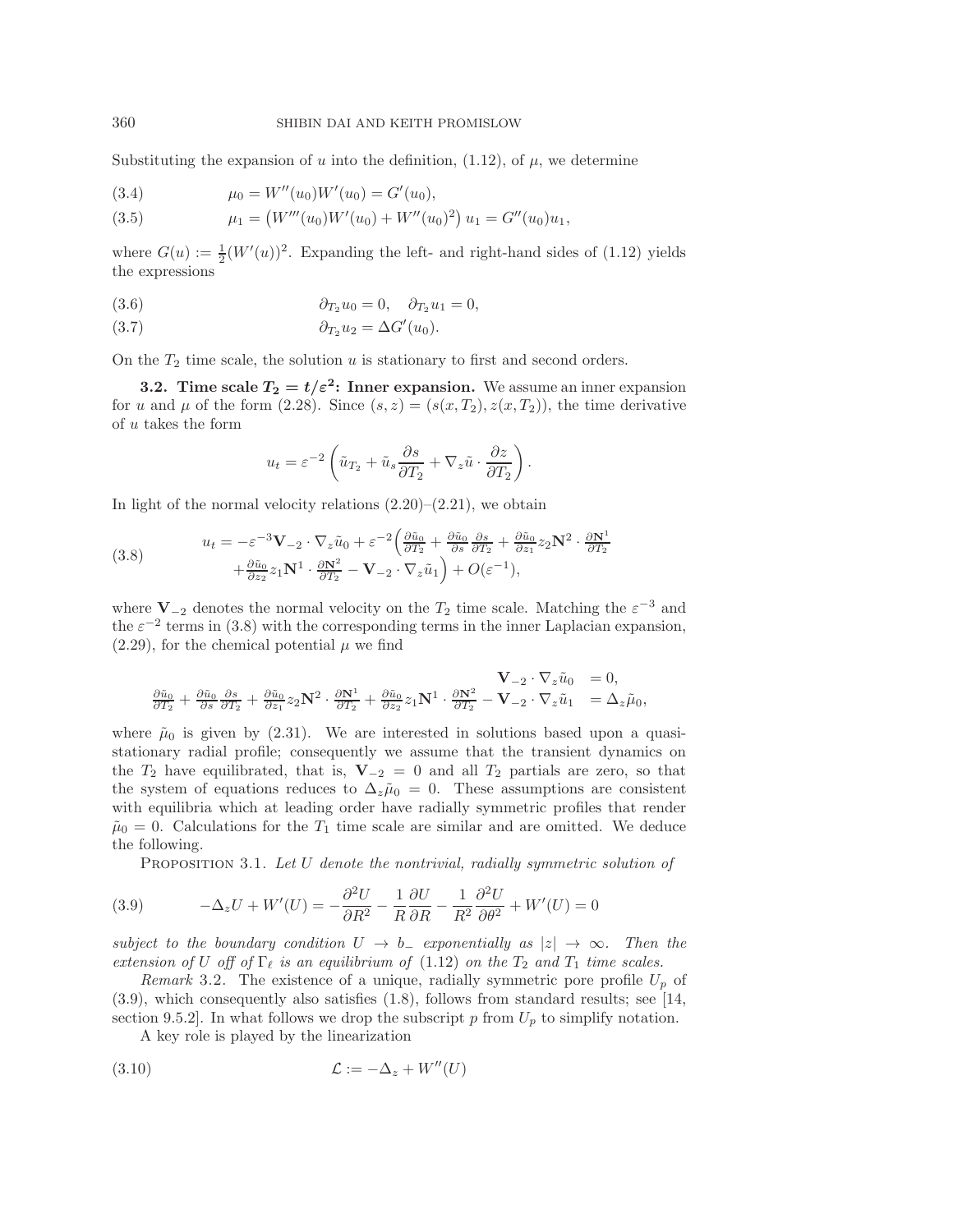of  $(3.9)$  about U. This operator is self-adjoint in the R-weighted inner product and has strictly positive essential spectrum  $[W''(b_-), \infty)$  [\[25\]](#page-32-21). Moreover, the translational eigenfunctions  $\partial_{z_1}U$  and  $\partial_{z_2}U$  lie in the kernel of  $\mathcal{L}$ . For each  $m \in \mathbb{N}$  the spaces

$$
\mathcal{Z}_m := \{ f(R) \cos(m\theta) + g(R) \sin(m\theta) \mid f, g \in C^{\infty}(0, \infty) \}
$$

are invariant under the operator  $\mathcal L$  and mutually orthogonal in  $L^2(\Omega)$ . Moreover, on these spaces  $\mathcal L$  reduces to

$$
\mathcal{L}(f(R)\cos(m\theta) + g(R)(\sin m)\theta) = \cos(m\theta)\mathcal{L}_m f + \sin(m\theta)\mathcal{L}_m g,
$$

where

(3.11) 
$$
\mathcal{L}_m := -\frac{\partial^2}{\partial R^2} - \frac{1}{R} \frac{\partial}{\partial R} + \frac{m^2}{R^2} + W''(U).
$$

Each operator  $\mathcal{L}_m$  is self-adjoint on  $\mathbb{R}_+$  in the R-weighted inner product, and moreover the operator  $\mathcal{L}_1$  is nonnegative with kernel spanned by  $\partial_R U$ . For  $m > 1$  we deduce that each of  $\mathcal{L}_m > \mathcal{L}_1$  is strictly positive, while  $\mathcal{L}_0 < \mathcal{L}_1$  has a ground state with a negative eigenvalue and possibly a kernel. We address the kernel of  $\mathcal{L}_0$  with the following assumption.

<span id="page-14-1"></span>ASSUMPTION 3.3. We assume that the operator  $\mathcal{L}_0$  has no kernel, so that

(3.12) 
$$
\ker(\mathcal{L}) = \text{span}\{\partial_{z_1}U, \partial_{z_2}U\} = \text{span}\{\partial_R U \cos \theta, \partial_R U \sin \theta\}.
$$

*In particular, the operator*  $\mathcal{L}_m$  *is boundedly invertible for all*  $m \neq 1$ *.* 

We remark that any  $f \in L^2(\mathbb{R}^2)$  admits the Fourier expansion

$$
f = f_0(R) + \sum_{m=1}^{\infty} \left( f_m(R) \cos(m\theta) + g_m(R) \sin(m\theta) \right),
$$

and so long as  $\{f_1, g_1\} \perp \ker(\mathcal{L}_1)$ , we have the inverse formulation

$$
\mathcal{L}^{-1}f = \mathcal{L}_0^{-1}f_0 + \sum_{m=1}^{\infty} ((\mathcal{L}_m^{-1}f_m(R)) \cos(m\theta) + (\mathcal{L}_m^{-1}g_m(R)) \sin(m\theta)).
$$

<span id="page-14-2"></span>**4.** The time scale  $t = O(1)$ . On the t time scale, we perform a regular expansion of the outer solution u and chemical potential  $\mu$  as in [\(3.1\)](#page-12-2) and [\(3.2\)](#page-12-3). The main result, presented in Lemma [4.1,](#page-17-2) is for a large class of codimension two interfaces  $\Gamma_p$ ; the only leading-order equilibrium on the t time scale is the spatially constant solution  $u \equiv b_0$ .

We proceed by matching the  $O(1)$  terms in  $u_t$  and  $\Delta \mu$ , obtaining the nonlinear diffusion equation for  $u_0$ ,

<span id="page-14-0"></span>(4.1) 
$$
\partial_t u_0 = \Delta \mu_0, \quad \mu_0 = G'(u_0),
$$

where  $G(u) := \frac{1}{2}(W'(u))^2$ . Since [\(4.1\)](#page-14-0) is a gradient flow of the energy  $E_G(u) :=$  $\int_{\Omega} G(u) dx$ , it has stable equilibrium at the minima of G, that is, the zeros of  $W'(u)$ . In particular,  $u_0 = b_-\$  is a stable equilibrium.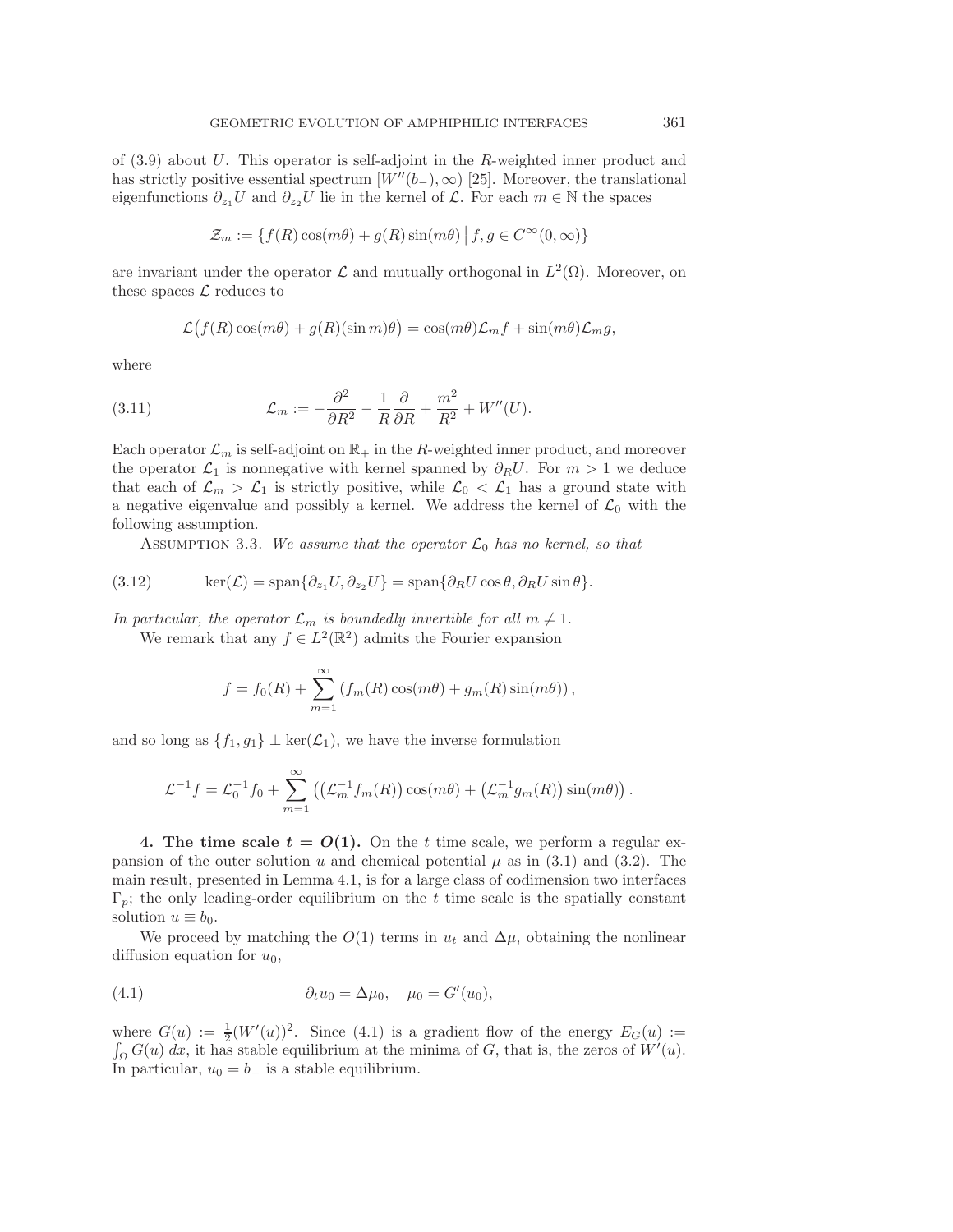**4.1. Inner expansion.** In the inner region,  $\Gamma_{\ell}$ , we have an inner expansion,  $(2.28)$ , of u and  $\mu$ . As in  $(3.8)$  we expand the time derivative of u as

<span id="page-15-0"></span>(4.2) 
$$
u_t = \tilde{u}_t + \tilde{u}_s \frac{\partial s}{\partial t} + \frac{\partial z}{\partial t} \cdot \nabla_z \tilde{u} = -\varepsilon^{-1} \mathbf{V}_0 \cdot \nabla_z \tilde{u}_0 + O(1),
$$

where  $V_0$  denotes the normal velocity on the t time scale. Matching  $(4.2)$  and  $(2.29)$ , the  $\varepsilon^{-2}$  and  $\varepsilon^{-1}$  terms give

<span id="page-15-1"></span>
$$
(4.3) \t\t 0 = \Delta_z \tilde{\mu}_0,
$$

<span id="page-15-2"></span>(4.4) 
$$
-\mathbf{V}_0 \cdot \nabla_z \tilde{u}_0 = \Delta_z \tilde{\mu}_1 - \vec{\kappa} \cdot \nabla_z \tilde{\mu}_0.
$$

Equation [\(4.3\)](#page-15-1) is consistent with the leading-order solution  $u(x,t) = U(z)$ , which renders  $\tilde{\mu}_0 = 0$ . Consequently, [\(4.4\)](#page-15-2) simplifies to

<span id="page-15-3"></span>(4.5) 
$$
\mathbf{V}_0 \cdot \nabla_z U = -\Delta_z \tilde{\mu}_1.
$$

To determine  $\mathbf{V}_0$  we must determine an explicit solution for  $\tilde{\mu}_1$  in [\(4.5\)](#page-15-3), subject to matching conditions with the outer solution. Turning to polar coordinates,  $z_1 =$  $R \cos \theta, z_2 = R \sin \theta$ , we write  $\tilde{\mu}_1$  in its Fourier series

(4.6) 
$$
\tilde{\mu}_1 = A(s, R) \cos \theta + B(s, R) \sin \theta + C(s, R) + \xi(s, R, \theta),
$$

where

(4.7) 
$$
\xi(s, R, \theta) = \sum_{m=2}^{\infty} (A_m(s, R) \cos m\theta + B_m(s, R) \sin m\theta).
$$

The Cartesian Laplacian in z transforms to the familiar polar Laplacian in R and  $\theta$ , while the left-hand side of [\(4.5\)](#page-15-3) transforms to

(4.8) 
$$
\mathbf{V}_0 \cdot \nabla_z U = U'(R) (V_{01} \cos \theta + V_{02} \sin \theta).
$$

Substituting these expansions into [\(4.5\)](#page-15-3) and matching terms yields the system

<span id="page-15-7"></span>(4.9) 
$$
\frac{\partial^2 A}{\partial R^2} + \frac{1}{R} \frac{\partial A}{\partial R} - \frac{1}{R^2} A = -V_{01} U'(R),
$$

<span id="page-15-8"></span>(4.10) 
$$
\frac{\partial^2 B}{\partial R^2} + \frac{1}{R} \frac{\partial B}{\partial R} - \frac{1}{R^2} B = -V_{02} U'(R),
$$

<span id="page-15-6"></span>(4.11) 
$$
\frac{\partial^2 C}{\partial R^2} + \frac{1}{R} \frac{\partial C}{\partial R} = 0,
$$

<span id="page-15-4"></span>(4.12) 
$$
\frac{\partial^2 A_m}{\partial R^2} + \frac{1}{R} \frac{\partial A_m}{\partial R} - \frac{m^2}{R^2} A_m = 0, \quad m = 2, 3, \dots,
$$

<span id="page-15-5"></span>(4.13) 
$$
\frac{\partial^2 B_m}{\partial R^2} + \frac{1}{R} \frac{\partial B_m}{\partial R} - \frac{m^2}{R^2} B_m = 0, \quad m = 2, 3, \dots
$$

Excluding singularities, the solutions to  $(4.12)$  and  $(4.13)$  take the form

(4.14) 
$$
A_m(s, R) = a_m(s)R^m, \quad B_m(s, R) = b_m(s)R^m, \quad m = 2, 3, \dots,
$$

while [\(4.11\)](#page-15-6) yields  $C = C_0(s)$ , and [\(4.9\)](#page-15-7) and [\(4.10\)](#page-15-8) have solutions

$$
A(s, R) = C_{01}(s)R - V_{01}(s)a(R), B(s, R) = C_{02}R - V_{02}(s)a(R),
$$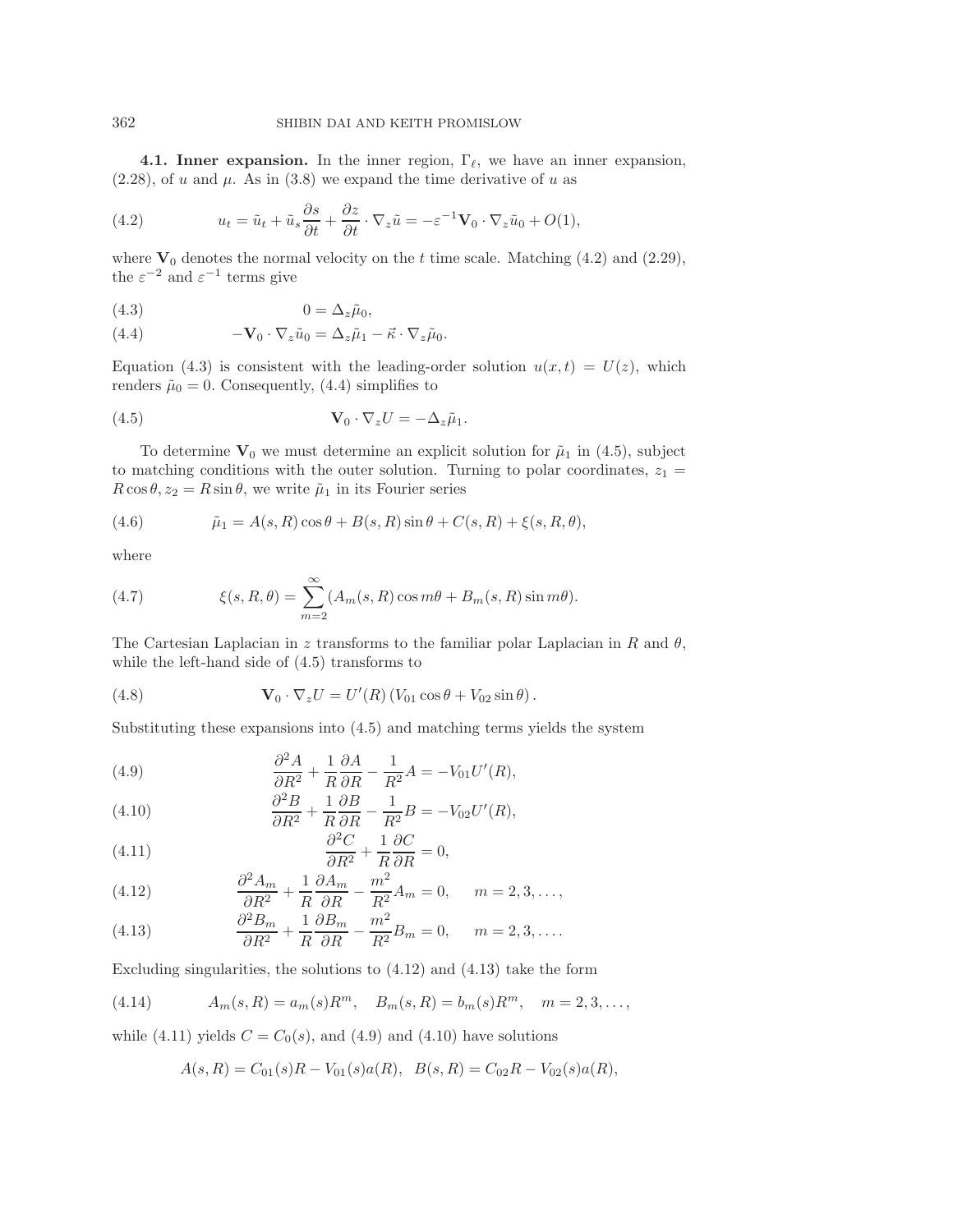where a satisfies

(4.15) 
$$
a''(R) + \frac{1}{R}a'(R) - \frac{1}{R^2}a(R) = \frac{1}{R^2}\frac{d}{dR}\left(R^3\frac{d}{dR}\left(\frac{a}{R}\right)\right) = U'(R).
$$

This equation has the inhomogeneous solution

<span id="page-16-4"></span>(4.16) 
$$
a(R) = \frac{1}{R} \int_0^R r \hat{U} dr,
$$

where we have introduced the shifted pore profile  $\hat{U} := U_p - b_-$  which is positive and tends to zero exponentially as  $R \to \infty$ . The chemical potential  $\tilde{\mu}_1$  takes the general form

<span id="page-16-2"></span>(4.17) 
$$
\tilde{\mu}_1 = C_0(s) + (C_{01}(s)R - V_{01}(s)a(R))\cos\theta + (C_{02}R - V_{02}a(R))\sin\theta \n+ \sum_{m=2}^{\infty} \left( a_m(s)R^m \cos m\theta + b_m(s)R^m \sin m\theta \right).
$$

However, simplifying the relation [\(2.32\)](#page-11-2) between  $\tilde{\mu}_1$  and  $\tilde{u}_1$ , we find that

$$
\tilde{\mu}_1 = \mathcal{L}^2 \tilde{u}_1,
$$

where we have introduced the linearization about  $U$ ,

$$
(4.19) \t\t\t\t\mathcal{L} := -\Delta_z + W''(U).
$$

<span id="page-16-1"></span>In particular,  $\tilde{\mu}_1$  is in the range of  $\mathcal L$  and hence perpendicular to ker( $\mathcal L$ ). From Assumption [3.3](#page-14-1) this requires

(4.20) 
$$
\int_{\mathbb{R}^2} \tilde{\mu}_1 \partial_{z_i} \hat{U} dz = 0
$$

for  $i = 1, 2$ . From orthogonality in  $\theta$ , the only nontrivial condition is imposed on the  $\sin \theta$  and  $\cos \theta$  terms in  $\tilde{\mu}_1$ . For  $i = 1, 2$ , the condition [\(4.20\)](#page-16-1) reduces to

(4.21) 
$$
0 = \int_0^\infty (C_{0i}R - V_{0i}a(R)) U'(R)R\,dR,
$$

which after integration by parts yields the relation

(4.22) 
$$
C_{0i}(s) = \frac{S_2}{2S_1} V_{0i}(s),
$$

<span id="page-16-0"></span>where we have introduced

(4.23) 
$$
S_1 := \int_0^\infty \hat{U}(R)R\,dR > 0 \text{ and } S_2 := \int_0^\infty \hat{U}^2(R)R\,dR > 0,
$$

defined in terms of the shifted pore profile,  $\hat{U} = U_p - b_-.$ 

The normal velocity **V** is determined through matching conditions between the inner and the outer expansions. From  $(2.41)$  we see that  $\tilde{\mu}_1$  grows at most linearly as  $R \to \infty$  and

<span id="page-16-3"></span>(4.24) 
$$
\lim_{R \to \infty} \frac{\partial \tilde{\mu}_1}{\partial R}(s, R, \theta, t) = \partial_{\mathbf{n}} \mu_0^{\mathbf{n}} = \cos \theta \, \mathbf{N}^1 \cdot \nabla_x \mu_0^{\mathbf{n}} + \sin \theta \, \mathbf{N}^2 \cdot \nabla_x \mu_0^{\mathbf{n}}.
$$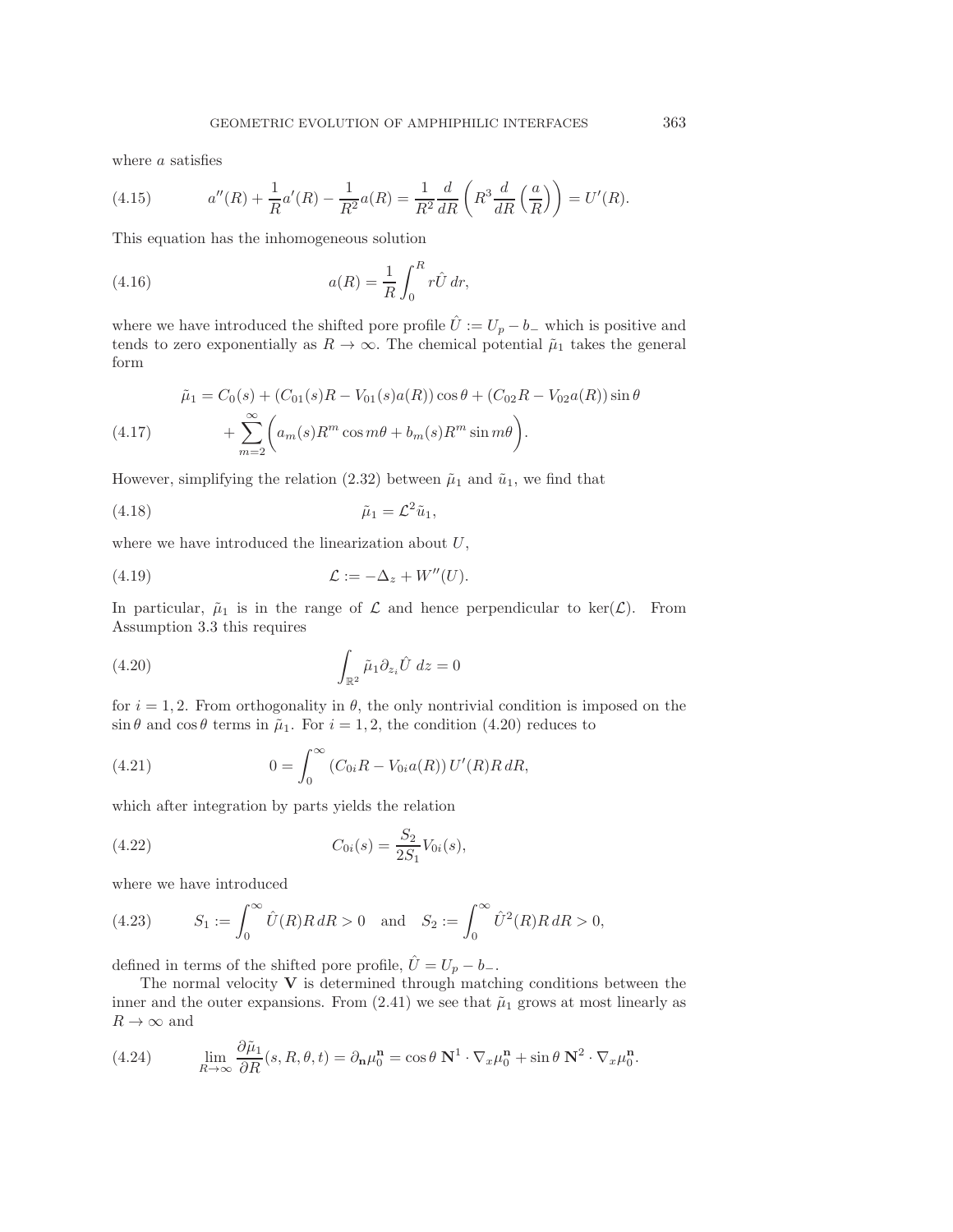Comparing these conditions with [\(4.17\)](#page-16-2), we deduce that  $a_m = b_m = 0, m \ge 2$ . Moreover, since

(4.25) 
$$
\frac{\partial \tilde{\mu}_1}{\partial R}(s, R, \pi + \theta, t) = -\frac{\partial \tilde{\mu}_1}{\partial R}(s, R, \theta, t),
$$

we deduce from [\(4.24\)](#page-16-3) that the  $\partial_{\mathbf{n}}\mu_0^{\mathbf{n}}$  satisfies the jump condition (see [\(2.37\)](#page-12-5))

<span id="page-17-3"></span>
$$
(4.26)\qquad \qquad [\partial_{\mathbf{n}}\mu_0^{\mathbf{n}}]_\Gamma = 0
$$

for any choice of normal vector **n**. We simplify the left-hand side of [\(4.24\)](#page-16-3):

(4.27) 
$$
\frac{\partial \tilde{\mu}_1}{\partial R}(s, R, \theta, t) = V_{01} \left( \frac{S_2}{2S_1} - \frac{\partial a}{\partial R} \right) \cos \theta + V_{02} \left( \frac{S_2}{2S_1} - \frac{\partial a}{\partial R} \right) \sin \theta.
$$

Equating coefficients of  $\sin \theta$  and  $\cos \theta$  in [\(4.24\)](#page-16-3) yields

(4.28) 
$$
\mathbf{N}^{i} \cdot \nabla_{x} \mu_{0}^{\mathbf{N}^{i}} = V_{0i} \left( \frac{S_{2}}{2S_{1}} - \lim_{R \to \infty} \frac{\partial a}{\partial R} \right),
$$

<span id="page-17-4"></span>and since a decays as  $R \to \infty$  we find that

(4.29) 
$$
V_{0i} = \frac{2S_1}{S_2} \mathbf{N}^i \cdot \nabla_x \mu_0^{\mathbf{N}^i}
$$

for  $i = 1, 2$ . Combining  $(4.1), (4.26),$  $(4.1), (4.26),$  $(4.1), (4.26),$  $(4.1), (4.26),$  and  $(4.29)$  yields the sharp interface limit problem for the evolution of  $\Gamma$ ,

<span id="page-17-0"></span>(4.30)  $\partial_t u_0 = \Delta \mu_0$  in  $\Omega \setminus \Gamma(t)$ , (4.31)  $\mathbf{n} \cdot \nabla_x u_0 = 0$  on  $\partial \Omega$ , (4.32)  $u_0 = b_-$  on  $\Gamma$ ,

<span id="page-17-6"></span>(4.33) 
$$
[\partial_{\mathbf{n}}\mu_0^{\mathbf{n}}]_{\Gamma} = 0
$$
 on  $\Gamma$ , for all normal vectors **n** of  $\Gamma$ ,

<span id="page-17-5"></span>(4.34) 
$$
V_{0i} = \frac{2S_1}{S_2} \mathbf{N}^i \cdot \nabla_x \mu_0^{\mathbf{N}^i} \quad \text{for all } x \in \Gamma(t), i = 1, 2,
$$

where the chemical potential  $\mu_0 = W''(u_0)W'(u_0)$ . The analysis of the transient solutions of  $(4.30)$ – $(4.34)$  is beyond the scope of this paper; however, the equilibria are trivial.

<span id="page-17-2"></span>LEMMA 4.1. *Assume that the codimension two interface*  $\Gamma \subset (\Omega)$  *has finite onedimensional Hausdorff measure. Then the only equilibrium solution of* [\(4.30\)](#page-17-0)*–*[\(4.34\)](#page-17-5) *is the trivial solution*  $u_0(x, t) \equiv b_-\$ ; *however, the curve*  $\Gamma$  *can have arbitrary shape.* 

*Proof.* At equilibrium we have  $\Delta \mu_0 = 0$  in  $\Omega \backslash \Gamma$  subject to  $\mathbf{n} \cdot \nabla_x \mu_0 = 0$  and  $\mu_0 = 0$  on Γ. From classic regularity theory it follows that  $\mu_0 \in C^2(\Omega \backslash \Gamma)$  and is bounded over all of  $\Omega$ . Since the one-dimensional Hausdorff measure of  $\Gamma$  is finite, it has zero one-dimensional capacity, and hence  $\mu_0$  is harmonic on all of  $\Omega$ ; see [\[30\]](#page-32-22) or the example on page 29 of [\[15\]](#page-32-23). By the strong maximum principle it follows that  $\mu_0$ , and hence  $u_0$ , are constant. Since  $u_0 = b_-\,$  on  $\Gamma$ , we deduce that  $u_0 \equiv b_-\,$ . П

We subsequently assume the system has achieved equilibrium on the  $t$  time scale.

<span id="page-17-1"></span>**5. The time scale**  $t_1 = \varepsilon t$ **:** Quenched mean-curvature flow. On the slow time scale,  $t_1 = \varepsilon t$ , we use a matched inner-outer asymptotic expansion to derive a curvature driven flow for the normal velocity of the closed-loop pore structures. However, the normal velocity is quenched by the leading-order outer chemical potential,  $\mu_1 = \mu_1(t_1)$ , which is driven to zero at an exponential rate.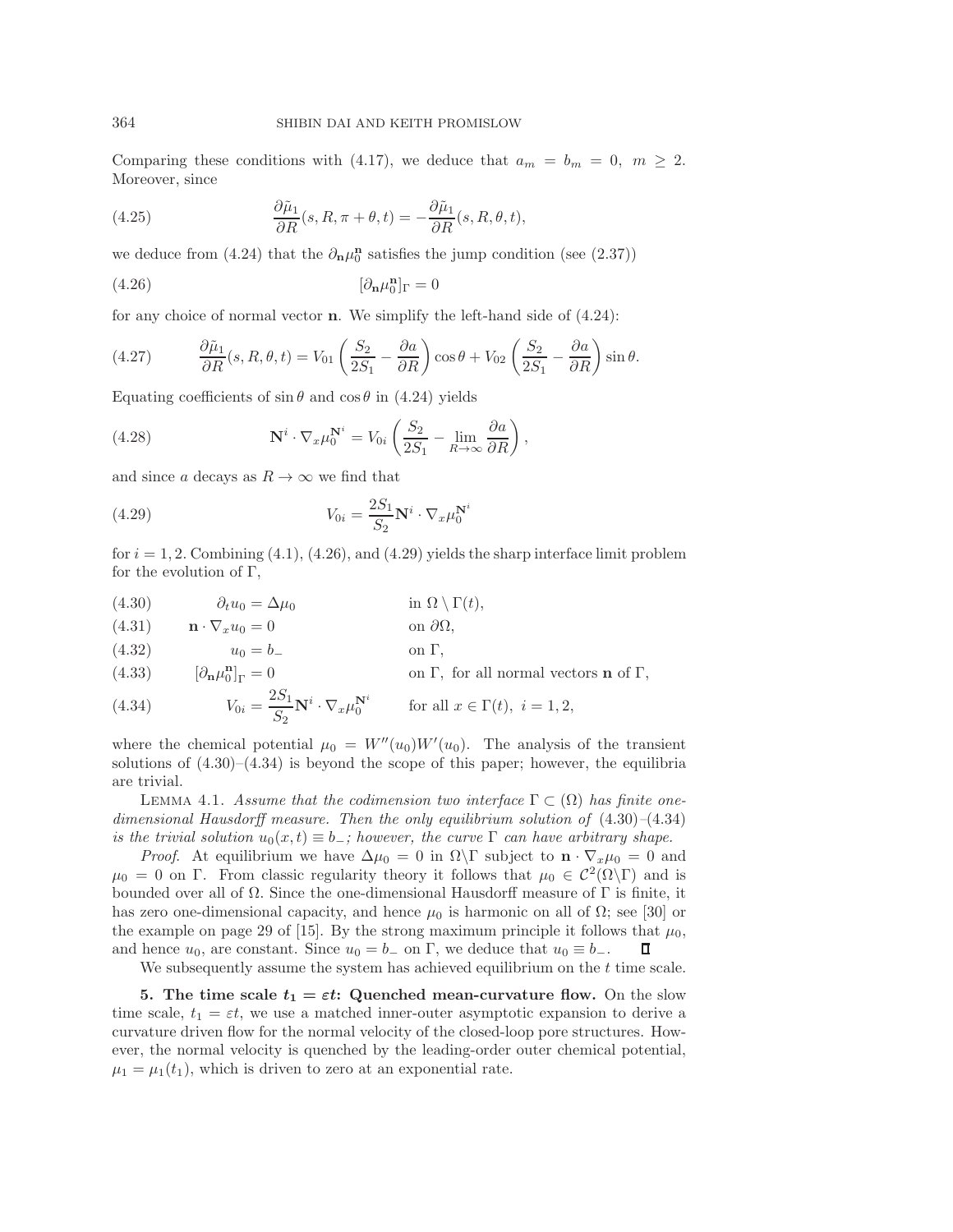**5.1. Outer expansion.** On the outer scale, matching the terms in  $u_t$  and  $\Delta \mu$ in  $(1.12)$ , we obtain

(5.1) 
$$
0 = \Delta \mu_0, \quad \mu_0 = W''(u_0)W'(u_0),
$$

<span id="page-18-0"></span>
$$
(5.2) \t\t \t\t \partial_{t_1} u_0 = \Delta \mu_1.
$$

<span id="page-18-8"></span>By assumption the system  $(4.30)–(4.32)$  $(4.30)–(4.32)$  $(4.30)–(4.32)$  has reached the equilibrium  $u_0 = b_-\$  in  $\Omega \setminus \Gamma(t)$ . In this case  $\mu_0 = W''(b_-)W'(b_-) = 0$  and

(5.3) 
$$
\mu_1 = (W'''(u_0)W'(u_0) + W''(u_0)^2)u_1 = \alpha_-^2 u_1,
$$

so that [\(5.2\)](#page-18-0) reduces to

$$
\Delta u_1 = 0
$$

in  $\Omega \setminus \Gamma(t)$ .

**5.2. Inner expansion.** Forming an inner expansion,  $(2.28)$ , for u and  $\mu$ , the time derivative of  $u$  admits the expansion

<span id="page-18-1"></span>(5.5) 
$$
u_t = \varepsilon \left( \tilde{u}_{t_1} + \frac{\partial \tilde{u}}{\partial s} \frac{\partial s}{\partial t_1} \right) + \varepsilon \frac{\partial z}{\partial t_1} \cdot \nabla_z \tilde{u} = -\mathbf{V}_1 \cdot \nabla_z \tilde{u}_0 + O(\varepsilon),
$$

where we have introduced the normal velocity  $\mathbf{V}_1 = (V_{11}, V_{12})^t$  on the  $t_1$  time scale. Matching the  $\varepsilon^{-2}$ ,  $\varepsilon^{-1}$ , and  $\varepsilon^0$  terms in [\(5.5\)](#page-18-1) and [\(2.29\)](#page-10-3) yields

<span id="page-18-2"></span>
$$
(5.6) \t\t 0 = \Delta_z \tilde{\mu}_0,
$$

<span id="page-18-3"></span>(5.7) 
$$
0 = \Delta_z \tilde{\mu}_1 - \vec{\kappa} \cdot \nabla_z \tilde{\mu}_0,
$$

<span id="page-18-7"></span>(5.8) 
$$
-\mathbf{V}_1 \cdot \nabla_z \tilde{u}_0 = \Delta_z \tilde{\mu}_2 - \vec{\kappa} \cdot \nabla_z \tilde{\mu}_1 + \Delta_0 \tilde{\mu}_0.
$$

The matching condition [\(2.40\)](#page-12-6) and [\(5.6\)](#page-18-2) imply that  $\tilde{\mu}_0 = 0$ , and hence  $\tilde{u}_0 = U$  and [\(5.7\)](#page-18-3) simplifies to

(5.9) Δzμ˜<sup>1</sup> = 0.

This equation has solutions of the form

(5.10) 
$$
\tilde{\mu}_1 = C(s) + \sum_{m=1}^{\infty} \left( a_m(s) R^m \cos m\theta + b_m(s) R^m \sin m\theta \right).
$$

Since  $\mu_0 = 0$ , the matching condition [\(2.41\)](#page-12-4) implies that  $a_m = b_m = 0$  for all  $m \ge 1$ , and hence  $\tilde{\mu}_1 = \tilde{\mu}_1(s, t)$  is independent of z. Since  $\tilde{u}_0 = U$ , [\(2.32\)](#page-11-2) reduces to

<span id="page-18-6"></span>(5.11) 
$$
\tilde{\mu}_1 = \mathcal{L}(\mathcal{L}\tilde{u}_1 + \vec{\kappa} \cdot \nabla_z U) = \mathcal{L}^2 \tilde{u}_1.
$$

<span id="page-18-5"></span>To invert  $\mathcal{L}^2$  we introduce the following functions.

LEMMA 5.1. *For*  $j = 1, 2$  *there exist radially symmetric functions*  $\Phi_j$  *which converge exponentially to asymptotic values*  $\alpha^{-j}$  *as*  $R \to \infty$  *such that*  $\Phi_j - \alpha^{-j} \in$  $\ker(\mathcal{L})^{\perp}$  *and which solve* 

<span id="page-18-4"></span>(5.12) 
$$
\mathcal{L}\Phi_1 = 1 \quad \text{and} \quad \mathcal{L}\Phi_2 = \Phi_1.
$$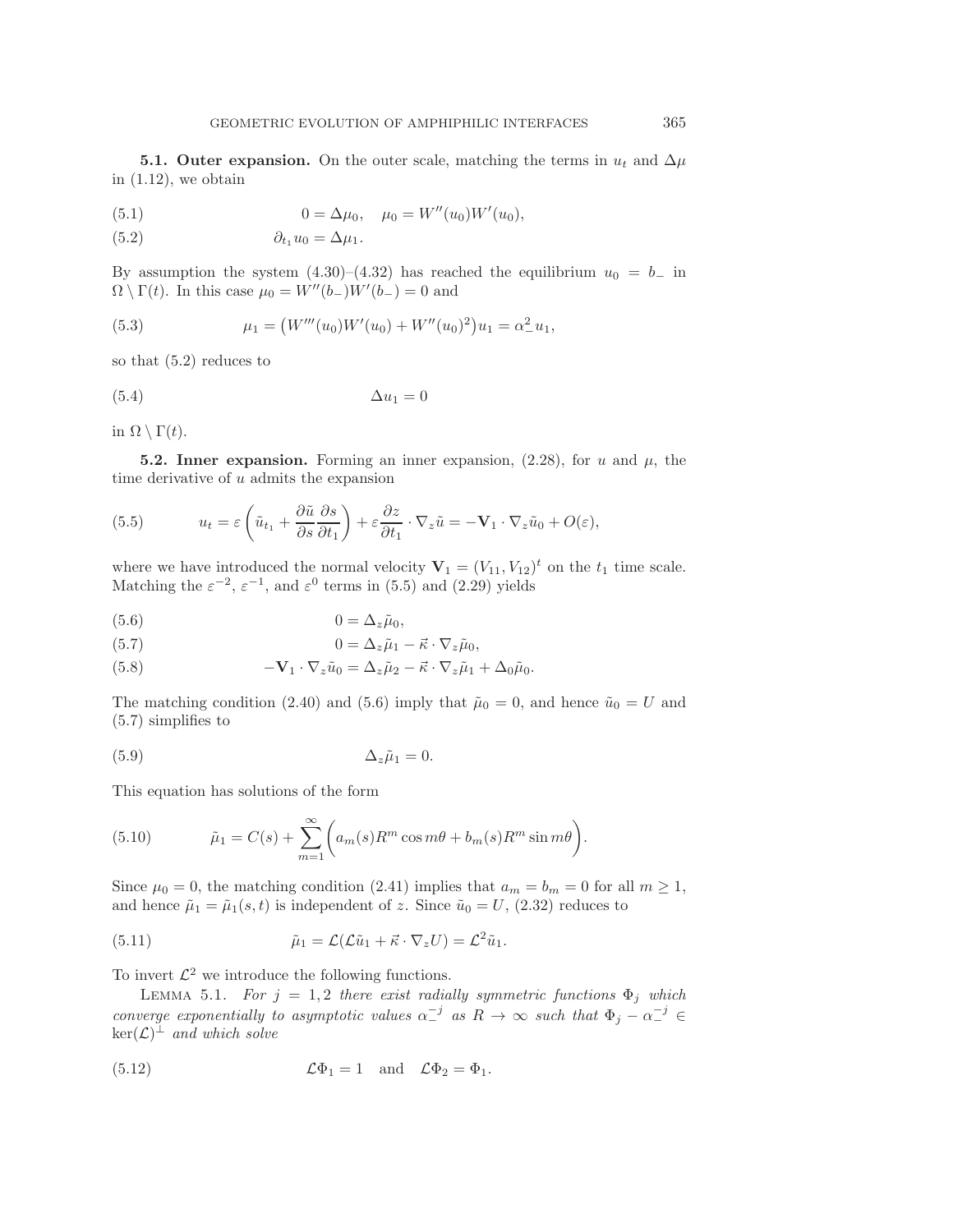*Proof.* Since U converges to b<sub>−</sub> at an exponential rate as  $R \to \infty$ , [\(5.12\)](#page-18-4) is equivalent to

<span id="page-19-0"></span>
$$
\mathcal{L}(\Phi_1 - \alpha_-^{-1}) = 1 - W''(U)/W''(b_-),
$$

where the right-hand side lies in ker( $\mathcal{L}$ )<sup>⊥</sup> ⊂  $L^2$ . Since the essential spectrum of  $\mathcal{L}$ is bounded away from the origin, the operator is Fredholm of index zero, and this problem has a unique solution which lies in  $\ker(L)^{\perp}$ . Since the right-hand side is radial, the solution is, too. A similar argument holds for  $\Phi_2$ .  $\Box$ 

Using Lemma [5.1,](#page-18-5) we solve  $(5.11)$  for  $\tilde{u}_1$ ,

$$
(5.13) \qquad \tilde{u}_1 = \tilde{\mu}_1 \Phi_2(R),
$$

and [\(5.8\)](#page-18-7) simplifies to

(5.14) 
$$
\Delta_z \tilde{\mu}_2 = -\mathbf{V}_1 \cdot \nabla_z U.
$$

As in section [4,](#page-14-2) this equation has a solution of the form

<span id="page-19-3"></span>
$$
(5.15) \quad \tilde{\mu}_2 = C_4(s) + (C_{11}(s)R - V_{11}a(R))\cos\theta + (C_{12}(s)R - V_{12}a(R))\sin\theta + \xi_2,
$$

where a is as defined in [\(4.16\)](#page-16-4) and  $\xi_2$  takes the form of the final term in [\(4.17\)](#page-16-2). On the other hand, since  $\tilde{u}_0 = U$  and  $\tilde{u}_1$  satisfies [\(5.13\)](#page-19-0), [\(2.33\)](#page-11-3) simplifies to

(5.16) 
$$
\tilde{\mu}_2 = \mathcal{L}\left(\mathcal{L}\tilde{u}_2 + \vec{\kappa}\cdot\nabla_z \tilde{u}_1 - \Delta_0 U + \frac{1}{2}W'''(U)\tilde{u}_1^2\right) + \left(\vec{\kappa}\cdot\nabla_z + W'''(U)\tilde{u}_1\right)\left(\mathcal{L}\tilde{u}_1 + \vec{\kappa}\cdot\nabla_z U\right) + (\eta_1 - \eta_2)W'(U),
$$

which can be rewritten as

(5.17) 
$$
\mathcal{L}\left(\mathcal{L}\tilde{u}_2 + \tilde{\mu}_1\vec{\kappa}\cdot\nabla_z\Phi_2 + (z\cdot\vec{\kappa})\vec{\kappa}\cdot\nabla_z U + \frac{1}{2}W'''(U)\tilde{\mu}_1^2\Phi_2^2\right) = \mathcal{R}_2,
$$

where we have introduced

$$
\mathcal{R}_2 := \tilde{\mu}_2 - (\vec{\kappa} \cdot \nabla_z)^2 U - \tilde{\mu}_1 (\vec{\kappa} \cdot \nabla_z \Phi_1 + W'''(U) \Phi_2 \vec{\kappa} \cdot \nabla_z U) - \tilde{\mu}_1^2 W'''(U) \Phi_1 \Phi_2 - (\eta_1 - \eta_2) W'(U).
$$

In particular, we may solve for  $\tilde{u}_2$  if and only if  $\mathcal{R}_2 \in \text{ker}(\mathcal{L})^{\perp}$ . Addressing these two conditions term by term, we calculate that

(5.18) 
$$
\int_{\mathbb{R}^2} \tilde{\mu}_2 \frac{\partial U}{\partial z_i} dz = \pi \left( C_{1i} \int_0^\infty U'(r) r^2 dr - V_{1i} \int_0^\infty a(r) U'(r) r dr \right)
$$

$$
= -\pi \left( 2C_{1i} S_1 - V_{1i} S_2 \right),
$$

<span id="page-19-2"></span>where  $S_1$  and  $S_2$  are as introduced in [\(4.23\)](#page-16-0). The terms  $(\kappa \cdot \nabla_z)^2 U \in (\mathcal{Z}_0 + \mathcal{Z}_2)$  and  $W'''(U)\Phi_1\Phi_2 \in \mathcal{Z}_0$  are orthogonal to  $\partial_{z_i}U \in \mathcal{Z}_1$ , while

<span id="page-19-1"></span>(5.19) 
$$
(\mathcal{R}_2 - \tilde{\mu}_2, \partial_{z_i} U) = -\pi \tilde{\mu}_1 \kappa_i \int_0^{\infty} U'(\Phi'_1 + W'''(U)\Phi_2 U') R \, dR.
$$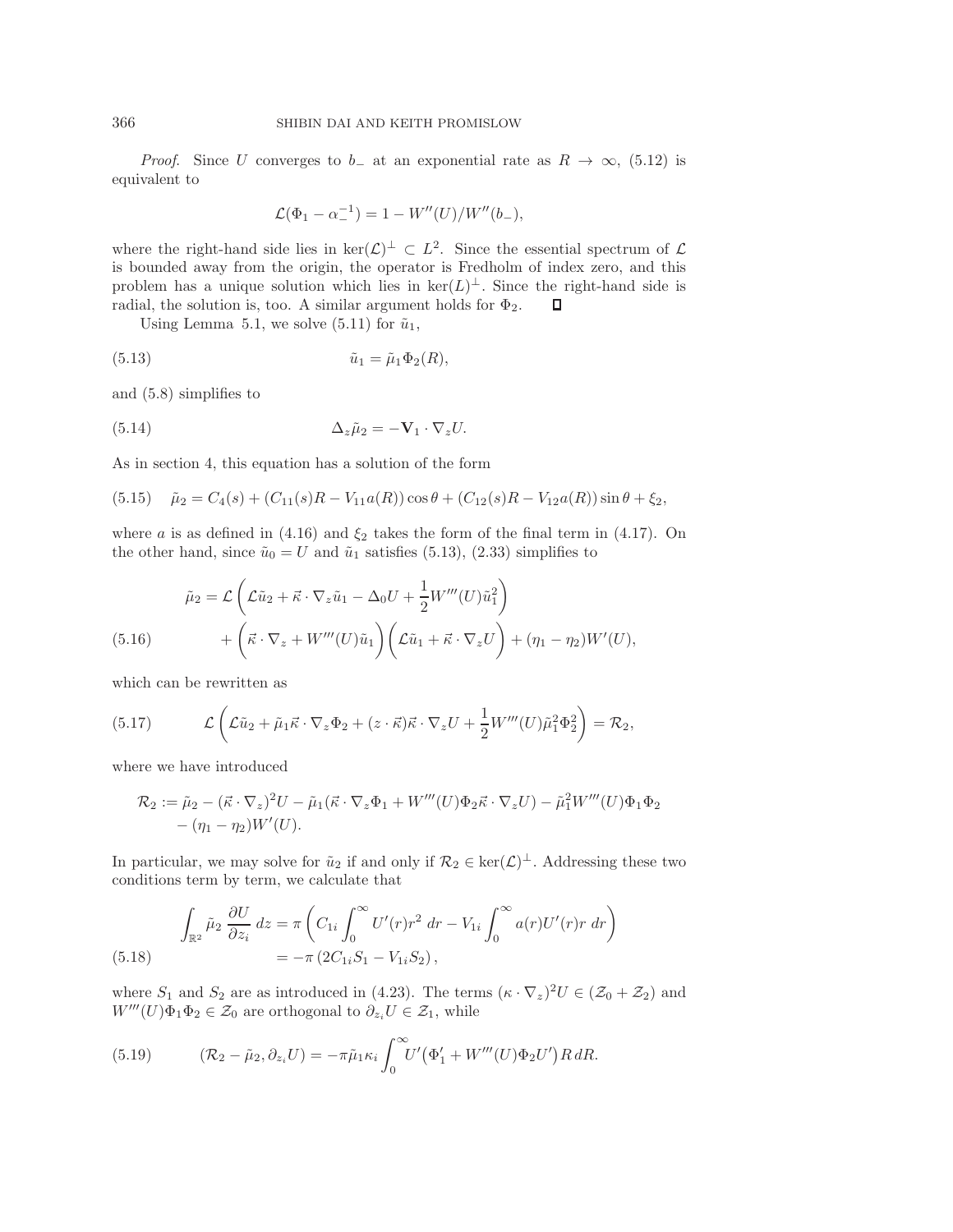Lemma 5.2. *The operator* L *satisfies*

<span id="page-20-0"></span>(5.20) 
$$
\mathcal{L}\left(\frac{1}{2}RU'\right) = \frac{1}{2}\mathcal{L}_0(RU') = -\Delta_z U = -\left(U'' + \frac{1}{R}U'\right),
$$
  
(5.21) 
$$
\mathcal{L}(\Delta U) = \mathcal{L}_0\left(U'' + \frac{1}{R}U'\right) = -W'''(U)\left|\nabla U\right|^2 = -W'''(U)
$$

<span id="page-20-1"></span>(5.21) 
$$
\mathcal{L}(\Delta_z U) = \mathcal{L}_0 \left( U'' + \frac{1}{R} U' \right) = -W'''(U) |\nabla U|^2 = -W'''(U)U'^2.
$$

<span id="page-20-3"></span>Integrating by parts on the  $\Phi'_1$  term in [\(5.19\)](#page-19-1) and using [\(5.20\)](#page-20-0)–[\(5.21\)](#page-20-1), we obtain

<span id="page-20-2"></span>(5.22) 
$$
(\mathcal{R}_2 - \tilde{\mu}_2, \partial_{z_i} U) = -\frac{\pi}{2} \tilde{\mu}_1 \kappa_i \int_0^\infty \left( \Phi_1 \mathcal{L}(RU') + \Phi_2 \mathcal{L}^2(RU') \right) R \, dR
$$

$$
= -\pi \tilde{\mu}_1 \kappa_i \int_0^\infty R^2 U' dR = 2\pi \tilde{\mu}_1 \kappa_i S_1.
$$

Combining [\(5.18\)](#page-19-2) and [\(5.22\)](#page-20-2) the solvability condition reduces to

(5.23) 
$$
\mathbf{C}_1(s) = \tilde{\mu}_1 \vec{\kappa} + \frac{S_2}{2S_1} \mathbf{V}_1.
$$

The normal velocity  $V_1$  is determined through the matching condition [\(2.42\)](#page-12-7). Since  $\mu_0 = 0$ , this condition reduces to

(5.24) 
$$
\lim_{R \to \infty} \frac{\partial \tilde{\mu}_2}{\partial R}(s, R, \theta) = \partial_{\mathbf{n}} \mu_1^{\mathbf{n}}(s, \theta) = \mathbf{n} \cdot \nabla_x \mu_1^{\mathbf{n}},
$$

where  $\mathbf{n} := \cos \theta \, \mathbf{N}^1 + \sin \theta \, \mathbf{N}^2$ . As a consequence,  $\xi_2 = 0$  in [\(5.15\)](#page-19-3) and

(5.25) 
$$
\lim_{R \to \infty} ((C_{11}(s) - V_{11}a'(R)) \cos \theta + (C_{12}(s) - V_{12}a'(R)) \sin \theta) = \mathbf{n} \cdot \nabla_x \mu_1^{\mathbf{n}}.
$$

We deduce that  $[\partial_{\bf n}\mu_{\bf l}^{\bf n}]_{\Gamma} = 0$ , and, moreover,  $a'(R) \to 0$  as  $R \to \infty$ . Using [\(5.23\)](#page-20-3) and equating coefficients of  $\sin \theta$  and  $\cos \theta$ , we obtain

(5.26) 
$$
V_{1i} = \frac{2S_1}{S_2} \left( \mathbf{N}^i \cdot \nabla_x \mu_1^{\mathbf{N}^i} - \tilde{\mu}_1(s) \kappa_i \right).
$$

**5.3. Sharp-interface limit.** On the  $t_1$  time scale, the evolution of the interface, Γ, is given by the normal velocity

(5.27) 
$$
V_i = \frac{2S_1}{S_2} \left( \mathbf{N}^i \cdot \nabla_x \mu_1^{\mathbf{N}^i} - \mu_1 \kappa_i \right) \text{ on } \Gamma, \ i = 1, 2,
$$

where  $\mu_1$  is the solution of the elliptic system

<span id="page-20-4"></span>(5.28) 
$$
\Delta \mu_1 = 0 \quad \text{in } \Omega \setminus \Gamma,
$$

<span id="page-20-5"></span>(5.29) 
$$
\mathbf{n} \cdot \nabla_x \mu_1 = 0 \quad \text{on } \partial \Omega,
$$

(5.30) 
$$
\left[\partial_{\mathbf{n}}\mu_1^{\mathbf{n}}\right]_{\Gamma} = 0 \quad \text{on } \Gamma, \text{ for all normal vectors } \mathbf{n} \text{ of } \Gamma.
$$

The inner chemical potential satisfies  $\mu_1 = \tilde{\mu}_1(s, t_1)$  on Γ. However, the following lemma shows that the solutions,  $\mu_1$  to this system are trivial.

<span id="page-20-6"></span>LEMMA 5.3. *Suppose*  $\mu_1 \in C^2(\Omega \setminus \Gamma) \cap C(\overline{\Omega})$  *satisfies* [\(5.28\)](#page-20-4) *and* [\(5.29\)](#page-20-5) *and*  $\Gamma$ *has finite one-dimensional Hausdorff measure; then* μ<sup>1</sup> *is a spatial constant.*

*Proof.* By the arguments of Lemma [4.1](#page-17-2) we deduce that  $\Delta \mu_1 = 0$  on all of  $\Omega$ . The result then follows from the strong maximum principle. $\Box$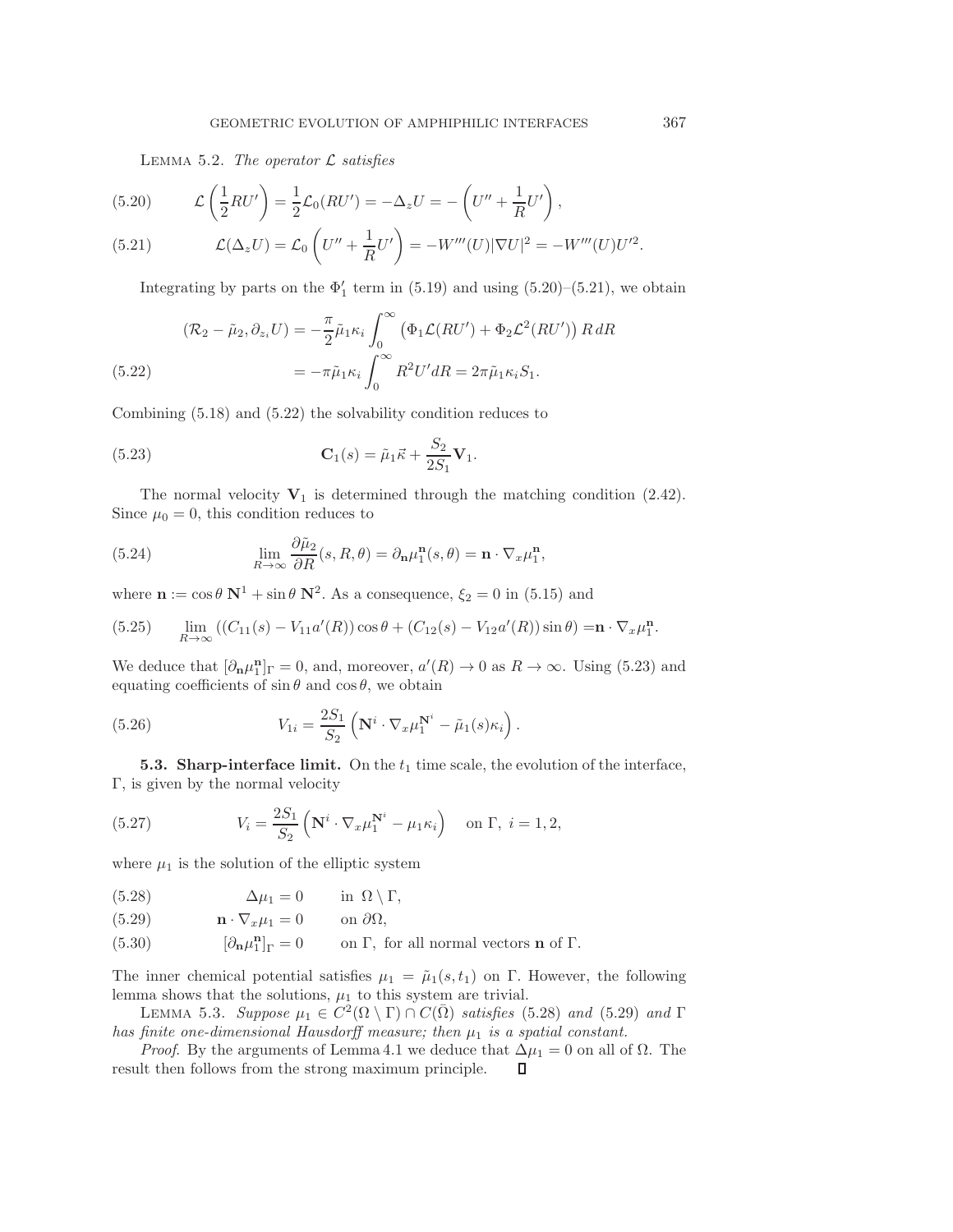It remains to determine the spatially constant value  $\mu_1 = \mu_1(t_1)$ , which is determined by mass conservation. Since  $\nabla_x \mu_1 = 0$  the normal velocity reduces to

<span id="page-21-0"></span>(5.31) 
$$
\mathbf{V} = -\frac{2S_1}{S_2} \mu_1 \vec{\kappa}.
$$

Denoting the total mass of the minority phase by  $M_0$ , we decompose it as

(5.32) 
$$
M_0 = \int_{\Omega \setminus \Gamma_\ell} (u - b_-) dx + \int_{\Gamma_\ell} (u - b_-) dx.
$$

Solving [\(5.3\)](#page-18-8) for  $\mu_1$  the outer integral becomes

<span id="page-21-1"></span>(5.33) 
$$
\int_{\Omega \setminus \Gamma_{\ell}} (u - b_{-}) dx = \int_{\Omega \setminus \Gamma_{\ell}} \varepsilon \alpha_{-}^{-2} \mu_{1} dx + O(\varepsilon^{2})
$$

$$
= \varepsilon \alpha_{-}^{-2} \mu_{1}(|\Omega| - |\Gamma_{\ell}|) + O(\varepsilon^{2}),
$$

while absorbing the  $|\Gamma_\ell|$  term in [\(5.33\)](#page-21-1) into the inner integral, changing variables, and recalling [\(2.22\)](#page-10-1) yields

$$
\int_{\Gamma_{\ell}} (\tilde{u} - b_{-}) - \varepsilon \alpha_{-}^{-2} \mu_1 dx = \int_{\Gamma} \int_{\mathbb{R}^2} ((\tilde{u} - b_{-}) - \varepsilon \alpha_{-}^{-2} \mu_1) J(s, z) ds dz
$$
  
\n
$$
= \int_{\Gamma} \int_{\mathbb{R}^2} (\hat{U} + \varepsilon (\tilde{u}_1 - \mu_1 \alpha_{-}^{-2})) (\varepsilon^2 - \varepsilon^3 z \cdot \vec{\kappa}) dz ds
$$
  
\n(5.34)  
\n
$$
= 2\pi |\Gamma| (S_1 \varepsilon^2 + \mu_1 S_3 \varepsilon^3) + O(\varepsilon^4 |\Gamma|),
$$

<span id="page-21-2"></span>where the shifted pore profile  $\hat{U}$  is orthogonal to z and we introduced

(5.35) 
$$
S_3 := \int_0^\infty (\Phi_2 - \alpha_-^{-2}) R \, dR > 0.
$$

Combining  $(5.34)$  and  $(5.33)$ , we have

<span id="page-21-3"></span>(5.36) 
$$
M_0 = \alpha_-^{-2} \mu_1 |\Omega| \varepsilon + 2\pi S_1 |\Gamma| \varepsilon^2 + 2\pi \mu_1 |\Gamma| S_3 \varepsilon^3 + O(\varepsilon^4 |\Gamma|).
$$

We consider this balance under various configurations.

**5.3.1.**  $|\Gamma|$  is  $O(\varepsilon^{-1})$ . This scaling is consistent with Principle Result [1.1.](#page-6-1) We expand the length of  $\Gamma$  as

(5.37) 
$$
|\Gamma| = \varepsilon^{-1} \gamma_{-1} + \gamma_0 + \varepsilon \gamma_1 + O(\varepsilon^2),
$$

and, writing  $M_0 = \varepsilon \tilde{M}_0 + \varepsilon^2 \tilde{M}_1 + O(\varepsilon^2)$ , [\(5.36\)](#page-21-3) yields

(5.38) 
$$
\tilde{M}_0 = \alpha_-^{-2} |\Omega| \mu_1 + 2\pi S_1 \gamma_{-1}.
$$

Taking the  $t_1$  derivative of this expression, we determine that

(5.39) 
$$
\frac{d|\Gamma|}{dt_1} = \varepsilon^{-1} \frac{d\gamma_{-1}}{dt_1} + O(1) = -\varepsilon^{-1} \frac{|\Omega|}{2\pi\alpha_-^2 S_1} \frac{d\mu_1}{dt_1} + O(1).
$$

On the other hand,

(5.40) 
$$
\frac{d|\Gamma|}{dt_1} = -\int_{\Gamma} \mathbf{V} \cdot \vec{\kappa} \, ds = \frac{2S_1}{S_2} \mu_1 \int_{\Gamma} |\vec{\kappa}|^2 \, ds.
$$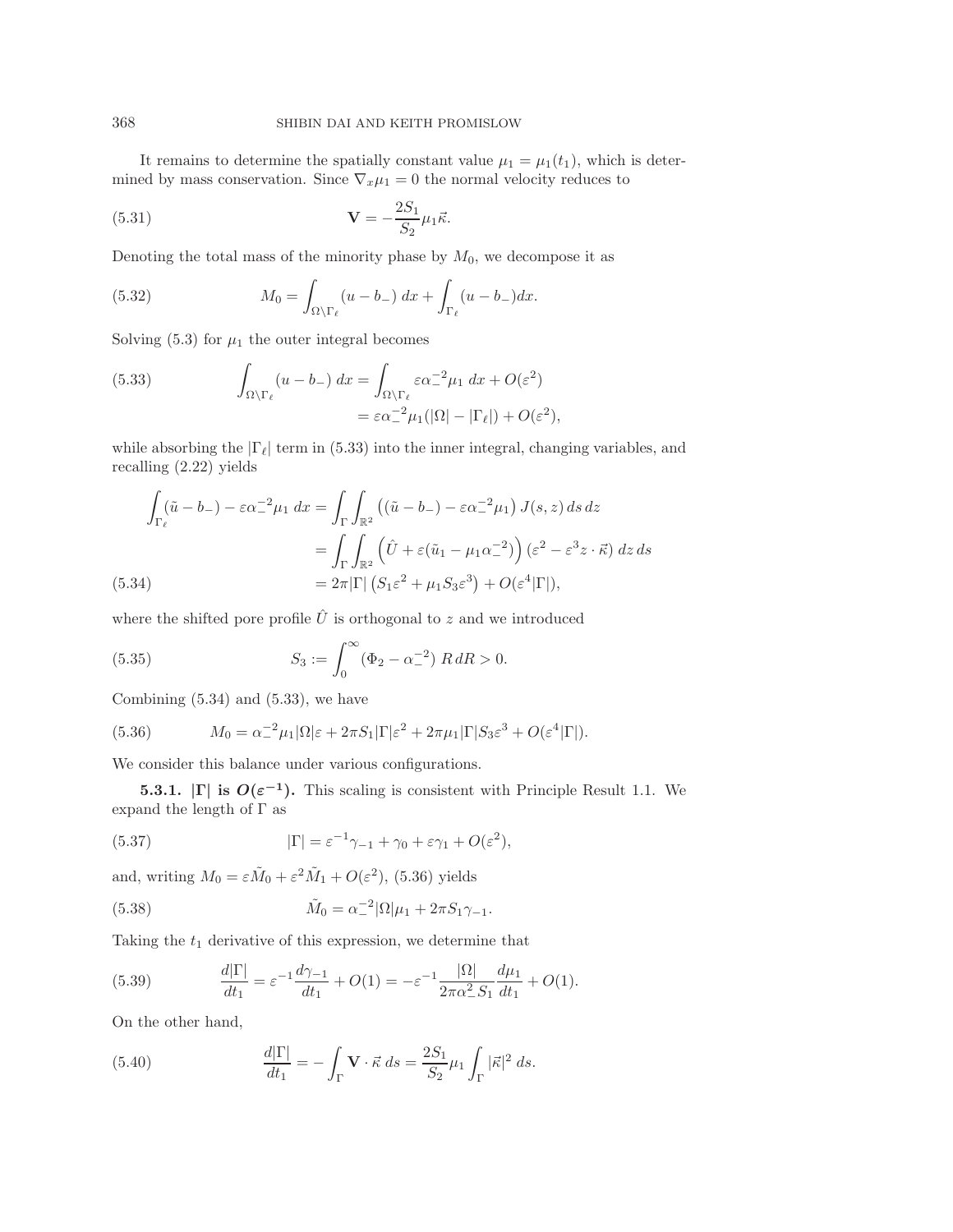Equating the two expressions yields the leading-order evolution equation

<span id="page-22-0"></span>(5.41) 
$$
\frac{d\mu_1}{dt_1} = -\varepsilon \frac{4\pi\alpha_-^2 S_1^2}{|\Omega| S_2} \mu_1 \int_{\Gamma} |\vec{\kappa}|^2 ds.
$$

From [\(4.23\)](#page-16-0),  $S_1, S_2 > 0$ , and  $\mu_1$  decays exponentially to 0 on the  $t_1$  time scale, so long as  $|\Gamma| = |\Gamma_p|$  scales as  $\varepsilon^{-1}$  and has  $O(1)$  curvature. This result is consistent with our assumption of quasi equilibrium (see Definition [1.1\)](#page-5-1). The transient behavior of the coupled system  $(5.31)$ – $(5.41)$  merits further study. The normal velocity is driven by either a quenched mean-curvature flow for  $\mu_1 < 0$  or a quenched backward meancurvature flow for  $\mu_1 > 0$ . For the quenched mean-curvature flow it is relatively straightforward to determine criteria on initial data for which  $\mu_1$  quenches to zero before the curvature terms can form singularities. A more intriguing case is the possible well-posedness of the quenched backward curvature flow for interfaces whose parameterization is analytic.

**5.3.2.**  $|\Gamma|$  **is**  $O(1)$ . Since the total mass  $M_0$  of the minority species is conserved, we see that  $\mu'_1(t_1) = O(\varepsilon)$ , and  $\mu_1$  is constant on this time scale. If, moreover,  $M_0 = O(\varepsilon^2)$ , then  $\mu_1 = 0$  to leading order.

<span id="page-22-1"></span>**6. Length-preserving Willmore flow on the slow time scale.** In this section we derive the geometric flow for codimension two pore profiles on the  $t_2 = \varepsilon^2 t$  time scale, coupled to the far-field chemical potential. We assume quasi equilbrium; that is, all processes have relaxed to equilibrium on the  $t_1$  time scale, and  $\mu_0 = \mu_1 \equiv 0$ . We find that well-separated collections of closed-loop pores evolve according to a length-preserving Willmoresque flow [\(6.34\)](#page-26-0) coupled to the mass conservation relation  $(6.44)$ .

**6.1. Outer expansion.** On the slow time scale,  $t_2 = \varepsilon^2 t$ , from the result of section [5,](#page-17-1) the outer expansion takes the form

(6.1) 
$$
u = u_0 + \varepsilon^2 u_2 + \varepsilon^3 u_3 + \dots,
$$

(6.2) 
$$
\mu = \varepsilon^2 \mu_2 + \varepsilon^3 \mu_3 + \dots
$$

Since  $u_0 = b_-,$  we see that  $\partial_t u = O(\varepsilon^4)$ , and matching the terms in [\(1.12\)](#page-4-0), we find

$$
\Delta \mu_2 = 0.
$$

<span id="page-22-2"></span>**6.2. Inner expansion.** Similarly, the inner expansion reduces to

(6.4) 
$$
u(x,t) = \tilde{u}(s, z, t) = \tilde{u}_0 + \varepsilon^2 \tilde{u}_2 + \varepsilon^3 \tilde{u}_3 + \dots,
$$

(6.5) 
$$
\mu(x,t) = \tilde{\mu}(s,z,t) = \varepsilon^2 \tilde{\mu}_2 + \varepsilon^3 \tilde{\mu}_3 + \dots,
$$

where  $\tilde{u}_0 = U$  and the time derivative takes the form

(6.6) 
$$
u_t = \varepsilon^2 \left( \tilde{u}_{t_2} + \frac{\partial \tilde{u}}{\partial s} \frac{\partial s}{\partial t_2} \right) + \varepsilon^2 \frac{\partial z}{\partial t_2} \cdot \nabla_z \tilde{u} = -\varepsilon \mathbf{V}_2 \cdot \nabla_z \tilde{u}_0 + O(\varepsilon^2),
$$

where  $\mathbf{V}_2 = (V_{21}, V_{22})^t$  is the normal velocity on the  $t_2$  time scale. Matching terms in  $(6.6)$  and  $(2.29)$ , we arrive at

$$
(6.7) \t\t 0 = \Delta_z \tilde{\mu}_2,
$$

<span id="page-22-3"></span>(6.8) 
$$
-\mathbf{V}_2 \cdot \nabla_z U = \Delta_z \tilde{\mu}_3 - \vec{\kappa} \cdot \nabla_z \tilde{\mu}_2.
$$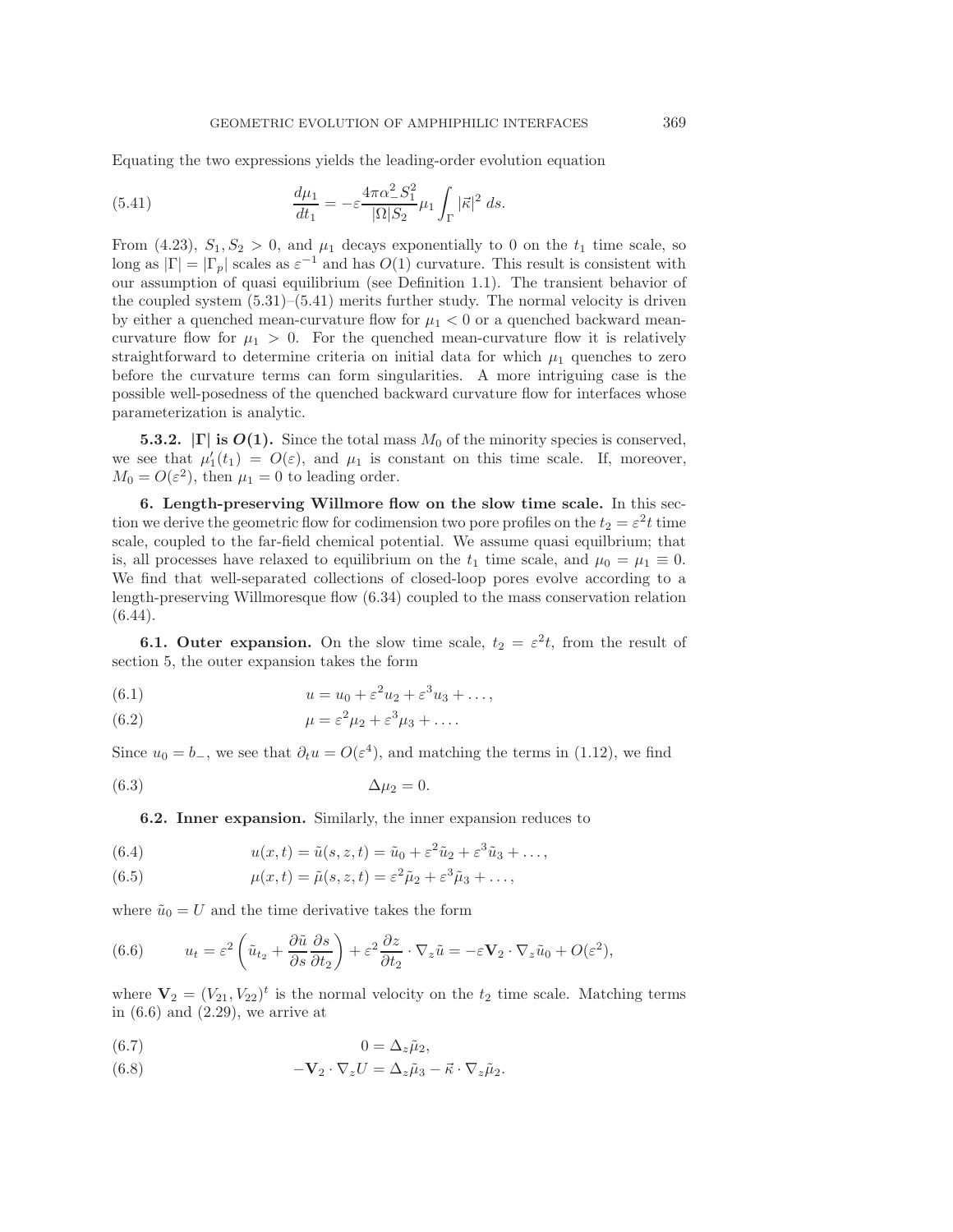As at the previous time scales, matching conditions imply that  $\tilde{\mu}_2 = \tilde{\mu}_2(s)$  is constant in R and  $\theta$ , depending only upon the position along the curve Γ. Moreover, the relation [\(2.33\)](#page-11-3) reduces to

<span id="page-23-2"></span>(6.9) 
$$
\tilde{\mu}_2 = \mathcal{L}^2 \tilde{u}_2 - (\vec{\kappa} \cdot \nabla_z)^2 U + (\eta_1 - \eta_2) \Delta_z U.
$$

<span id="page-23-1"></span>We solve this equation via the following lemma.

LEMMA 6.1. *For*  $i, j = 1, 2$ *, there exist unique*  $\Phi_{ij} \in (\mathcal{Z}_0 + \mathcal{Z}_2) \perp \ker(\mathcal{L})$  *such that*

(6.10) 
$$
\mathcal{L}^2 \Phi_{ij} = \frac{\partial^2 U}{\partial z_i \partial z_j}.
$$

*Moreover, these functions take the form*

<span id="page-23-0"></span>(6.11) 
$$
\Phi_{11} = \Phi_3(R) + \Phi_4(R) \cos 2\theta,
$$

$$
\Phi_{12} = \Phi_{21} = \Phi_4(R) \sin 2\theta,
$$

$$
\Phi_{22} = \Phi_3(R) - \Phi_4(R) \cos 2\theta,
$$

*where*  $\Phi_3$  *and*  $\Phi_4$  *depend only upon*  $R$ *.* 

*Proof.* The existence follows from Assumption [3.3](#page-14-1) since  $\frac{\partial^2 U}{\partial z_i z_j} \perp \ker(\mathcal{L})$  for  $i, j =$ 1, 2. To derive the functional form [\(6.11\)](#page-23-0) we calculate that

(6.12) 
$$
U_{z_1 z_1} = \frac{1}{2} \left( U'' + \frac{1}{R} U' \right) + \frac{1}{2} \left( U'' - \frac{1}{R} U' \right) \cos 2\theta
$$

$$
= -\frac{1}{4} \left( \mathcal{L}_0 + \cos 2\theta \mathcal{L}_2 \right) (RU'),
$$

<span id="page-23-3"></span>(6.13) 
$$
U_{z_1 z_2} = \frac{1}{2} \left( U'' - \frac{1}{R} U' \right) \sin 2\theta = -\frac{1}{4} \sin 2\theta \mathcal{L}_2(RU'),
$$

$$
U_{z_2 z_2} = \frac{1}{2} \left( U'' + \frac{1}{R} U' \right) - \frac{1}{2} \left( U'' - \frac{1}{R} U' \right) \cos 2\theta
$$

$$
= -\frac{1}{4} \left( \mathcal{L}_0 - \cos 2\theta \mathcal{L}_2 \right) (RU').
$$

<span id="page-23-4"></span>By Assumption [3.3](#page-14-1) the operators  $\mathcal{L}_m$  are boundedly invertible for  $m \neq 1$ . From [\(5.20\)](#page-20-0) it follows that [\(6.11\)](#page-23-0) holds with

(6.15) 
$$
\Phi_3 := \frac{1}{2} \mathcal{L}_0^{-2} \left( U'' + \frac{1}{R} U' \right) = -\frac{1}{4} \mathcal{L}_0^{-1} (RU'),
$$

(6.16) 
$$
\Phi_4 := \frac{1}{2} \mathcal{L}_2^{-2} \left( U'' - \frac{1}{R} U' \right) = -\frac{1}{4} \mathcal{L}_2^{-1} (RU'). \qquad \Box
$$

Using Lemmas [5.1](#page-18-5) and [6.1,](#page-23-1) we solve [\(6.9\)](#page-23-2) for  $\tilde{u}_2$  in the form

<span id="page-23-5"></span>(6.17) 
$$
\tilde{u}_2 = \tilde{\mu}_2 \Phi_2 + \sum_{i,j} \kappa_i \kappa_j \Phi_{ij} - (\eta_1 - \eta_2)(\Phi_{11} + \Phi_{22})
$$

$$
= \tilde{\mu}_2 \Phi_2 + (|\vec{\kappa}|^2 - 2(\eta_1 - \eta_2)) \Phi_3 + ((\kappa_1^2 - \kappa_2^2) \cos 2\theta + 2\kappa_1 \kappa_2 \sin 2\theta) \Phi_4.
$$

Since  $\tilde{\mu}_2$  is independent of z, [\(6.8\)](#page-22-3) simplifies to

(6.18) 
$$
\Delta_z \tilde{\mu}_3 = -\mathbf{V}_2 \cdot \nabla_z U.
$$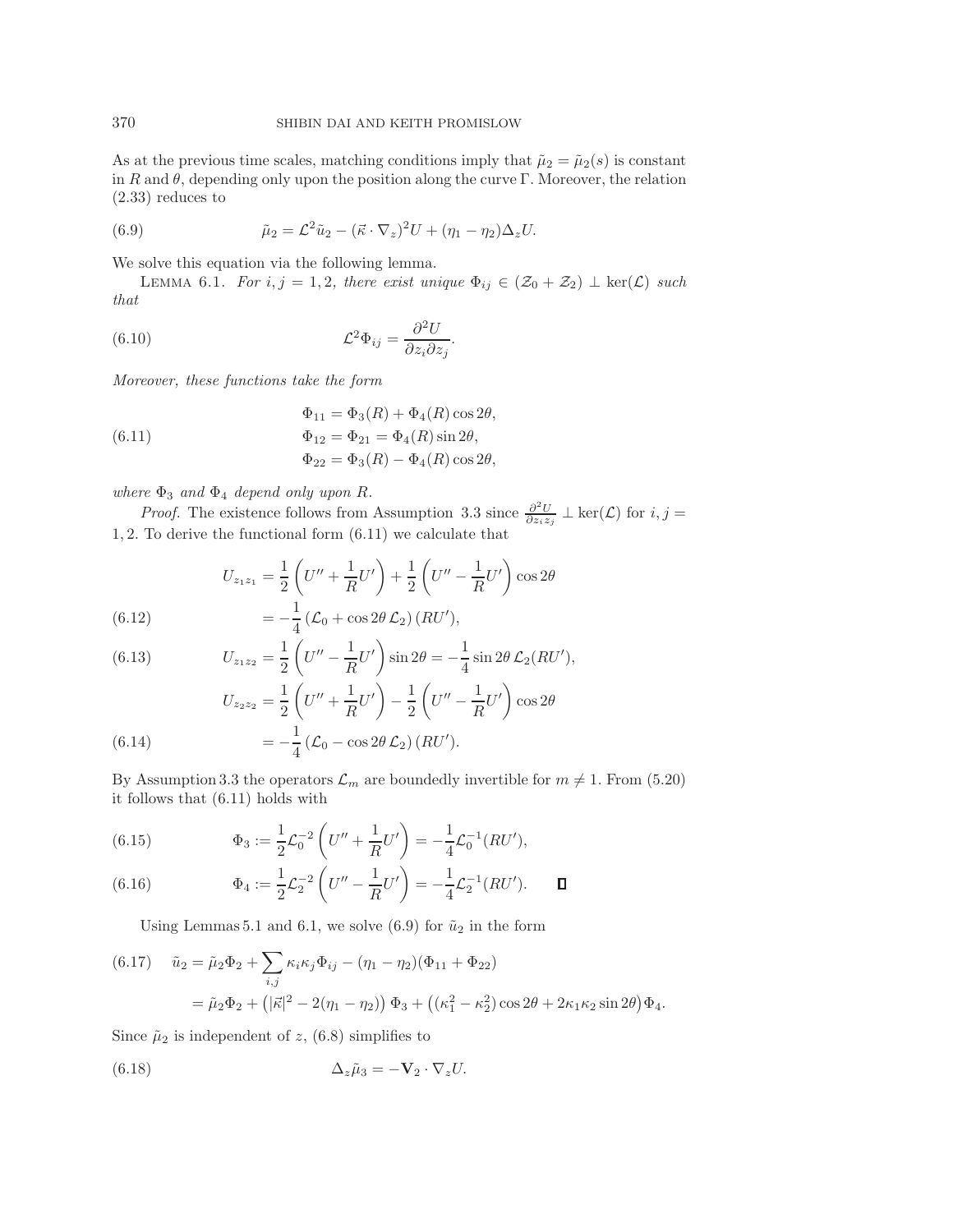As in sections [4](#page-14-2) and [5,](#page-17-1) the matching conditions yield a solution of the form

(6.19) 
$$
\tilde{\mu}_3 = C_3(s) + (C_{21}(s)R - V_{21}a(R))\cos\theta + (C_{22}(s)R - V_{22}a(R))\sin\theta,
$$

where the functions  $C_3$  and  $\mathbf{C}_2 := (C_{21}, C_{22})^t$  are to be determined. Returning to [\(2.30\)](#page-11-0), using  $\tilde{u}_0 = U$  and  $\tilde{u}_1 = 0$ , and recalling the definition [\(2.26\)](#page-10-4) of  $\Delta_0$ , we derive the expression

(6.20) 
$$
\mathcal{R}_3 = \mathcal{L}\bigg(\mathcal{L}\tilde{u}_3 + \vec{\kappa}\cdot\nabla_z\tilde{u}_2 - \Delta_1\tilde{u}_0\bigg),
$$

where we have introduced

(6.21) 
$$
\mathcal{R}_3 := \tilde{\mu}_3 - \vec{\kappa} \cdot \nabla_z \bigg( \mathcal{L} \tilde{u}_2 + (z \cdot \vec{\kappa}) \vec{\kappa} \cdot \nabla_z U \bigg) - \bigg( (z \cdot \vec{\kappa}) \vec{\kappa} \cdot \nabla_z + W'''(U) \tilde{u}_2 - (\partial_s^2 + \eta_1) \bigg) (\vec{\kappa} \cdot \nabla_z U).
$$

We may solve for  $\tilde{u}_3$  if and only if  $\mathcal{R}_3 \in \text{ker}(\mathcal{L})^{\perp}$ . We address each term in this solvability condition in turn. As in [\(5.18\)](#page-19-2), we have

<span id="page-24-1"></span>(6.22) 
$$
\int_{\mathbb{R}^2} \tilde{\mu}_3 U_{z_i} dz = -\pi (2C_{2i}S_1 - V_{2i}S_2).
$$

Using  $(6.12)$ – $(6.14)$  and  $(6.17)$  on the  $\mathcal{L}\tilde{u}_2$  term yields

$$
(\vec{\kappa} \cdot \nabla_z (\mathcal{L} \tilde{u}_2), U_{z_1})_{L^2} = -(\mathcal{L} \tilde{u}_2, \kappa_1 U_{z_1 z_1} + \kappa_2 U_{z_1 z_2})_{L^2}
$$
  
=  $\frac{1}{4} (\mathcal{L} \tilde{u}_2, \kappa_1 \mathcal{L}_0(RU') + (\kappa_1 \cos 2\theta + \kappa_2 \sin 2\theta) \mathcal{L}_2(RU'))_{L^2}$   
=  $\frac{1}{4} (\tilde{\mu}_2 + (\frac{1}{2}|\vec{\kappa}|^2 - \eta_1 + \eta_2) \frac{1}{R}(RU')', \kappa_1 RU')_{L^2}$   
+  $\frac{1}{8} ((\kappa_1^2 - \kappa_2^2)\kappa_1 \cos^2 2\theta + 2\kappa_1^2 \kappa_2 \sin^2 2\theta) (U'' - \frac{1}{R}U') , RU' )_{L^2}.$ 

Switching to polar coordinates and carrying out the  $\theta$  integration, we obtain

$$
(\vec{\kappa} \cdot \nabla_z (\mathcal{L} \tilde{u}_2), U_{z_i})_{L^2} = \frac{\pi}{2} \int_0^\infty \kappa_i \tilde{\mu}_2 R^2 U' + \left(\frac{1}{2} |\vec{\kappa}|^2 - \eta_1 + \eta_2\right) \kappa_i (RU')' RU' dR
$$

$$
+ \frac{\pi}{8} |\vec{\kappa}|^2 \kappa_i \int_0^\infty (U'' - \frac{1}{R} U') R^2 U' dR
$$

$$
= -\pi \left(\tilde{\mu}_2 S_1 + \frac{|\vec{\kappa}|^2}{4} S_4\right) \kappa_i
$$
(6.23)

<span id="page-24-2"></span>for  $i = 1, 2$ , where we have introduced

(6.24) 
$$
S_4 := \int_0^\infty (U')^2 R \, dR > 0.
$$

For the other  $\tilde{u}_2$  term, using [\(5.20\)](#page-20-0) and [\(5.21\)](#page-20-1), we find

<span id="page-24-0"></span>
$$
(W'''(U)\tilde{u}_2\vec{\kappa}\cdot\nabla_z U, U_{z_1})_{L^2} = \frac{1}{2}\int_{\mathbb{R}^2} \tilde{u}_2(\kappa_1\cos^2\theta + \kappa_2\cos\theta\sin\theta)\mathcal{L}_0^2(RU')\,dz.
$$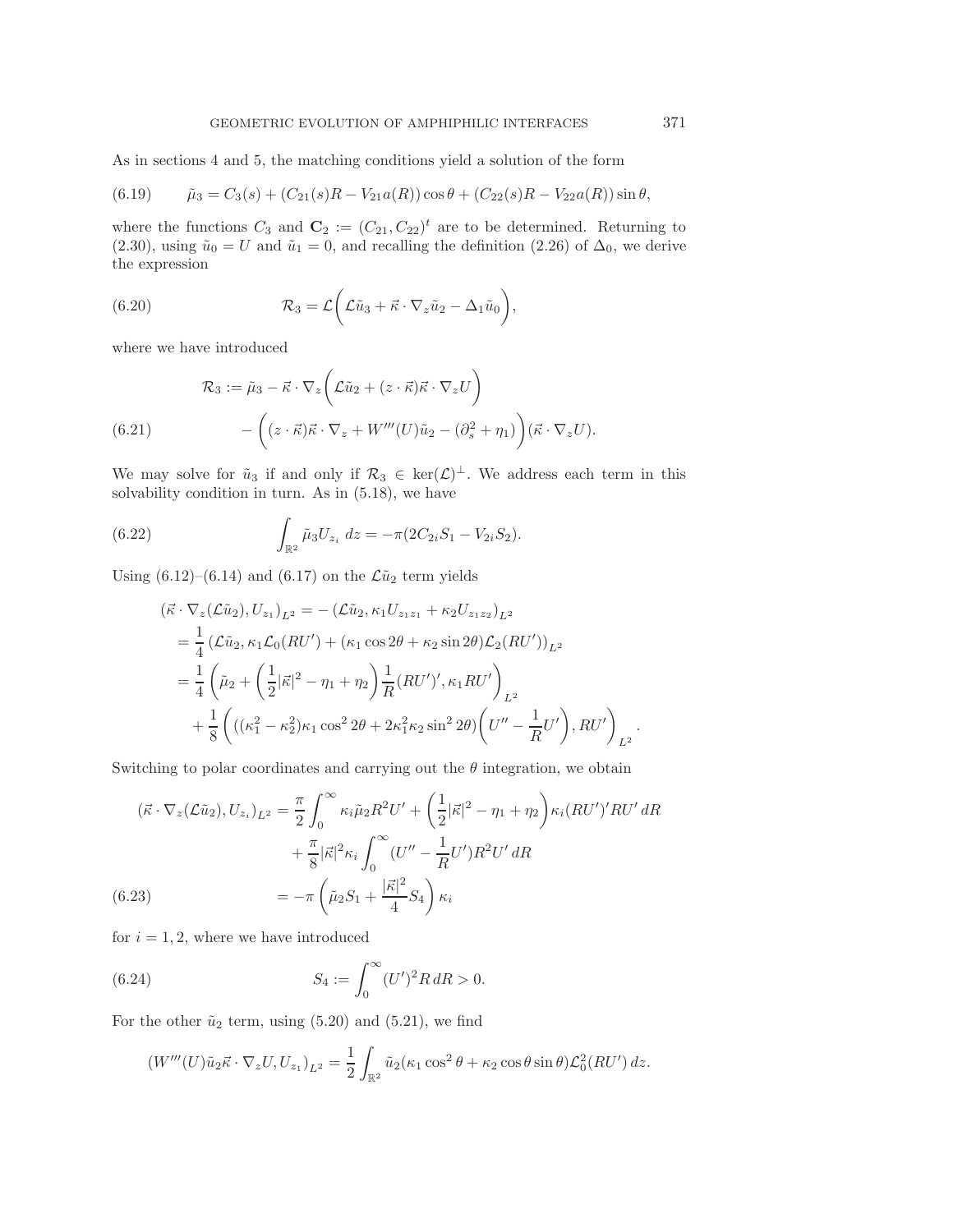Substituting [\(6.17\)](#page-23-5) for  $\tilde{u}_2$ , the  $\theta$ -integrals are zero, except for the product of the cos<sup>2</sup>  $\theta$ term and the  $\theta$ -independent terms of  $\tilde{u}_2$ . For  $i = 1, 2$  these terms yield

$$
(W'''(U)\tilde{u}_2\vec{\kappa}\cdot\nabla_z U, U_{z_i})_{L^2} = \frac{\pi}{2}\kappa_i \int_0^\infty (\tilde{\mu}_2\Phi_2 + (|\vec{\kappa}|^2 - 2\eta_1 + 2\eta_2)\Phi_3) \mathcal{L}_0^2(RU')R \,dR
$$
  

$$
= \frac{\pi}{2}\kappa_i \int_0^\infty \left(\tilde{\mu}_2 + \left(\frac{1}{2}|\vec{\kappa}|^2 - \eta_1 + \eta_2\right) \frac{1}{R}(RU')'\right) (RU')R \,dR
$$
  
(6.25) 
$$
= -\pi S_1 \tilde{\mu}_2 \kappa_i.
$$

<span id="page-25-0"></span>There are two terms involving only curvature-gradients of  $U$ ; the first satisfies

(6.26) 
$$
(\vec{\kappa} \cdot \nabla_z ((z \cdot \vec{\kappa}) \vec{\kappa} \cdot \nabla_z U), U_{z_i})_2 = -((z \cdot \vec{\kappa}) \vec{\kappa} \cdot \nabla_z U, (\vec{\kappa} \cdot \nabla_z U)_{z_i})_2
$$

$$
= \frac{1}{2} \kappa_i \int_{\mathbb{R}^2} |\vec{\kappa} \cdot \nabla_z U|^2 dz = \frac{\pi}{2} \kappa_i |\vec{\kappa}|^2 \int_0^\infty (U')^2 R dR = \frac{\pi}{2} S_4 \kappa_i |\vec{\kappa}|^2.
$$

Integrating by parts on the second term of this type yields

<span id="page-25-1"></span> $((z\cdot\vec{\kappa})\vec{\kappa}\cdot\nabla_z(\vec{\kappa}\cdot\nabla_z U), U_{z_i})_{L^2} = -(\vec{\kappa}\cdot\nabla_z U, |\vec{\kappa}|^2 U_{z_i} + (z\cdot\vec{\kappa})(\vec{\kappa}\cdot\nabla_z U)_{z_i}\big)_{L^2},$ 

where the second term on the right-hand side is evaluated as above. Expanding the first term on the right-hand side, we obtain

(6.27) 
$$
((z \cdot \vec{\kappa})\vec{\kappa} \cdot \nabla_z(\vec{\kappa} \cdot \nabla_z U), U_{z_i})_{L^2} = -\frac{\pi}{2} S_4 \kappa_i |\vec{\kappa}|^2.
$$

For  $i = 1, 2$ , the surface diffusion terms in the solvability condition evaluate to

(6.28) 
$$
\left( (\partial_s^2 + \eta_1)\vec{\kappa} \cdot \nabla_z U, U_{z_i} \right)_{L^2} = \pi S_4 (\partial_s^2 + \eta_1) \kappa_i.
$$

Combining  $(6.22)$ – $(6.23)$  with  $(6.25)$ – $(6.27)$ , the solvability condition reduces to

<span id="page-25-2"></span>(6.29) 
$$
2S_1\mathbf{C}_2 - S_2\mathbf{V} = S_4\left(\partial_s^2 + \eta_1 + \frac{2S_1}{S_4}\tilde{\mu}_2 + \frac{1}{4}|\vec{\kappa}|^2\right)\vec{\kappa},
$$

where  $S_1$  and  $S_2$  are as defined in [\(4.23\)](#page-16-0) and [\(6.24\)](#page-24-0), respectively. Since  $\mu_0 = \mu_1 = 0$ , the matching condition [\(2.43\)](#page-12-8) reduces to

(6.30) 
$$
\lim_{R \to \infty} \frac{\partial \tilde{\mu}_3}{\partial R}(s, R, \theta) = \partial_{\mathbf{n}} \mu_2^{\mathbf{n}}
$$

for  $\mathbf{n} = \cos \theta \, \mathbf{N}^1(s) + \sin \theta \, \mathbf{N}^2$ . As in sections [4](#page-14-2) and [5,](#page-17-1) we deduce that

(6.31) 
$$
[\partial_{\mathbf{n}}\mu_2^{\mathbf{n}}]_{\Gamma}=0,
$$

(6.32) 
$$
C_{2i}(s) = \mathbf{N}^i \cdot \nabla_x \mu_2^{\mathbf{N}^i}
$$

for  $i = 1, 2$ , and solving [\(6.29\)](#page-25-2) for the normal velocity yields

(6.33) 
$$
V_{2i} = \frac{2S_1}{S_2} \mathbf{N}^i \cdot \nabla_x \mu_2^{\mathbf{N}^i} - \frac{S_4}{S_2} \left( \partial_s^2 + \eta_1 + \frac{2S_1}{S_4} \tilde{\mu}_2 + \frac{3}{4} |\vec{\kappa}|^2 \right) \kappa_i.
$$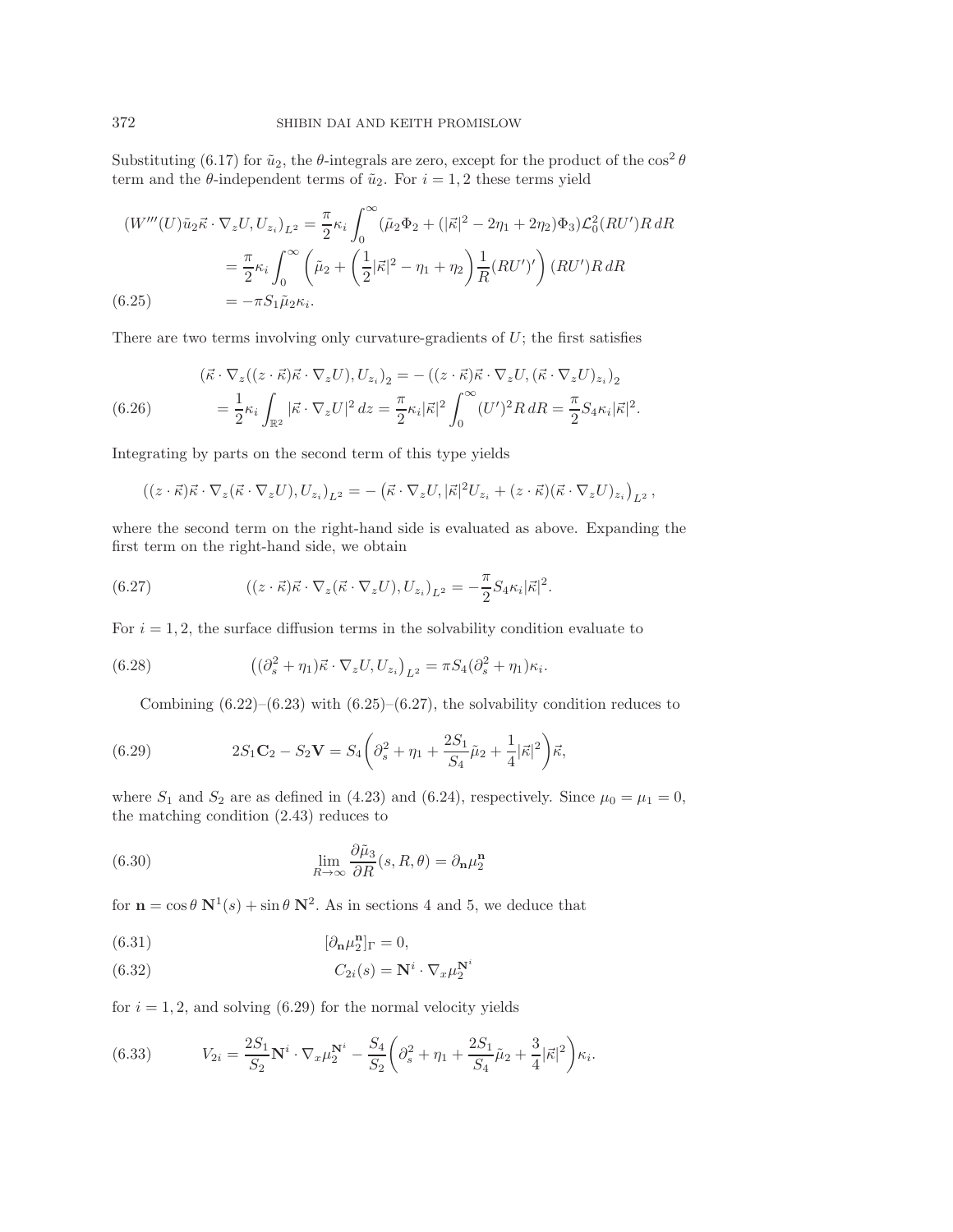**6.3. Sharp-interface limit.** Since the outer chemical potential solves  $\Delta \mu_2 = 0$ on  $\Omega \backslash \Gamma(t)$  subject to homogeneous Neumann conditions on  $\partial \Omega$  and  $[\partial_{\bf n} \mu_{2}^{\bf n}]_{\Gamma} = 0$ , it follows from Lemma [5.3](#page-20-6) that  $\mu_2 = \mu_2(t_2)$  is a spatial constant. Consequently,  $\nabla_x \mu_2 = 0$ , and the normal velocity reduces to

<span id="page-26-0"></span>(6.34) 
$$
\mathbf{V}_2 = -\frac{S_4}{S_2} \left( \partial_s^2 + \eta_1 + \frac{2S_1}{S_4} \mu_2 + \frac{1}{4} |\vec{\kappa}|^2 \right) \vec{\kappa}.
$$

As in section [5,](#page-17-1) the value of the chemical potential,  $\mu_2$ , is determined through the conservation of the minority phase. Since  $u_0 = b_-\text{ and } u_1 = 0$  in  $\Omega \setminus \Gamma_\ell$ , the outer chemical potential satisfies

(6.35) 
$$
\mu_2 = W''(u_0)^2 u_2 = \alpha_-^2 u_2,
$$

and hence  $u_2 = u_2(t_2)$  is a spatial constant. The mass of the minority phase satisfies

(6.36) 
$$
M_0 = \int_{\Omega \setminus \Gamma_\ell} (u - b_-) \, dx + \int_{\Gamma_\ell} (\tilde{u} - b_-) \, dx = \int_{\Omega} (u - b_-) \, dx + \int_{\Gamma_\ell} \tilde{u} - b_- - \varepsilon^2 \alpha_-^{-2} \mu_2 \, dx.
$$

<span id="page-26-1"></span>As in [\(5.34\)](#page-21-2), we have

(6.37) 
$$
\int_{\Omega} (u - b_{-}) dx = \int_{\Omega} (\varepsilon^{2} u_{2} + O(\varepsilon^{3})) dx = \varepsilon^{2} \alpha^{-2} |\Omega| \mu_{2} + O(\varepsilon^{3}).
$$

For the inner integral, recalling [\(2.22\)](#page-10-1), we have

$$
\int_{\Gamma_{\ell}} (\tilde{u} - b_{-}) - \varepsilon^{2} \alpha_{-}^{-2} \mu_{2} dx = \int_{\Gamma} \int_{\mathbb{R}^{2}} ((\tilde{u} - b_{-}) - \varepsilon^{2} \alpha_{-}^{-2} \mu_{2}) J(z, s) dz ds
$$

$$
= \int_{\Gamma} \int_{\mathbb{R}^{2}} (\hat{U} + \varepsilon^{2} (\tilde{u}_{2} - \alpha_{-}^{-2} \mu_{2})) (\varepsilon^{2} - \varepsilon^{3} z \cdot \vec{\kappa}) dz ds + O(\varepsilon^{5} |\Gamma|)
$$

$$
= \varepsilon^{2} 2\pi S_{1} |\Gamma| + \varepsilon^{4} 2\pi |\Gamma| (S_{3} \mu_{2} + S_{5} |\kappa|^{2}) + O(\varepsilon^{5} |\Gamma|),
$$

<span id="page-26-2"></span>where the  $O(\varepsilon^3)$  term is zero by parity, we used [\(6.17\)](#page-23-5) to eliminate  $\tilde{u}_2$ , and we introduced

(6.39) 
$$
S_5 := \int_0^\infty \Phi_3(R) R \, dR,
$$

where  $\Phi_3$  is defined in [\(6.11\)](#page-23-0) and has indefinite sign. Combining [\(6.37\)](#page-26-1) and [\(6.38\)](#page-26-2), the mass of the minority phase is expressed as

<span id="page-26-3"></span>(6.40) 
$$
M_0 = \varepsilon^2 \left( \alpha_-^{-2} |\Omega| \mu_2 + 2\pi S_1 |\Gamma| \right) + \varepsilon^4 |\Gamma| 2\pi S_5 \mu_2 + O(\varepsilon^5 |\Gamma|).
$$

**6.3.1.** Case I:  $|\Gamma_0|$  is of order  $O(\varepsilon^{-1})$ . This scaling corresponds to Principle Result [1.1,](#page-6-1) for which  $M_0 = O(\varepsilon)$ . Expanding  $|\Gamma|$  and  $M_0$  as

(6.41) 
$$
|\Gamma| = \varepsilon^{-1}\gamma_{-1} + \gamma_0 + \varepsilon\gamma_1 + O(\varepsilon^2), \quad M_0 = \varepsilon \tilde{M}_0 + \varepsilon^2 \tilde{M}_1 + O(\varepsilon^3),
$$

the mass balance [\(6.40\)](#page-26-3) requires

(6.42) 
$$
\tilde{M}_0 = 2\pi S_1 \gamma_{-1}, \quad \tilde{M}_1 = 2\pi S_1 \gamma_0 + \alpha_-^{-2} |\Omega| \mu_2.
$$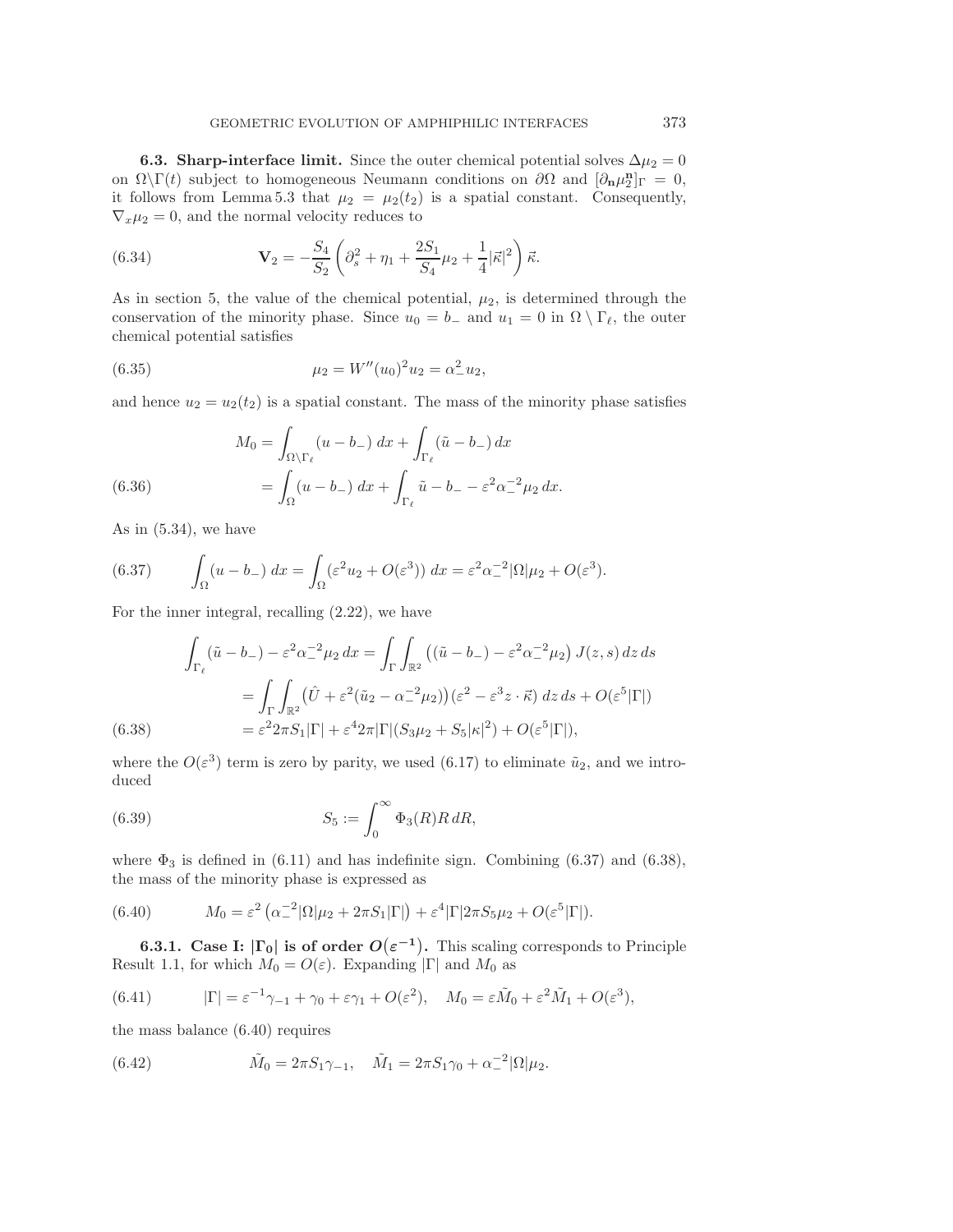Since the mass  $M_0$  is conserved, we deduce that  $\gamma_{-1} = \tilde{M}_0/(2\pi S_1)$  is independent of time, and hence  $\partial_{t_2}|\Gamma| = O(\varepsilon)$ .

By assumption,  $\|\vec{\kappa}\|_{L^{\infty}(\Gamma)} = O(1)$ , and from [\(6.34\)](#page-26-0) we deduce that the normal velocity  $\|\mathbf{V}_2\|_{L^{\infty}(\Gamma)} = O(1)$ . Moreover, from [\(2.12\)](#page-8-6) we have

(6.43) 
$$
\frac{d|\Gamma|}{dt_2} = -\int_{\Gamma} \vec{\kappa} \cdot \mathbf{V}_2 \, ds = O(\varepsilon),
$$

and from [\(6.34\)](#page-26-0),  $\mu_2(t_2)$  must satisfy

<span id="page-27-1"></span>(6.44) 
$$
\mu_2 = \frac{S_4}{2S_1} \frac{\int_{\Gamma} |\partial_s \vec{\kappa}|^2 - \eta_1 |\vec{\kappa}|^2 - \frac{1}{4} |\vec{\kappa}|^5 ds}{\int_{\Gamma} |\vec{\kappa}|^2 ds}.
$$

This choice of  $\mu_2$  serves to preserve the length of Γ. Introducing the curvatureweighted projection associated to  $\Gamma$ , which acts on **F** =  $(f_1, f_2)^t \in L^2(\Gamma)$  as

$$
\Pi_{\Gamma}[\mathbf{F}] := \mathbf{F} - \vec{\kappa} \frac{\int_{\Gamma} \mathbf{F} \cdot \vec{\kappa} \, ds}{\int_{\Gamma} |\vec{\kappa}|^2 \, ds},
$$

the normal velocity has the equivalent formulation

(6.45) 
$$
\mathbf{V}_2 = -\frac{S_4}{S_2} \Pi_{\Gamma} \left[ \left( \partial_s^2 + \frac{1}{4} |\vec{\kappa}|^2 \right) \vec{\kappa} \right],
$$

where the constant  $\eta_1$  drops out since  $\Pi_{\Gamma}[\eta_1 \vec{\kappa}]=0$ .

**6.3.2.** Case II:  $|\Gamma|$  is of order  $O(1)$ . In this case we expand  $M_0 = \varepsilon^2 \tilde{M}_1 +$  $O(\varepsilon^3)$  and  $|\Gamma| = \gamma_0 + \varepsilon \gamma_1 + O(\varepsilon^2)$ . The balance of terms in [\(6.40\)](#page-26-3) yields

(6.46) 
$$
\tilde{M}_1 = 2\pi S_1 \gamma_0 + \alpha_-^{-2} |\Omega| \mu_2.
$$

In particular,  $\gamma_0 = (\tilde{M}_1 - \alpha_-^{-2} | \Omega | \mu_2) / (2 \pi S_1)$  and

(6.47) 
$$
\frac{d|\Gamma|}{dt_2} = -\frac{|\Omega|\mu'_2(t_2)}{2\pi S_1 \alpha_-^2} + O(\varepsilon).
$$

From [\(6.34\)](#page-26-0), the leading order terms yield the coupled system

(6.48) 
$$
\mu_2'(t_2) = 2\pi S_1 \alpha_-^2 |\Omega|^{-1} \int_{\Gamma} \mathbf{V} \cdot \vec{\kappa} \, ds,
$$

(6.49) 
$$
\mathbf{V} = -\frac{S_4}{S_2} \left( \partial_s^2 + \eta_1 + \frac{2S_1}{S_4} \mu_2 + \frac{1}{4} |\vec{\kappa}|^2 \right) \vec{\kappa}.
$$

<span id="page-27-0"></span>**7. Competitive geometric flows.** In an amphiphilic system it is possible for bilayers and pore structures to coexist on the slow time scale and compete with one another for the surfactant phase. Indeed, consider the pore profile,  $U = U_p$ , constructed in  $(3.9)$ , and the bilayer profile,  $U_b$ , which is the homoclinic solution of

<span id="page-27-2"></span>
$$
(7.1) \t\t \t\t \partial_r^2 U_b = W'(U_b),
$$

subject to the condition  $U_b \to b_-$  as  $r \to \pm \infty$ . We have shown that for any closed codimension two manifold,  $\Gamma_p \subset \Omega \subset \mathbb{R}^3$ , we may associate a pore solution of the form

(7.2) 
$$
u(x,t) = U_p(z_1, z_2) + \varepsilon^2 u_{2p}(x,t) + O(\varepsilon^3),
$$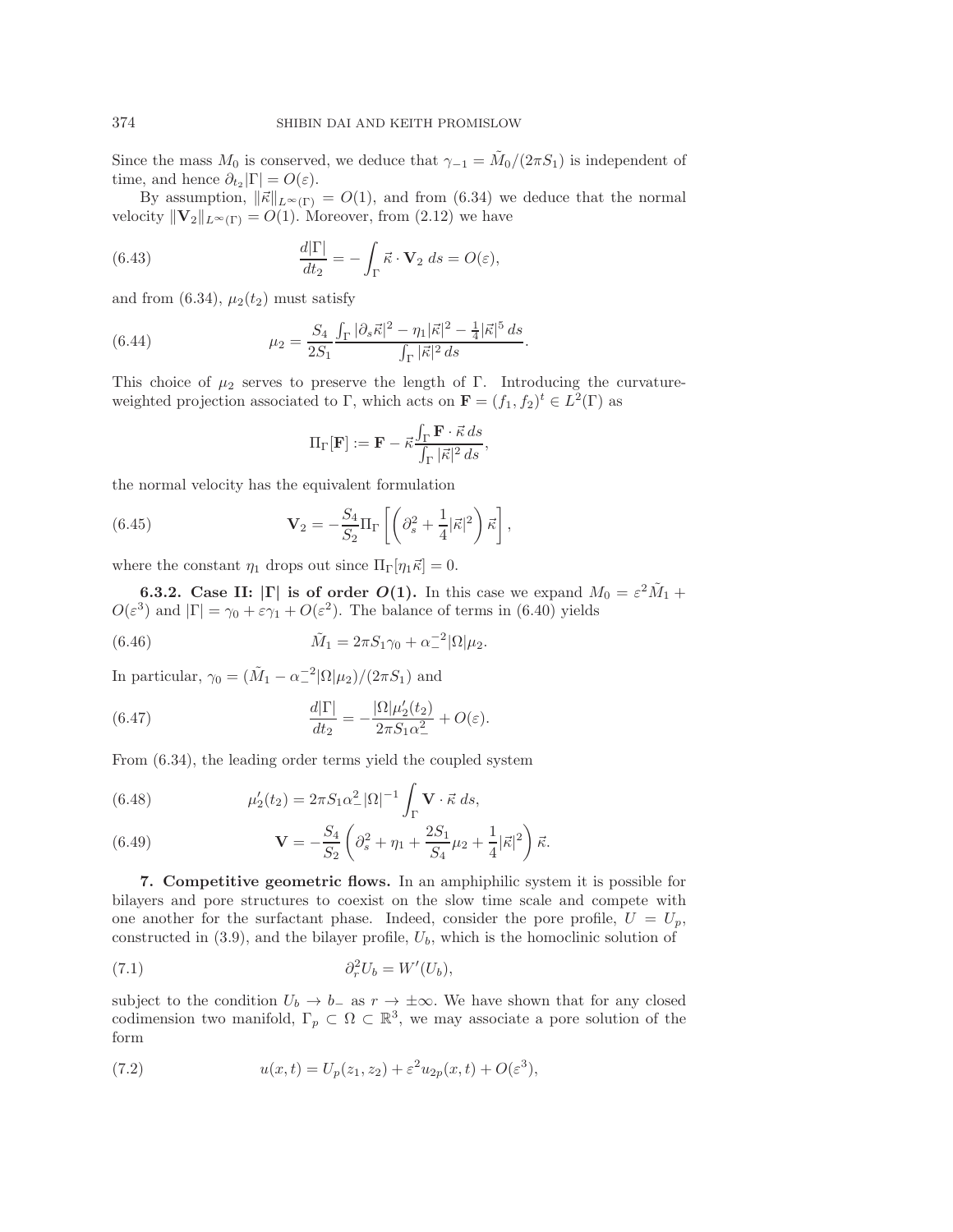where  $u_{2p}(x,t) \to \mu_2 \alpha_-^{-2}$  at an  $O(1)$  exponential rate in the  $\varepsilon$ -scaled distance,  $|(z_1, z_2)|$ , to  $\Gamma_p$ . Here  $\mu_2 = \mu_2(t_2)$  is the spatially constant, time dependent value of the outer chemical potential. Similarly, in [\[10\]](#page-32-16) we showed that for any codimension one hypersurface,  $\Gamma_b \subset \Omega \subset \mathbb{R}^3$ , we may associate a bilayer solution of the form

(7.3) 
$$
u(x,t) = U_b(r) + \varepsilon^2 u_{2b}(x,t) + O(\varepsilon^3),
$$

where  $U_b$  is the homoclinic solution of [\(7.1\)](#page-27-2) and  $u_{2b}(x,t) \to \mu_2 \alpha_2^{-2}$  at an  $O(1)$  exponential rate in the  $\varepsilon$ -scaled signed distance, r, to  $\Gamma_b$ . It is trivial to extend this construction to coexisting bilayer and pore structures, with a common value of the outer chemical potential  $\mu_2$ , so long as the submanifolds are uniformly smooth and are an  $O(1)$  distance from both self-intersection and intersection with each other. Indeed, the composite solution takes the form

<span id="page-28-1"></span>(7.4) 
$$
u(x,t) = U_p(z_1, z_2) + U_b(r) + \varepsilon^2 \left( u_{2p}(x,t) + u_{2b}(x,t) - \frac{\mu_2}{\alpha_-^2} \right) + O(\varepsilon^3),
$$

where the two morphologies, characterized by the disjoint codimension one and two manifolds  $\Gamma_b$  and  $\Gamma_p$ , compete with each other for surfactant phase through the common, temporally varying, value of  $\mu_2 = \mu_2(t_2)$ .

The normal velocities of the bilayer and pore morphologies are given by [\(1.13\)](#page-5-0) and  $(1.15)$ , coupled through the outer chemical potential  $\mu_2$ . The evolution of the outer chemical potential is determined by the mass constraint for the combined bilayer-pore structures. For  $u$ , a combined bilayer-pore solution of the form  $(7.4)$ , conservation of mass implies that

(7.5) 
$$
M := \int_{\Omega} (u_0 - b_-) dx = \int_{\Omega} (u(x, t) - b_-) dx
$$

$$
= \int_{\Gamma_{b,\ell}} \hat{U}_b(r(x)) dx + \int_{\Gamma_{p,\ell}} \hat{U}_p(z(x)) dx + O(\varepsilon^2 |\Gamma_p|, \varepsilon^2 |\Gamma_b|),
$$

where  $\Gamma_{b,\ell}$  and  $\Gamma_{p,\ell}$  are the regions of  $\Omega$  whose points are within  $\varepsilon\ell$  of  $\Gamma_b$  and  $\Gamma_p$ , respectively. The shifted bilayer  $\hat{U}_b := U_b - b_-$  and shifted pore profile  $\hat{U}_p := U_p - b_$ reflect the amphiphilic mass above the base line b−, in terms of the bilayer and pore profiles defined in [\(1.7\)](#page-2-3) and [\(1.8\)](#page-2-4). A small total mass  $M = \varepsilon M_0 + O(\varepsilon^2)$  requires that  $|\Gamma_b| = O(1)$  and  $|\Gamma_p| = O(\varepsilon^{-1})$ . Changing to local variables in the mass constraint integrals yields the leading-order identity

(7.6) 
$$
m_b|\Gamma_b| + m_p \varepsilon |\Gamma_p| = M_0,
$$

where  $m_b$  and  $m_p$  are as introduced in [\(1.14\)](#page-5-2) and Principle Result [1.1.](#page-6-1) Equivalently, taking the time derivative, we have

(7.7) 
$$
m_b \frac{d}{dt} |\Gamma_b| + m_p \varepsilon \frac{d}{dt} |\Gamma_p| = 0.
$$

From [\(2.12\)](#page-8-6) and the bilayer equivalent

<span id="page-28-0"></span>
$$
\frac{d|\Gamma_b|}{dt} = \int_{\Gamma_b} V_b H \, dS,
$$

the normal velocity expressions [\(1.13\)](#page-5-0) and [\(1.15\)](#page-6-2) yield leading-order expressions for change in bilayer surface area and pore length,

<span id="page-28-2"></span>(7.8) 
$$
\frac{d|\Gamma_b|}{dt} = \frac{\sigma_b}{m_b} \int_{\Gamma_b} \left[ \left( K - \frac{H^2}{2} + \frac{\eta_1 + \eta_2}{2} + \lambda_b \mu_2 \right) H^2 - |\nabla_s H|^2 \right] dS,
$$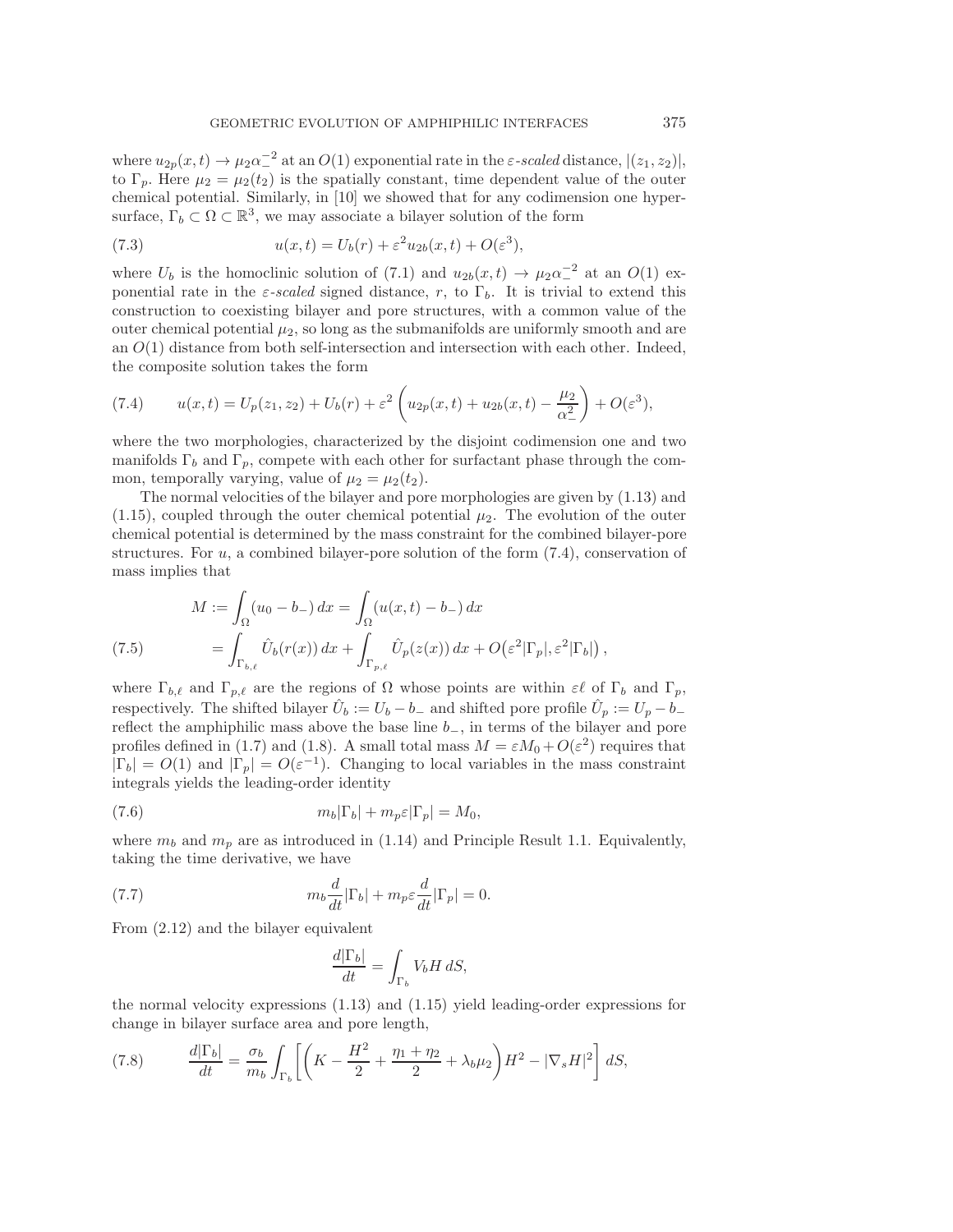376 SHIBIN DAI AND KEITH PROMISLOW

<span id="page-29-3"></span>(7.9) 
$$
\frac{d|\Gamma_p|}{dt} = \frac{\sigma_p}{m_p} \int_{\Gamma_p} \left[ \left( \frac{1}{4} |\vec{\kappa}|^2 + \eta_1 + \lambda_p \mu_2 \right) |\vec{\kappa}|^2 - |\partial_s \vec{\kappa}|^2 \right] ds.
$$

Since only an  $O(\varepsilon^2)$  quantity of surfactant is contained in the outer region, away from the pores and bilayers, the total mass contained in the bilayer and pores is effectively conserved, and any increase in bilayer surface area will result in a decrease of net pore length, and vice versa. Moreover, the overall evolution is sensitive not only to the particular geometric configuration, that is, the curvatures of  $\Gamma_p$  and  $\Gamma_b$ , but also to the well-shape, through  $\lambda_b$  and  $\lambda_p$ , and the parameter  $\eta_1$ . The mass constraint [\(7.7\)](#page-28-0) determines the evolution of  $\mu_2(t_2)$  through the relations [\(7.8\)](#page-28-2), and [\(7.9\)](#page-29-3), which yield a closed, coupled system for the curvature driven flows [\(1.13\)](#page-5-0) and [\(1.15\)](#page-6-2). While the overall system is nontrivial to resolve in a general framework, the interaction laws of geometrically simple structures can be explicitly determined.

**7.1. Competition among spherical bilayers and circular pores.** Collections of spatially well-separated, spherically symmetric bilayers and closed, circular pores form an approximately invariant manifold of [\(1.12\)](#page-4-0), up to exponentially small terms associated to tail-tail interactions, which are beyond our analysis. While there are rigorous methods to establish the existence of fully invariant manifolds in neighborhoods of approximately invariant ones (see  $[2]$ ), in the spirit of our formal analysis we merely recover the leading-order dynamics. To this end, at time  $t$  we suppose there are  $N_b \in \mathbb{N}_+$  spherical bilayer structures with radii  $R_i(t)$  for  $i = 1, \ldots, N_b$  and  $N_p \in \mathbb{N}_+$  closed, circular pores of radii  $r_i(t)$  for  $i = 1, \ldots, N_p$ ; see Figure [1.](#page-6-0) To be consistent with a total surfactant phase which is  $O(\varepsilon)$ , we assume that each radius is  $O(1)$ , and  $N_b = O(1)$  while  $N_p = O(\varepsilon^{-1})$ . Since the curvatures of the bilayers and pores are independent of position along these interfaces, the surface derivative terms in [\(7.8\)](#page-28-2) and [\(7.9\)](#page-29-3) are zero. In addition, in [\(7.8\)](#page-28-2) the higher-order curvature term  $K - \frac{1}{2}H^2$  is zero for a sphere in  $\mathbb{R}^3$ . Since the *i*th spherical bilayer has center-line surface area  $4\pi R_i^2$ , while the *i*th closed pore has center-line length  $2\pi r_i$ , we may apply [\(7.8\)](#page-28-2) and [\(7.9\)](#page-29-3) individually to each distinct structure, rewriting the equations as a coupled system of ordinary differential equations for the evolution of the radii,

<span id="page-29-0"></span>(7.10) 
$$
\dot{R}_i = \frac{2\sigma_b}{m_b} \left( \frac{\eta_1 + \eta_2}{2} + \lambda_b \mu_2 \right) \frac{1}{R_i}, \quad i = 1, ..., N_b,
$$

<span id="page-29-1"></span>(7.11) 
$$
\dot{r}_j = \frac{\sigma_p}{m_p} \left( \frac{1}{4r_j^2} + \eta_1 + \lambda_p \mu_2 \right) \frac{1}{r_j}, \quad j = 1, ..., N_p.
$$

The coupling is through the common, background value,  $\mu_2 = \mu_2(t_2)$ , of the chemical potential. Its value is determined through the conservation of mass relation, [\(7.7\)](#page-28-0), which balances the volumes of surfactant phase in each family of structures. Simplifying this relation, we determine

<span id="page-29-2"></span>(7.12) 
$$
\mu_2(\vec{r}) = -\frac{\left(4N_b\sigma_b + \varepsilon\sigma_p\sum_{j=1}^{N_p}r_j^{-1}\right)\eta_1 + 4N_b\sigma_b\eta_2 + \frac{1}{4}\varepsilon\sigma_p\sum_{j=1}^{N_p}r_j^{-3}}{8N_b\sigma_b\lambda_b + \varepsilon\sigma_p\lambda_p\sum_{j=1}^{N_p}r_j^{-1}}.
$$

The mean field  $\mu_2$  depends upon the particular values of the circular pore radii,  $\vec{r}$  :=  $(r_1,\ldots,r_{N_p})^t$ ; however, it is independent of the bilayer radii,  $\vec{R} := (R_1,\ldots,R_{N_b})^t$ , depending only upon their total number,  $N_b$ . So long as  $N_b$  is constant, the system is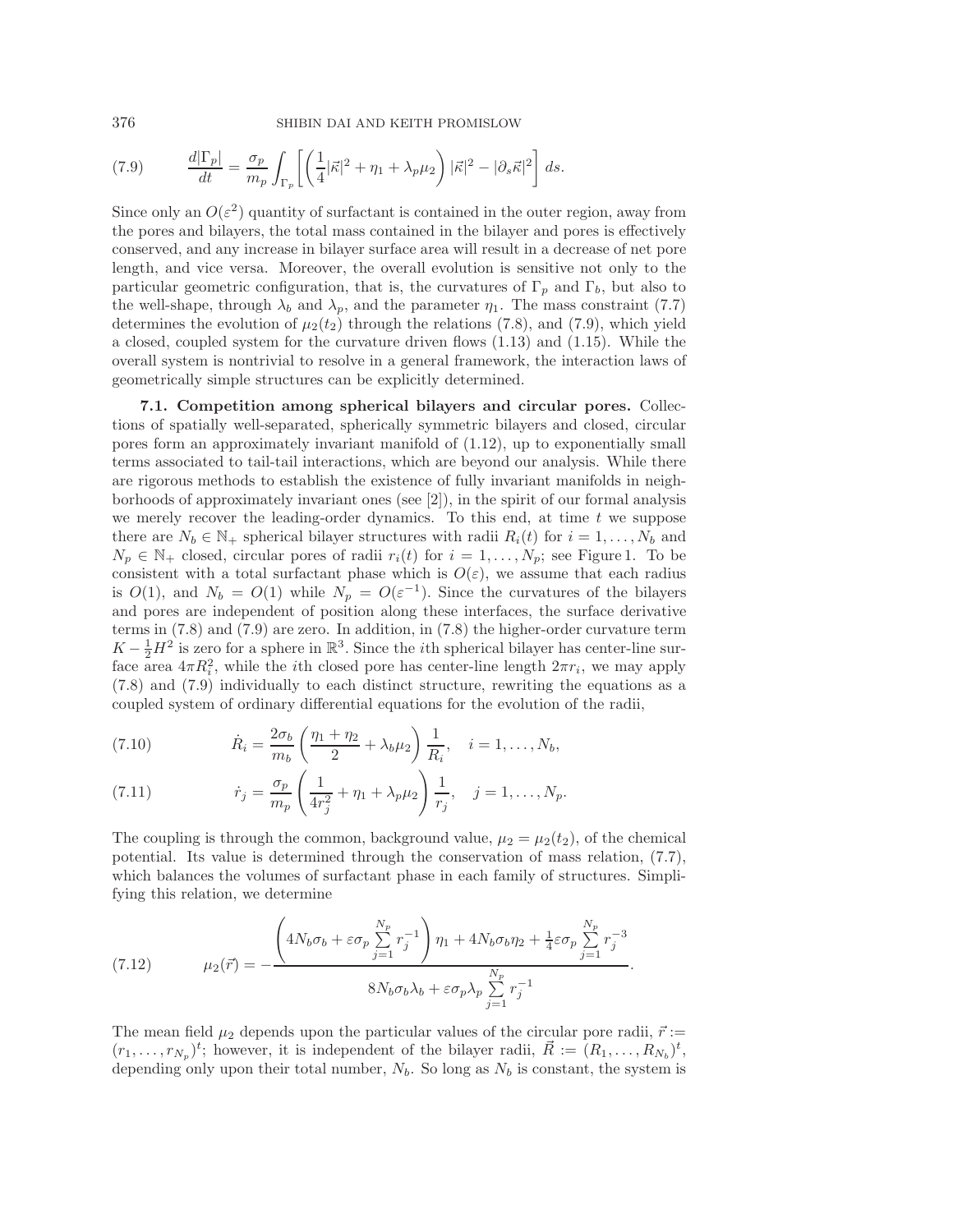upper-triangular, with the pore evolution forming a closed system, while the bilayer evolution depends upon the evolution of the pores.

The equilibria form an overconstrained system, with  $N_p + 1$  equations for the  $N_p$  pore radii,  $\vec{r}$ . From the form of [\(7.11\)](#page-29-1) and [\(7.12\)](#page-29-2), the pore radii take a common equilibria value

(7.13) 
$$
r_{\text{eq}} := \sqrt{\frac{\lambda_b}{2\left((\lambda_p - 2\lambda_b)\eta_1 + \lambda_p \eta_2\right)}},
$$

and evaluating the chemical potential at  $\vec{r}_{eq} := (r_{eq}, \ldots, r_{eq})^T$ , one obtains

(7.14) 
$$
\mu_2(\vec{r}_{\text{eq}}) = -\frac{\eta_1 + \eta_2}{2\lambda_b},
$$

which, quite remarkably, coincides with the equilibrium value of  $\mu_2$  for the bilayer radii. This coincidence renders the overdetermined system solvable, with the impact that there are large families of equilibrium configurations. Indeed, so long as the bifurcation parameter

<span id="page-30-0"></span>
$$
\nu := (\lambda_p - 2\lambda_b)\eta_1 + \lambda_p \eta_2
$$

is positive, there exist equilibria consisting of  $N_p$  circular pores with common radius  $r_{\text{eq}}$  coexisting with  $N_b$  spherical bilayers of arbitrary radii,  $\vec{R} \in \mathbb{R}_+^{N_b}$ .

While the full dynamics of  $(7.10)$ – $(7.12)$  are nontrivial, several important properties of the system can be readily extracted. In particular, the spherical bilayers either all grow, if  $\mu_2 > -(\eta_1 + \eta_2)/(2\lambda_b)$ , or all shrink, if  $\mu_2 < -(\eta_1 + \eta_2)/(2\lambda_b)$ . Moreover, when  $\nu < 0$ , not only do the circular pores and spherical bilayers fail to coexist, but the spherical bilayers must shrink until they reach an  $O(\varepsilon)$  radius. Indeed, substituting [\(7.12\)](#page-29-2) into [\(7.10\)](#page-29-0) and simplifying, we obtain the form

(7.15) 
$$
\dot{R}_i = \frac{1}{R_i} \frac{\varepsilon \sigma_b \sigma_p}{m_b} \frac{\nu \sum_{j=1}^{N_p} r_j^{-1} - \frac{1}{2} \lambda_b \sum_{j=1}^{N_p} r_j^{-3}}{8N_b \sigma_b \lambda_b + \varepsilon \sigma_p \lambda_p \sum_{j=1}^{N_p} r_j^{-1}},
$$

which confirms that  $R_i < 0$  when  $\nu < 0$ . Since the radii  $\vec{r}$  of the circular pores are bounded above by mass constraints, the spherical bilayers must shrink with a uniform rate, individually reaching an  $O(\varepsilon)$  radius in an  $O(1)$  time on the  $t_2$  time scale. At this point the interface underlying the spherical bilayer is not far from self-intersection, and the analysis leading to [\(7.10\)](#page-29-0) is no longer valid. We conjecture that such a sufficiently small spherical bilayer will extinguish, at which instant  $N_b$ decreases by one. Although, it is also plausible that a small radius bilayer may break up into a family of micelles or form a closed-loop pore or other solution of [\(1.4\)](#page-2-1).

On the other hand, for  $\nu > 0$ , the equilibrium configurations composed of  $N_b$ spherical bilayers coexisting with  $N_p$  circular pores of common radius  $r_{\text{eq}}$  are asymptotically stable to perturbations in the radii. Indeed, since  $\dot{R}_i$  is small near the equilibria, we may assume that  $N_b$  is constant; the nonlinear asymptotic stability of the family then follows from the linear stability of  $\vec{r} = \vec{r}_{eq}$  within the closed evolution for the circular pore radii. We write this system in the form

(7.16) 
$$
\frac{d\vec{r}}{dt} = F(\vec{r}; N_b),
$$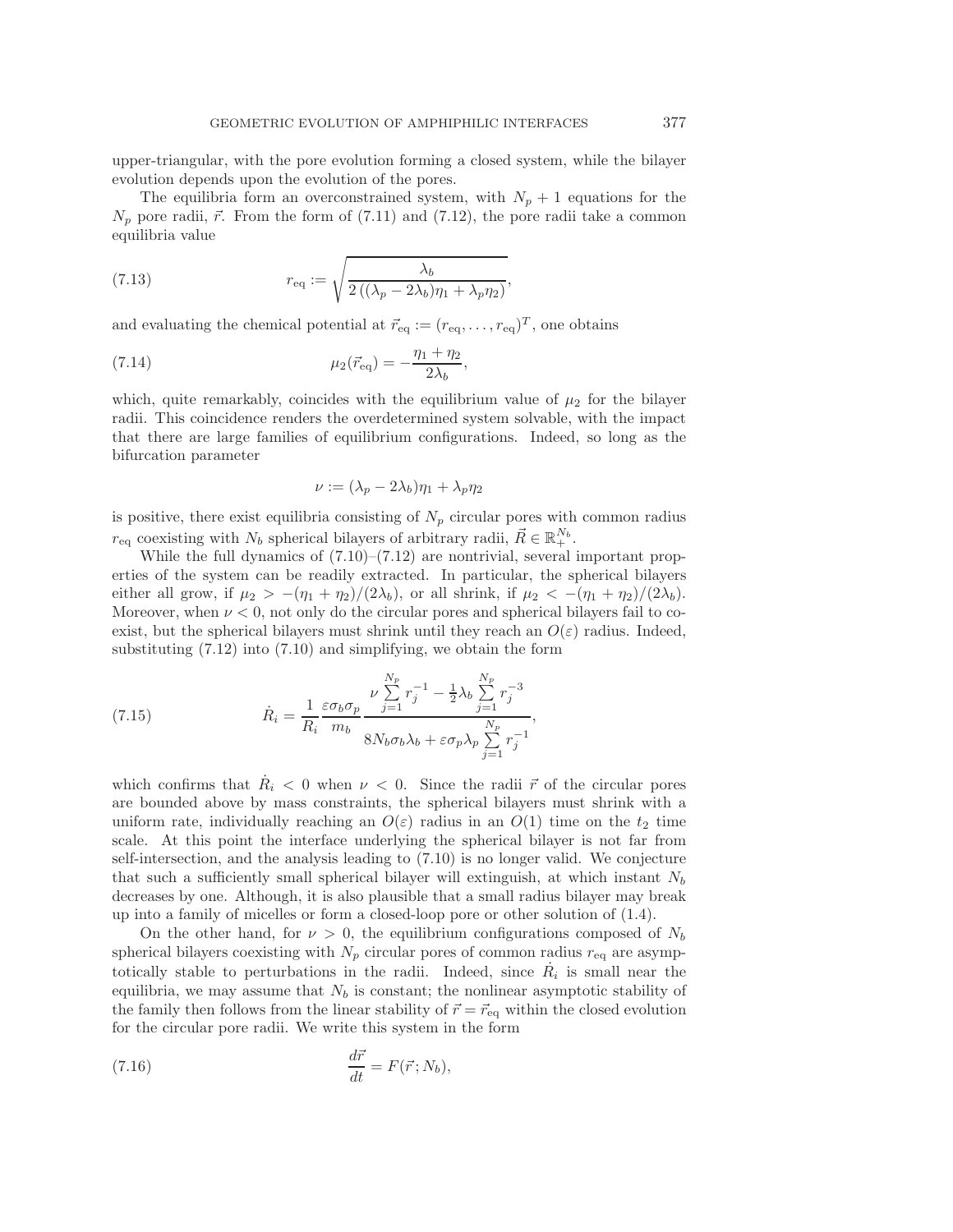where F depends upon  $\mu_2 = \mu_2(\vec{r}; N_b)$ . We must determine the eigenvalues of the  $N_p \times N_p$  matrix  $\nabla_{\vec{r}} F(\vec{r}_{eq})$ . We introduce the quantity  $\tilde{\mu}_2(r) := \mu_2(r,\ldots,r)$ , which satisfies

(7.17) 
$$
\tilde{\mu}_2 = -\frac{4\sigma_b N_b (\eta_1 + \eta_2) + \varepsilon \sigma_p N_p (\eta_1 r^{-1} + \frac{1}{4}r^{-3})}{8\sigma_b N_b \lambda_b + \varepsilon \sigma_p N_p \lambda_p r^{-1}}.
$$

Taking the gradient of [\(7.11\)](#page-29-1) and using the relation [\(7.14\)](#page-30-0), we calculate that

$$
\nabla_{\vec{r}} F(\vec{r}_{\text{eq}}) = \frac{\sigma_p}{m_p} \left( -\frac{1}{2r_{\text{eq}}^4} \mathbf{I} + \frac{\lambda_p \tilde{\mu}_2'(r_{\text{eq}})}{r_{\text{eq}}} \mathbf{O} \right),
$$

where **O** denotes the  $N_p \times N_p$  matrix, all of whose entries are one, and **I** denotes the  $N_p \times N_p$  identity matrix.

The matrix  $\nabla_{\vec{r}}F(\vec{r}_{eq})$  has an  $N_p - 1$  dimensional eigenspace, given by ker(**O**), associated to the eigenvalue  $\lambda_0 = -\sigma_p/(2m_p r_{\text{eq}}^4) < 0$ . This eigenvalue and eigenspace establish the stability to perturbations which break the equality of the circular pore radii. The remaining eigenspace is spanned by the vector  $(1,\ldots,1)^t$  and has eigenvalue

$$
\lambda_1 = \frac{\sigma_p}{m_p} \left( -\frac{1}{2r_{\text{eq}}^4} + \frac{N_p \lambda_p \tilde{\mu}_2'(r_{\text{eq}})}{r_{\text{eq}}} \right)
$$
  
= 
$$
-\frac{\sigma_p}{m_p r_{\text{eq}}^4} \left( \frac{1}{2} + \frac{\varepsilon \sigma_p N_p^2 \lambda_p^2}{4(8\sigma_b N_b \lambda_b + \varepsilon \sigma_p N_p \lambda_p r_{\text{eq}}^{-1})} \right).
$$

Since  $\lambda_1$  < 0, this establishes the linear, and hence nonlinear, asymptotic stability of the mixed equilibria to radial perturbations, and confirms the final statement of Principle Result [1.2.](#page-6-4)

*Remark* 7.1. In the absence of bilayers, when  $N_b = 0$ , then  $\eta_1$  and  $\eta_2$  drop out of the pore evolution equation, which reduces to

(7.18) 
$$
\dot{r}_j = \frac{\pi \sigma_p}{2m_p} \left( \frac{1}{r_j^2} - \frac{\sum_{j=1}^{N_p} r_j^{-3}}{\sum_{j=1}^{N_p} r_j^{-1}} \right).
$$

Any common value of the circular pore radii,  $\vec{r} = (r, \ldots, r)^t$ , is a stable equilibrium. However, adding a single spherical bilayer, in the  $\nu > 0$  regime, will drive the pores to their equilibrium radius,  $r_{eq}$ , assuming the bilayer persists.

## REFERENCES

- <span id="page-31-2"></span>[1] O. Andreussi, I. Dabo, and N. Marzari, Revised self-consistent continuum solvation in electronic-structure calculations, J. Chem. Phys., 136 (2012), 064102.
- <span id="page-31-4"></span>[2] P. Bates, K. Lu, and C. Zeng, Approximately invariant manifolds and global dynamics of spike states, Invent. Math., 174 (2008), pp. 355–433.
- <span id="page-31-0"></span>[3] I. BUDIN AND J. SZOSTAK, Physical effects underlying the transition from primitive to modern cell membranes, Proc. Natl. Acad. Sci. USA, 108 (2011), pp. 5249–5254.
- <span id="page-31-1"></span>[4] J. W. Cahn and J. E. Hilliard, Free energy of a nonuniform system I. Interfacial energy, J. Chem. Phys., 28 (1958), pp. 258–267.
- <span id="page-31-3"></span>[5] A. Calini and T. Ivey, Stability of small-amplitude torus knot solutions of the localized induction approximation, J. Phys. A, 44 (2011), 335204.
- [6] F. CAMPELO AND A. HERNÁNDEZ-MACHADO, Model of curvature-driven pearling instability in membranes, Phys. Rev. Lett., 99 (2007), 088101.
- [7] P. Canham, Minimum energy of bending as a possible explanation of biconcave shape of human red blood cell, J. Theoret. Biol., 26 (1970), pp. 61–81.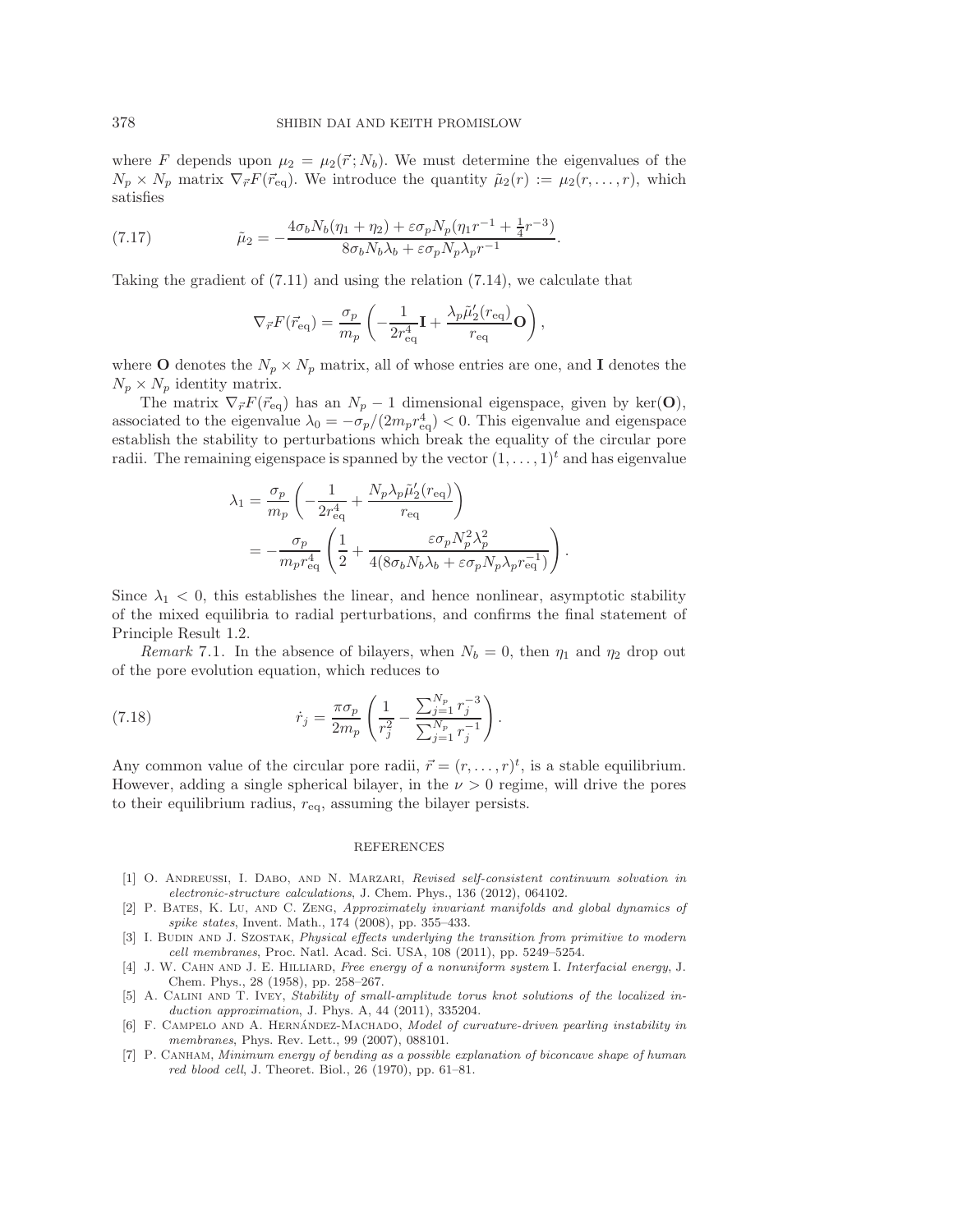- [8] S. COX AND P. MATTHEWS, Exponential time differencing for stiff systems, J. Comput. Phys., 176 (2002), pp. 430–455.
- [9] S. DAI AND Q. DU, Motion of interfaces governed by the Cahn–Hilliard equation with highly disparate diffusion mobility, SIAM J. Appl. Math., 72 (2012), pp. 1818–1841.
- <span id="page-32-16"></span>[10] S. Dai and K. Promislow, Geometric evolution of bilayers under the functionalized Cahn-Hilliard equation, Proc. R. Soc. Lond. Ser. A Math. Phys. Eng. Sci., 469 (2013), 20120505.
- <span id="page-32-10"></span>[11] A. DOELMAN, G. HAYRAPETYAN, K. PROMISLOW, AND B. WETTON, Meander and pearling of single-curvature bilayer interfaces in the functionalized Cahn–Hilliard equation, SIAM J. Math. Anal., 46 (2014), pp. 3640–3677.
- <span id="page-32-19"></span>[12] G. HAYRAPETYAN AND K. PROMISLOW, Nonlinear stability and meander of bilayers under the weak Functionalized Cahn-Hilliard flow, preprint.
- <span id="page-32-13"></span>[13] Q. Du, C. Liu, and X. Wang, Simulating the deformation of vesicle membranes under elastic bending energy in three dimensions, J. Comput. Phys., 212 (2006), pp. 757–777.
- <span id="page-32-23"></span><span id="page-32-20"></span>[14] L. C. Evans, Partial Differential Equations, Grad. Stud. Math. 19, AMS, Providence, RI, 1998. [15] F. Lin and X. Yang, Geometric Measure Theory: An Introduction, Advanced Mathematics 1, International Press, Boston, MA, 2002.
- <span id="page-32-8"></span>[16] N. Gavish, G. Hayrapetyan, K. Promislow, and L. Yang, Curvature driven flow of bilayer interfaces, Phys. D, 240 (2011), pp. 675–693.
- <span id="page-32-11"></span>[17] N. GAVISH, J. JONES, Z. XU, A. CHRISTLIEB, AND K. PROMISLOW, Variational models of network formation and ion transport: Applications to perfluorosulfonate ionomer membranes, Polymers, 4 (2012), pp. 630–655.
- <span id="page-32-6"></span>[18] G. Gompper and M. Schick, Correlation between structural and interfacial properties of amphiphilic systems, Phys. Rev. Lett., 65 (1990), pp. 1116–1119.
- [19] G. M. GRASON AND C. D. SANTANGELO, *Undulated cylinders of charged diblock copolymers*, European Phys. J. E, 20 (2006), pp. 335–346.
- <span id="page-32-18"></span>[20] G. HAYRAPETYAN AND K. PROMISLOW, Spectra of functionalized operators arising from hypersurfaces, Z. Angew. Math. Phys., DOI 10.1007/s00033-014-0443-42014, 2014.
- [21] W. HELFRICH, Elastic properties of lipid bilayers—theory and possible experiments, Z. Naturforschung C, 28 (1973), pp. 693–703.
- [22] W. Hsu AND T. GIERKE, Ion transport and clustering in Nafion perfluorinated membranes, J. Membrane Sci., 13 (1983), pp. 307–326.
- <span id="page-32-4"></span>[23] S. JAIN AND F. BATES, On the origins of morphological complexity in block copolymer surfactants, Science, 300 (2003), pp. 460–464.
- <span id="page-32-5"></span>[24] S. Jain and F. Bates, Consequences of nonergodicity in aqueous binary PEO-PB micellar dispersions, Macromolecules, 37 (2004), pp. 1511–1523.
- <span id="page-32-21"></span>[25] T. KAPITULA AND K. PROMISLOW, Spectral and Dynamical Stability of Nonlinear Waves, Springer, New York, 2013.
- <span id="page-32-0"></span>[26] C. KNOX AND G. VOTH, *Probing selected morphological models of hydrated Nafion using large*scale molecular dynamics simulations, J. Phys. Chem. B, 144 (2010), pp. 3205–3218.
- <span id="page-32-12"></span>[27] P. LORETI AND R. MARCH, Propagation of fronts in a nonlinear fourth order equation, Euro. J. Appl. Math., 11 (2000), pp. 203–213.
- <span id="page-32-14"></span>[28] J. LOWENGRUB, A. RATZ, AND A. VOIGT, *Phase-field modeling of the dynamics of multicom*ponent vesicles: Spinodal decomposition, coarsening, budding, and fission, Phys. Rev. E, 79 (2009), 031925-1:13.
- <span id="page-32-17"></span>[29] R. L. Pego, Front migration in the nonlinear Cahn-Hilliard equation, Proc. Roy. Soc. London Ser. A, 442 (1989), pp. 261–278.
- <span id="page-32-22"></span><span id="page-32-15"></span>[30] J. POLKING, A Survey of Removable Singularities, Springer-Verlag, New York, 1988.
- [31] K. Promislow and H. Zhang, Critical points of functionalized Lagrangians, Discrete Contin. Dyn. Syst. Ser. A, 33 (2013), pp. 1–16.
- <span id="page-32-7"></span>[32] M. RÖGER AND R. SCHÄTZLE, On a modified conjecture of De Giorgi, Math. Z., 254 (2006), pp. 675–714.
- <span id="page-32-1"></span>[33] L. RUBATAT, A. L. ROLLET, G. GEBEL, AND O. DIAT, *Evidence of elongated polymeric aggre*gates in Nafion, Macromolecules, 35 (2002), pp. 4050–4055.
- <span id="page-32-2"></span>[34] L. RUBATAT, G. GEBEL, AND O. DIAT, Fibriallar structure of Nafion: Matching Fourier and real space studies of corresponding films and solutions, Macromolecules, 37 (2004), pp. 7772– 7783.
- <span id="page-32-9"></span>[35] D. A. Scherlis, J. L. Fattebert, F. Gygi, M. Cococcioni, and N. Marzari, A unified electrostatic and cavitation model for first-principles molecular dynamics in solution, J. Chem. Phys., 124 (2006), 074103.
- <span id="page-32-3"></span>[36] K. SCHMIDT-ROHR AND Q. CHEN, Parallel cylindrical water nanochannels in Nafion fuel cell membranes, Nature Materials, 7 (2008), pp. 75–83.